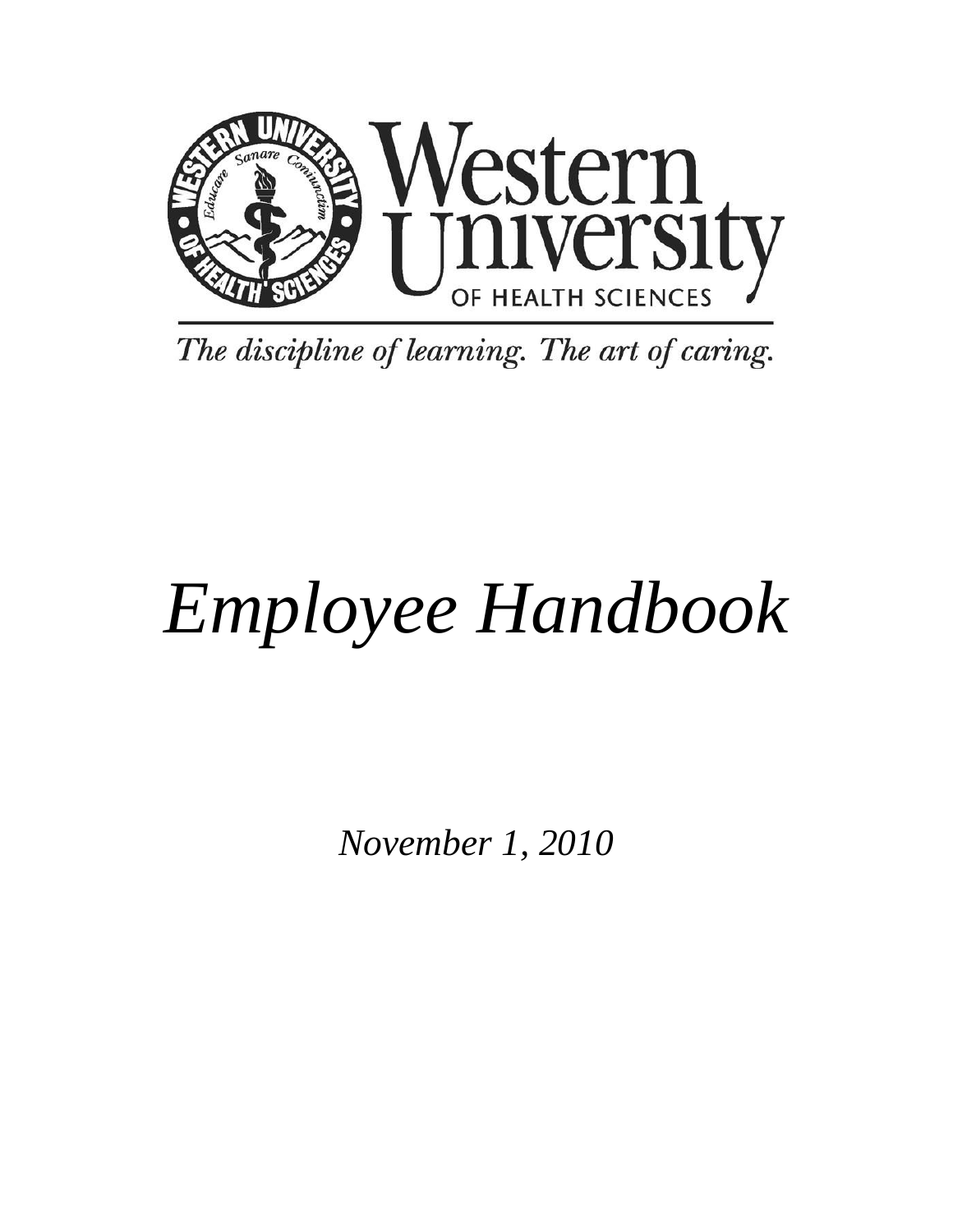

# **TABLE OF CONTENTS**

# **Introduction to Western University of Health Sciences**

# **I. Employment at Western University**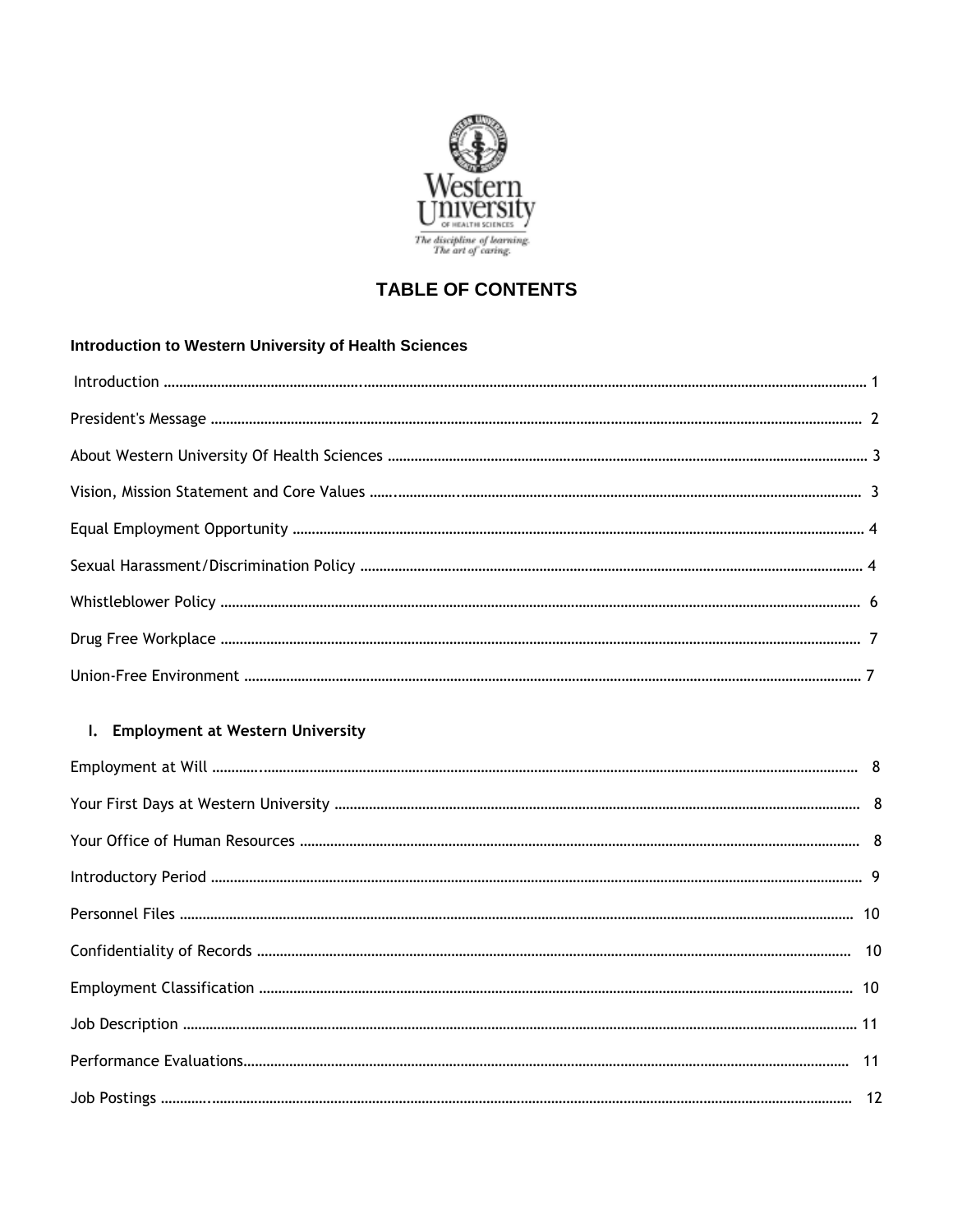# **II. Working Conditions at Western University**

# **III. Employee Benefits at Western University**

| <b>COBRA</b> |  |
|--------------|--|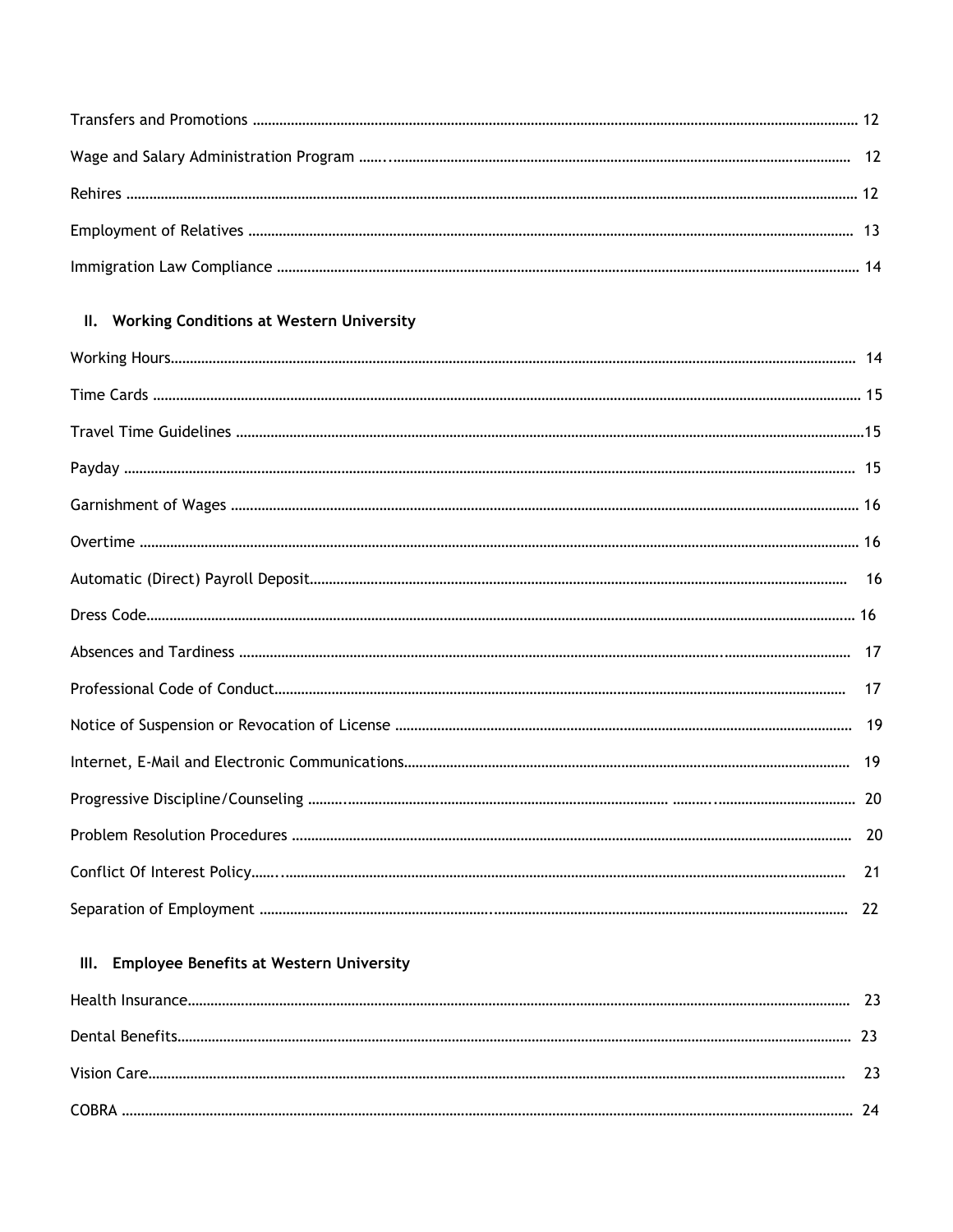# **IV. Time Off and Leaves of Absence**

# **V. Educational Reimbursement at Western University**

# **VI. Employee Health and Safety and Western University**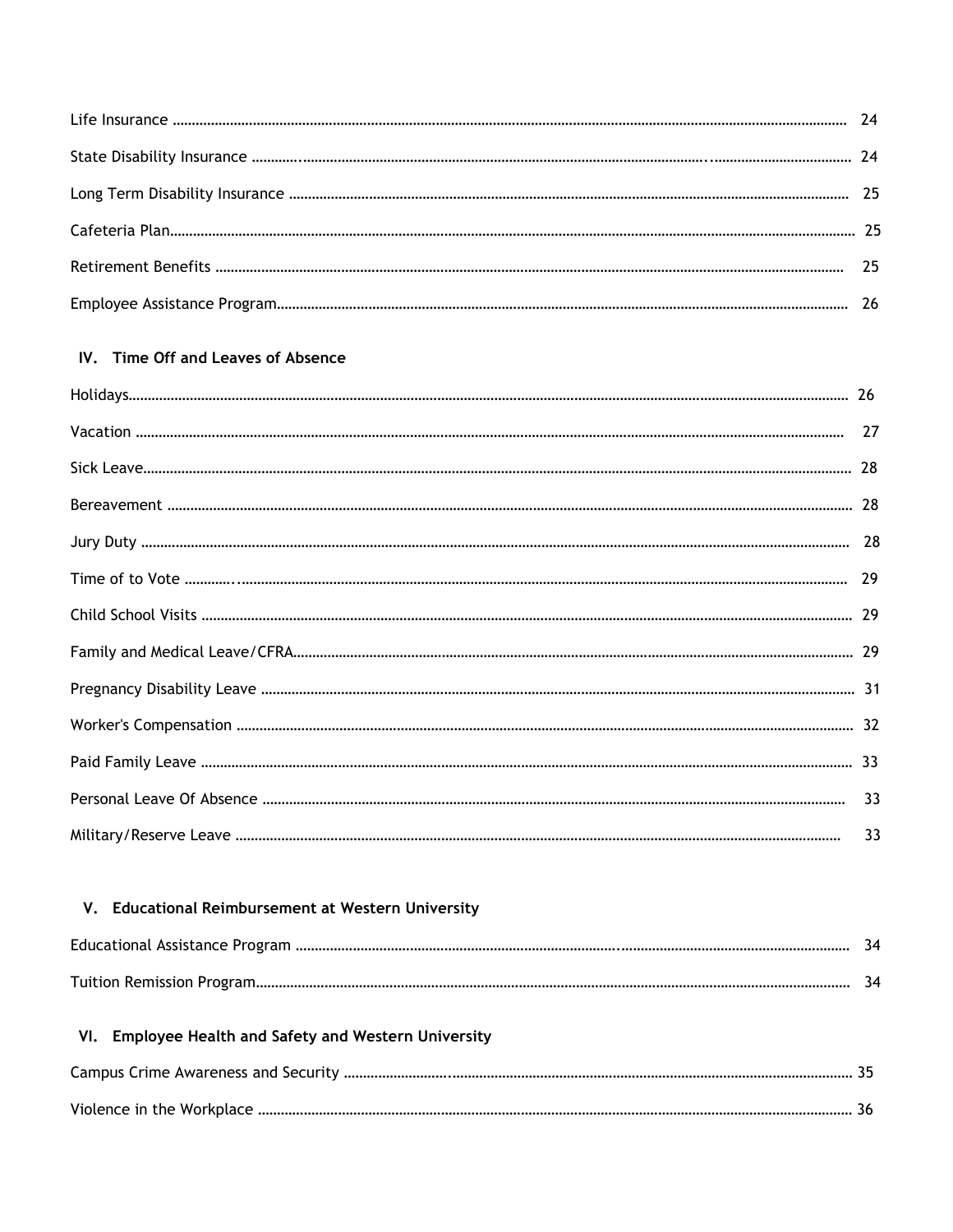# **VII. Security and Campus Protection**

| -38. |
|------|

# **VIII. Employee Services for your Convenience at Western University**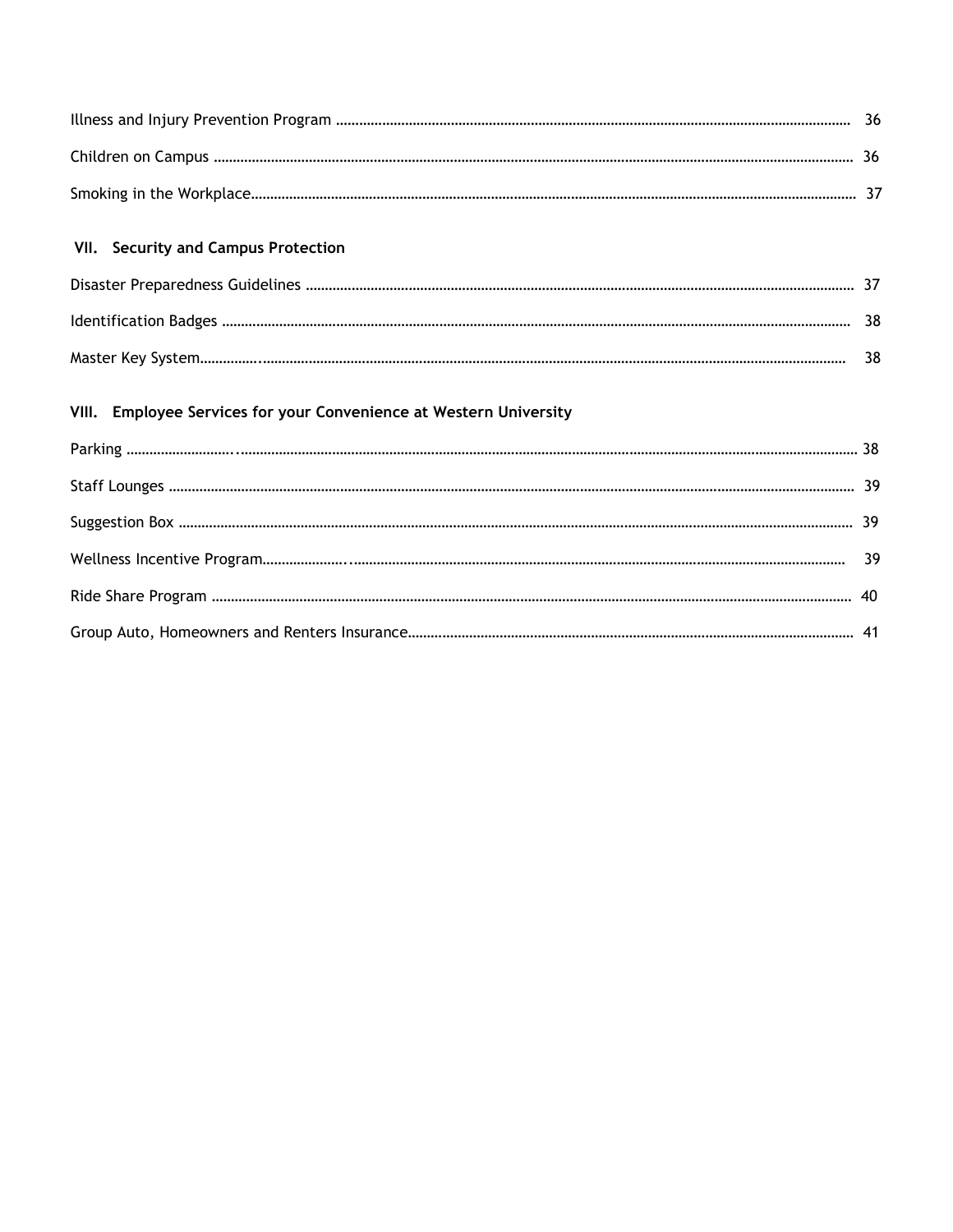# **INTRODUCTION**

The Employee Handbook is intended to provide employees with a general understanding of Western University of Health Sciences Human Resources Policies. Many of the subjects addressed are summaries of the official Human Resources policies of the University, as approved by the Board of Trustees.

This handbook, however, cannot anticipate every situation or answer every question about employment. Further, it's neither an employment contract nor a legal document, nor does it guarantee any fixed terms and conditions of employment as Western University of Health Sciences is an At-Will employer. To view the University policy and for more information, please click on the following link: [Employment At-Will](https://wsprod.westernu.edu/policy/pp_policies_view.jsp?PID=817) 

In consideration of ongoing changes in applicable federal and governmental regulations and the needs of the University to retain necessary operational flexibility in the administration of policies and procedures, the University reserves the right to change or revise policies, procedures, and benefits described in this handbook (with exception of the employment at-will provisions) without notice, whenever the University determines that such action is warranted.

This handbook will be interpreted consistent with all current laws and the policy guidelines contained in the Employee Handbook cannot be modified except upon written amendment by the Vice President, Human Resources, the Provost/Chief Operating Officer and the President.

In the case of faculty, where policies in the faculty handbook differ from policies contained in this handbook, the provisions contained in the faculty handbook will prevail.

Click on one of the following links for access to the [Employee Handbook](http://www.westernu.edu/bin/hr/employee-handbook.pdf) or [Faculty Handbook 2008.](http://www.westernu.edu/bin/hr/faculty-handbook.pdf)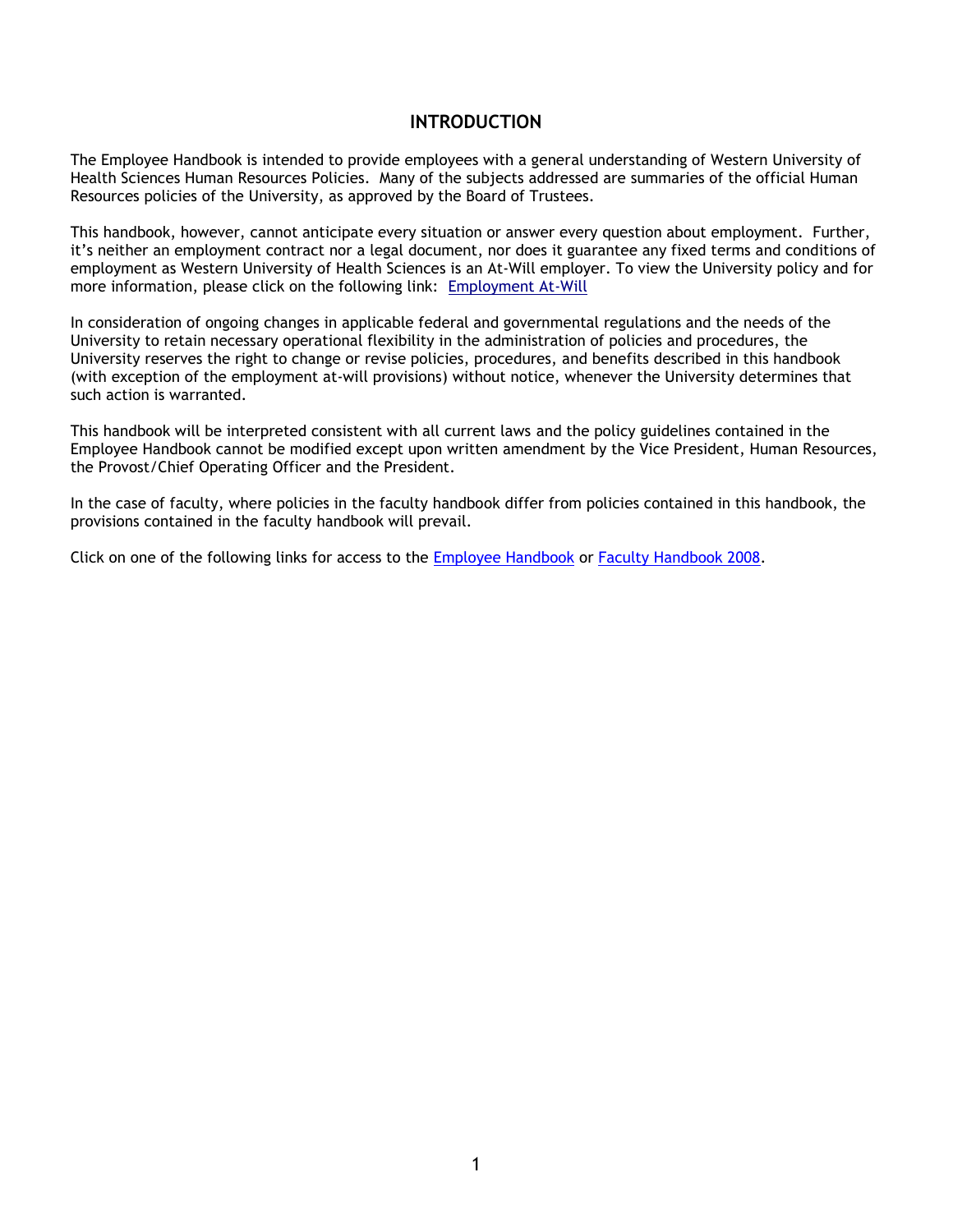# **PRESIDENT'S MESSAGE**

Dear Fellow Employee,

Not long ago, one of our graduates visited the campus after being away for a number of years. The first place she went was the Office of Student Affairs to see a staff member who had been an inspiration to her when she was a student. The alumna said, "You went the extra mile for me . . . you and your coworkers made it clear you wanted me to succeed . . . you cared for me. You know, I love taking care of sick people, and I love getting up in the morning and seeing my patients. Thank you for helping me to become a doctor."

Similarly, a graduate of our PA program recently wrote a faculty member: "I appreciated the family atmosphere at Western University, and you and your colleagues constantly emphasized the human touch . . . And that is something I still carry with me as a physician's assistant."

Many of our graduates express their gratitude to staff or faculty. The comments above are among many illustrating the point that every employee, faculty member and administrator here has a direct impact on the education of our students. The patients and the communities our graduates serve ultimately feel that impact. What a powerful thought!

The Western University Experience has helped our alumni become caring, compassionate, and scientifically competent health care professionals. From the onset of the education, we promise our students that they can expect the same treatment from us that a patient should expect from them when they are in practice.

To truly espouse humanism in health care, we cannot simply teach it from a textbook as we teach anatomy and physiology. We have to impart these concepts of compassion and caring by example. Consequently, all of us who work here must be ambassadors for the Western University philosophy. We are each individually responsible for preserving and promoting this humanistic environment and culture. IN A REAL SENSE, WE ARE ALL ROLE MODELS FOR FUTURE HEALTH CARE PRACTITIONERS . . . and it all starts with you.

Your job at Western University helps create an environment and a culture that provides a superb education for our students. As a result, our University enjoys a national reputation; our graduates obtain the top internships and residencies after graduation, and the fulfilling and rewarding positions in the health care community.

Whether you are new to Western University or a seasoned veteran, I know you will benefit by embracing the principles upon which this institution was established. You will be impressed by the assistance provided by the Office of Human Resources as well as the staff of your own College/Department in achieving this objective.

I am sure that you will feel, as the Trustees and I do, that it is an honor and a privilege to help shape and prepare health care professionals who will, in turn, improve the quality of life of our communities.

Warmest regards,

 Philip Pumerantz, Ph.D. Founding President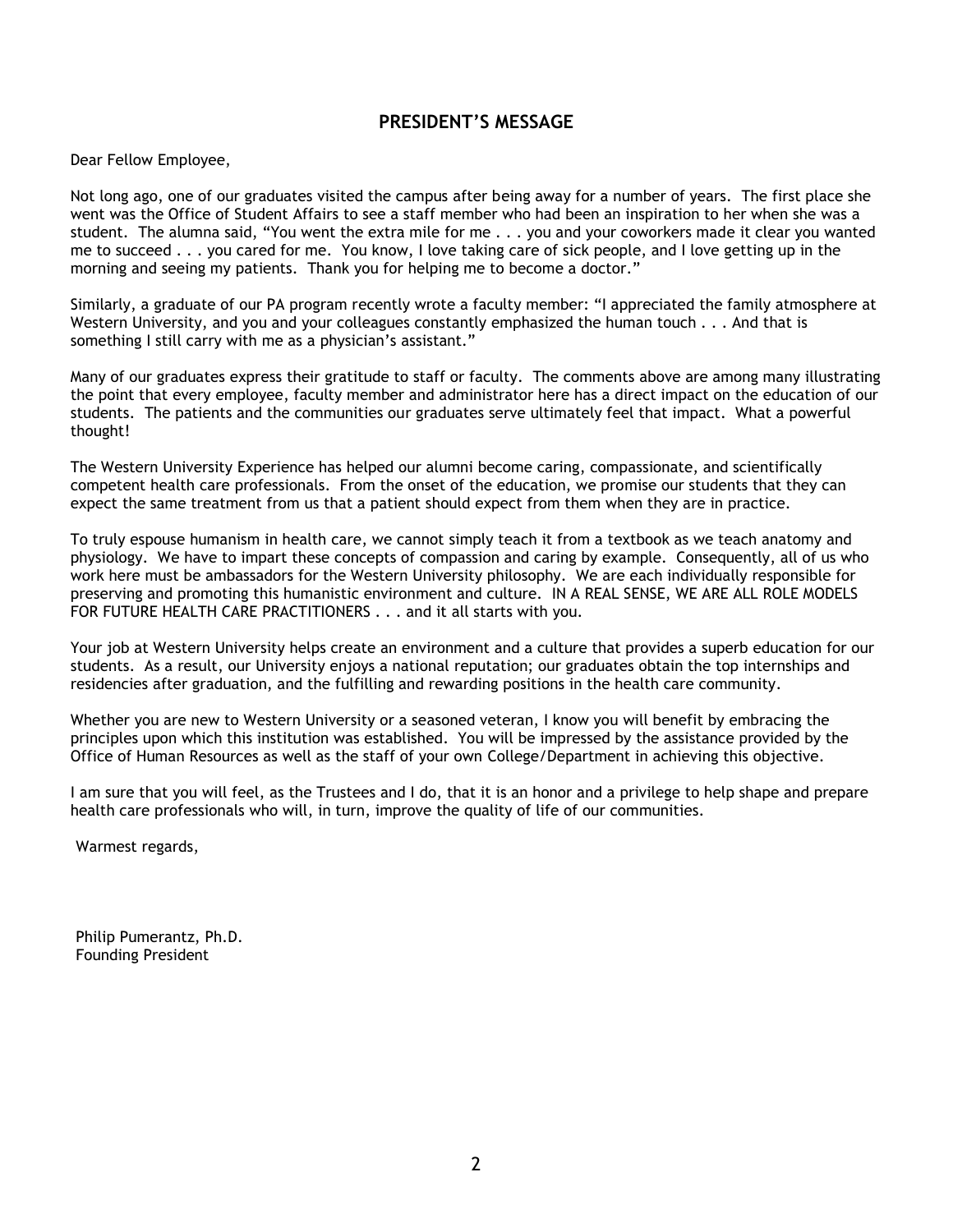# **ABOUT WESTERN UNIVERSITY OF HEALTH SCIENCES**

Founded in 1977, Western University of Health Sciences is a nonprofit, graduate university for the health professions located next to Southern California's historic downtown Pomona. With nine colleges and approximately 2,500 students studying towards advanced degrees in Osteopathic Medicine, Pharmacy, Graduate Nursing, Physical Therapy, Physician Assistant Studies, Health Professions Education, Veterinary Medicine, Optometry, Dental Medicine, Podiatric Medicine and Biomedical Sciences. Western University is one of the largest graduate schools for the health professions in California.

Degrees and certificates offered by Western University of Health Sciences are:

Doctor of Osteopathic Medicine (DO) Doctor of Pharmacy (PharmD) Doctor of Veterinary Medicine (DVM) Master of Sciences (MS) in Health Professions Education Master of Science (MS) in Physician Assistant Studies Doctor of Physical Therapy (DPT) Master of Science in Nursing/Family Nurse Practitioner (MSN/FNP) Master of Science in Nursing (MSN) Post-Master's Family Nurse Practitioner (FMP) Certificate Doctor of Optometry (OD) Doctor of Dental Medicine (DMD) Doctor of Podiatric Medicine (DPM) Biomedical Sciences (GCBS)

# **VISION STATEMENT**

Western University of Health Science's Vision Statement is to be *the* graduate University of Medical Sciences of choice in the western United States.

# **MISSION STATEMENT**

Western University is a graduate University of Medical Sciences that educates health professionals to practice and teach with excellence and compassion. Within a learner-centered environment, the University encourages lifelong learning, supports faculty and student scholarly and research activities, provides patient care in support of clinical training, and enhances the quality of life in the region through community service.

# **OUR CORE VALUES**

The people of Western University are dedicated to caring as they pursue their educational, scholarly, patient care, and public service activities. The University encourages the diversity and interdisciplinary of its programs, students, faculty, staff, and administrators. The ideals of continuous quality improvement, lifelong learning, long term planning, fiscal strength, adaptability, and agility in the rapidly changing worlds of healthcare and education are realized through innovation, teamwork, and collaboration within the University as well as its network of academic health centers and community partners.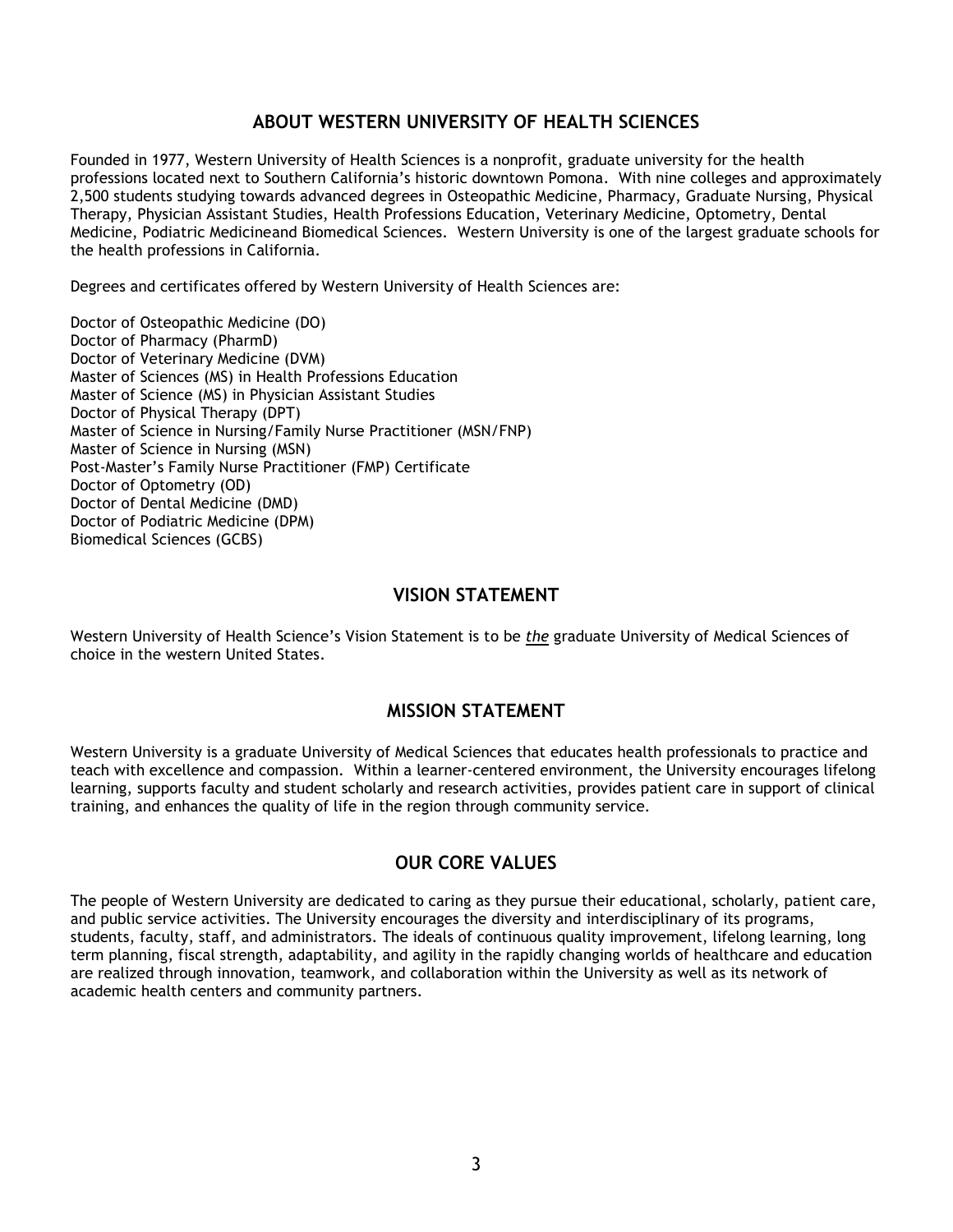# **EQUAL EMPLOYMENT OPPORTUNITY**

It is the policy of Western University to provide equal employment opportunity to all employees and applicants for employment as required by law without regard to age, race, religion, sex, national origin, marital status, disability, mental or physical handicap, sexual orientation, gender identity or any other basis protected by law.

To this end, Western University is committed to equal opportunity laws that ensure applicants and employees are treated equally. Western University will strive not to unlawfully discriminate against any employee or applicant in employment decisions based on age, race, religion, sex, national origin, marital status, disability, mental and physical handicap, sexual orientation, gender identity or any other basis protected by law. Additionally, Western University is committed to ensuring that all employees enjoy a work environment that is free from all forms of unlawful harassment and intimidation.

This policy reflects the commitment of Western University's compliance with the principles of equal employment regulations at all times. All employment activities, including but not limited to hiring, promotion, demotion, transfer, recruitment, advertising, layoff, discharge, rate of pay, employee benefits, selection for training and job assignments shall be conducted without unlawful regard to age, race, religion, sex, national origin, marital status, disability, mental or physical handicap, sexual orientation, gender identity or any other basis protected by law.

Any employee or applicant for employment who believes that he or she has not been treated consistent with this Equal Employment Opportunity Policy or feels he or she has been subjected to any form of sexual intimidation or harassment is to contact the Vice President, Human Resources, who is the Equal Opportunity Officer for Western University of Health Sciences. In the event a claim of sexual harassment involves a student, the Vice President, Student Affairs will be involved in the investigation process working in concert with the Vice President, Human Resources.

# **SEXUAL HARASSMENT AND/OR DISCRIMINATION POLICY**

It is the policy of Western University to maintain an environment for employees that is free of sexual harassment and all forms of sexual intimidation and exploitation. All members of Western University should be aware that the organization is concerned about sexual harassment, and is prepared to take action to prevent and correct such behavior. Individuals who engage in such behavior are subject to discipline, up to and including termination.

Sexual harassment is an assault on a person's privacy and integrity. It can cause poor job performance, physical illness, and fear of reprisal, anxiety, and loss of self-confidence. Sexual harassment can also affect those exposed to the situation, causing conflict in the workplace, a decline in morale, and a loss of respect for the responsible party. Information concerning an allegation of sexual harassment will be handled as confidentially as possible.

Any employee or agent of Western University who receives a complaint of sexual harassment or who otherwise learns of the occurrence of sexual harassment has the responsibility to take prompt steps to report the situation and ensure that the matter is addressed, even if the complainant refuses to be identified. The Western University EEO Officer who is the Vice President, Human Resources, will investigate all complaints.

Western University will not tolerate any retaliation against any employee who reports, complains about, or participates in an investigation regarding a complaint of harassment, even if that complaint is ultimately determined to be unfounded. Any such retaliatory conduct will result in discipline, up to and including termination. Any employee, however, who makes a false claim of sexual harassment with malice or reckless disregard for the truth, will be subject to discipline up to and including termination.

#### **Definition of Sexual Harassment**

Sexual harassment is defined as unwelcome, unsolicited verbal, physical or sexual conduct: (1) where submission is made an explicit or implicit term or condition of an individual's employment, status or progress; (2) where submission or rejection of such conduct is used as the basis for making employment or other decisions affecting the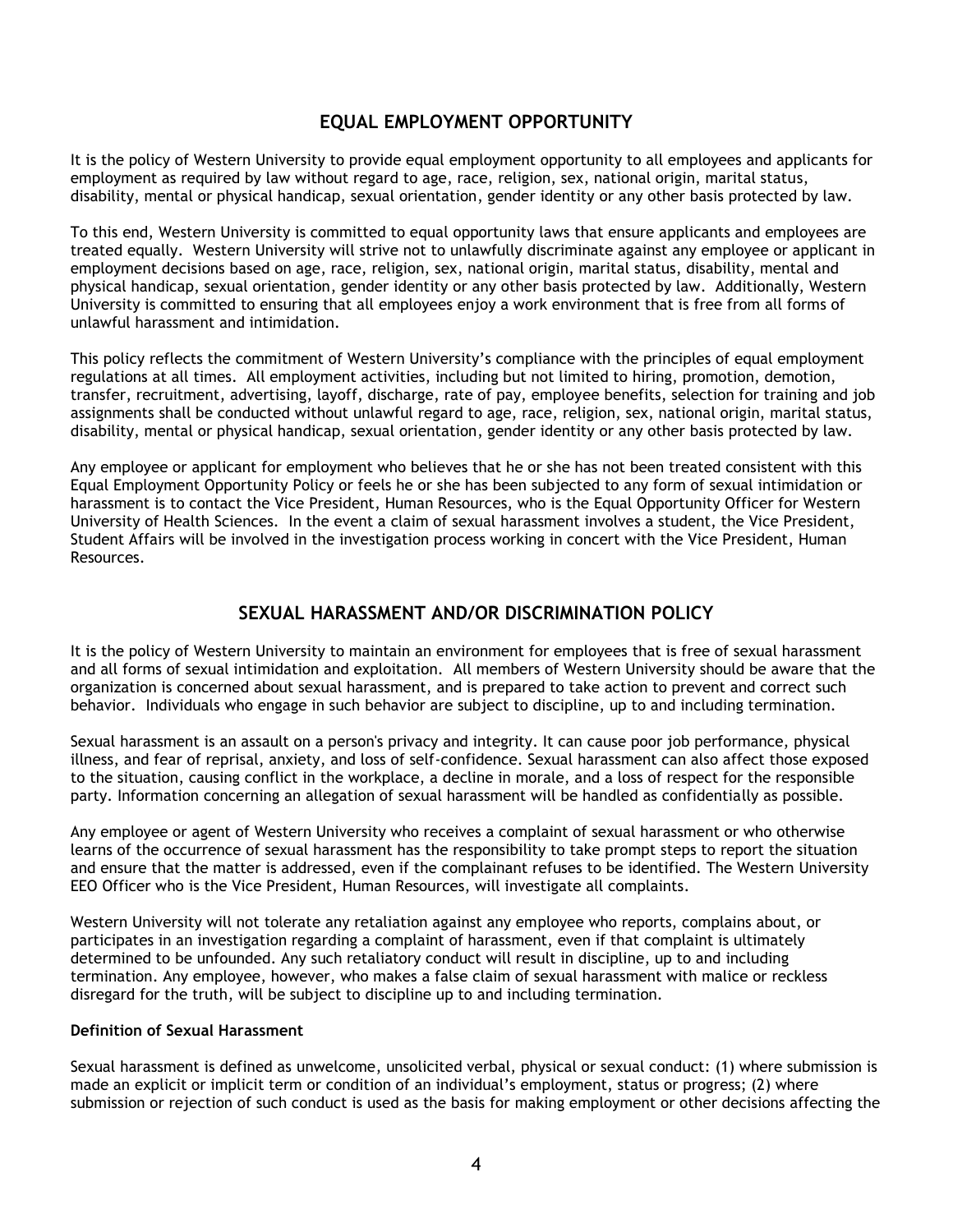individual; or (3) which has the purpose or effect of substantially interfering with the individual's job or other performance or which creates an intimidating, hostile or offensive work or educational environment. Sexual harassment does not refer to occasional compliments or other generally accepted social behavior. It refers to conduct which is offensive, not welcomed by those to whom it is directed and inappropriate to the educational or work environment. Examples of sexual harassment include:

- 1. Offering academic or employment benefits in exchange for sexual favors;
- 2. Making or threatening reprisals after a negative response to sexual advances;
- 3. Offensive sexual or gender-related verbal "kidding," derogatory jokes, comments or abuse; unwelcome sexual overtures;
- 4. Pressure or demand for sexual activity, including continuing to express personal interest after such interest has not been affirmatively reciprocated/welcomed, when the initiator of such activity is in a position of power with respect to the recipient of the conduct;
- 5. Offensive or unwanted physical contact, including inappropriate touching, patting, pinching, kissing, brushing against another's body or otherwise invading the "space" normally afforded one's colleagues, or co-workers in an educational or work environment;
- 6. Comments about an individual's body, whether or not intended to be complimentary;
- 7. Visual displays of suggestive, erotic or degrading sexually-oriented images; or
- 8. Retaliation for reporting or threatening to report sexual harassment.

#### **Reporting a Complaint of Sexual Harassment**

An individual may feel uncomfortable about a sexual advance and may begin to feel embarrassed, guilty, trapped or even frightened that a job or reputation is in jeopardy. If possible, an individual who experiences sexual harassment should make it clear to the harasser that such behavior is offensive, unwelcome and contrary to the policies of Western University. Whether or not the individual can confront the harasser, such behavior should be brought immediately to the attention of the appropriate official listed below:

- Immediate supervisor or
- Director/Dean of the Department/College in which the accused harasser works or
- Vice President, Human Resources

Western University seeks cooperation of every member of Western University who may be subjected to sexual harassment or who witnesses the sexual harassment of another. Employees or who believe they are victims of, or witnesses to sexual harassment are urged to report such incidents as soon as possible after the incident. Under no circumstances is an individual compelled to report the sexual harassment to a supervisor whom he/she is accusing of the harassment.

All reports of sexual harassment will be promptly reported and thoroughly investigated and, when warranted, disciplinary action, up to and including termination, will be taken against the accused harasser. Throughout the complaint and investigation process, confidentiality and protection against retaliation will be assured to the fullest extent possible.

The Vice President, Human Resources will conduct a prompt and timely investigation into any sexual harassment allegation. Normally, the investigation should be completed within forty five (45) working days of receipt of the complainant's formal complaint. This time frame may be extended due to complexity of the issues or with the consent of the appropriate parties. Within fifteen (15) working days after the conclusion of the investigation, a report will be prepared, presenting in summary the findings and conclusions of the investigation. A copy of the report will be submitted to the Dean or Director of the College/Department in which the accused harasser works, the Provost/COO and to legal counsel if appropriate.

The Vice President, Human Resources will submit a recommendation to the accused harasser and the charging party based on the findings and conclusions. In determining whether or not the alleged conduct occurred and/or constitutes sexual harassment, consideration will be given to the record of the incident as a whole and to the totality of the circumstances, including the context in which the alleged incidents occurred.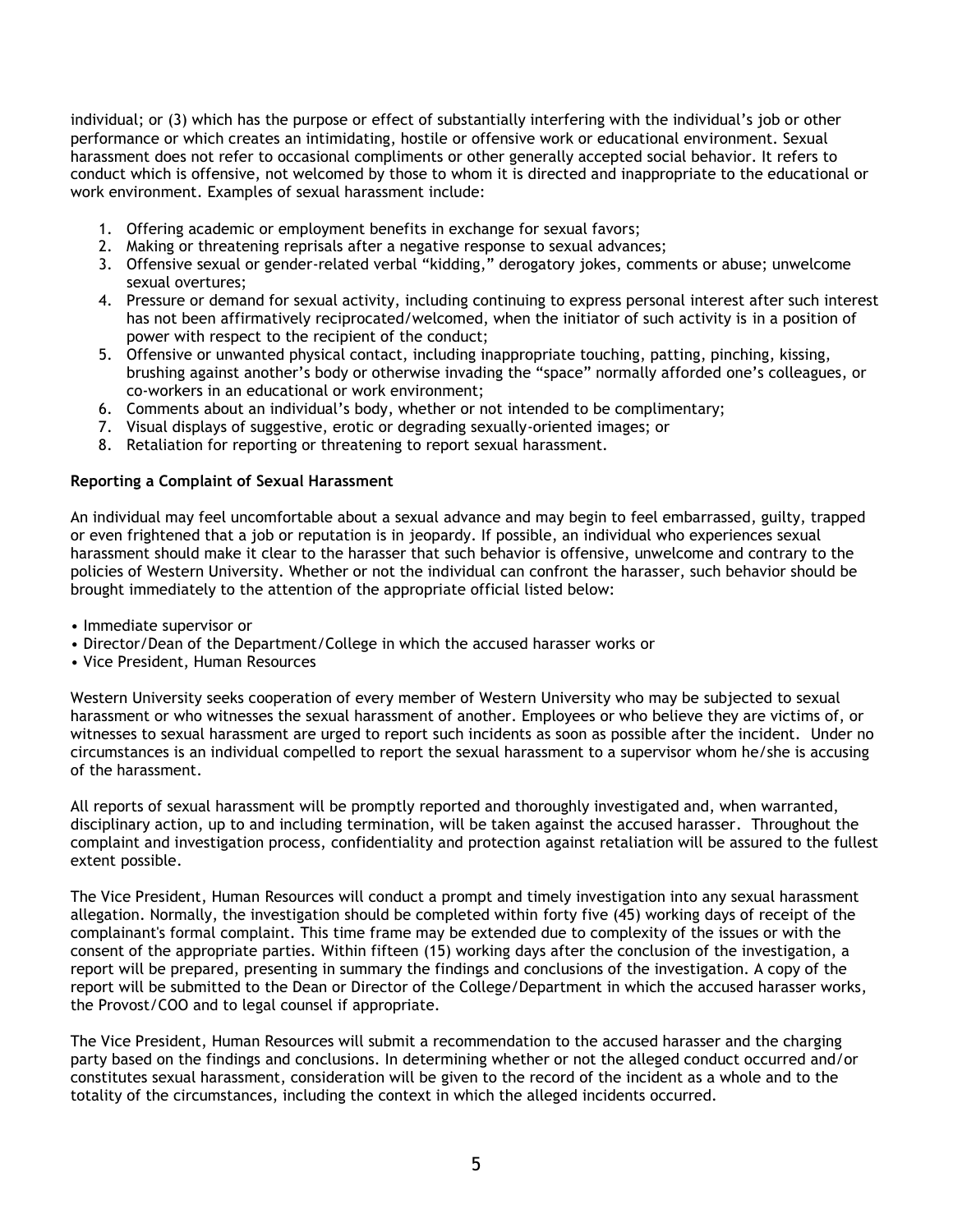The Provost/COO will be the appeal authority for either party. An appeal must be submitted directly to the Provost/COO within ten (10) working days of the date that the recommendation is communicated to the accused harasser and the charging party. The appeal decision shall be provided to the charging party and accused harasser within five (5) working days of the date upon which the Provost/COO receives an appeal.

The remedies for violation of this sexual harassment policy will depend on the nature of the offense, and may include, but are not limited to, one or more of the following actions: required counseling, a verbal or written warning, final warning, suspension, or termination of employment.

A false complaint of sexual harassment, which is known to be false by the complainant, or is made with gross disregard of its truth or falsity, will be considered a violation of this policy, and may result in one or more of the following actions: required counseling, a verbal or written warning, final warning, suspension or termination of employment.

#### **Outside Agencies**

In addition to the internal remedies established by Western University, external remedies are available for employees through the California Department of Fair Employment and Housing and the United States Equal Employment Opportunity Commission. For more information, you may contact these agencies at:

California Department of Fair Employment and Housing 322 West First Street, #2126 Los Angeles, CA 90012-3112 (213) 897-1997

1845 S. Business Center Drive, #127 San Bernardino, CA 92408-3426 (909) 383-4711

United States Equal Employment Opportunity Commission 255 East Temple, 4th Floor Los Angeles, CA 90012 (213) 894-1000

External remedies are available through the United States Department of Education Office of Civil Rights. For more information, you may contact: United States Department of Education Office for Civil Rights 50 United Nations Plaza, Room 239 San Francisco, CA 94102 (415)556-7000

# **WHISTLEBLOWER POLICY**

No adverse personnel action may be taken against a University employee in knowing retaliation for any lawful disclosure of information on a matter of public concern to an internal/public body, including a designated university officer, which information the employee in good faith believes evidences: (1) a violation of any law, (2) mismanagement, (3) gross waste or misappropriation of University funds, (4) a substantial and specific danger to public health and safety; or (5) an abuse of authority, collectively referred to herein as "alleged wrongful conduct."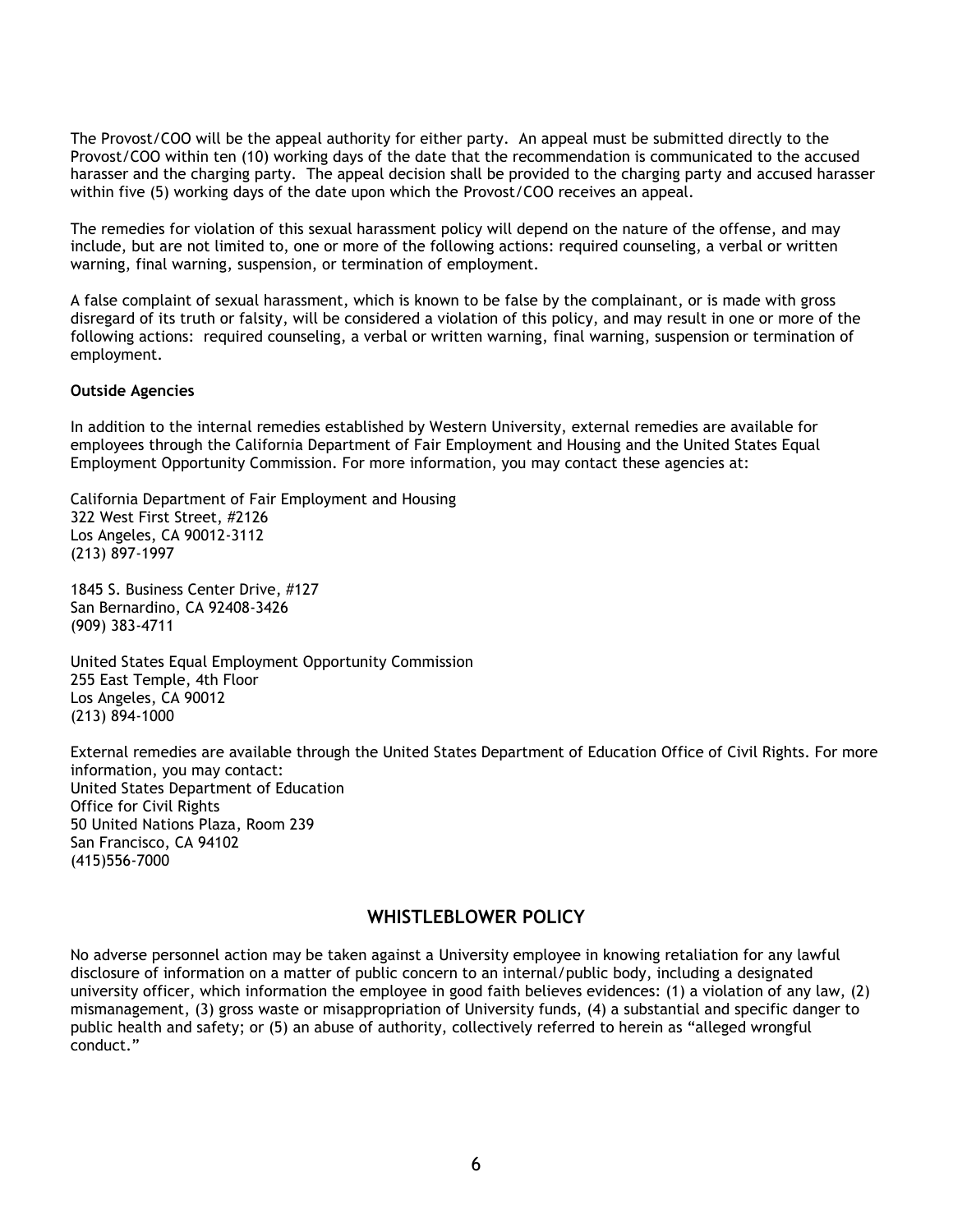No supervisor, director, chair, dean, University Officer, or any other employee with authority to make or materially influence significant personnel decisions shall take or recommend an adverse personnel action against an employee in knowing retaliation for disclosing alleged wrongful conduct.

Any employee found to have so violated this Policy shall be disciplined, up to and including termination, in accordance with existing university rules, policies, and procedures.

# **DRUG-FREE WORKPLACE**

Western University is committed to maintaining a drug-free workplace in compliance with applicable laws. The unlawful possession, use, distribution, sale or manufacture of controlled substances is prohibited on the University's campus, any of its medical facilities or clinics. Violation of this policy may result in appropriate disciplinary action up to and including termination of employment.

The illegal use of controlled substances can seriously injure the health of fellow employees or students; adversely impair the performance of their responsibilities; and endanger the safety and well being of fellow employees, students and members of the general public. Therefore, the University urges employees engaged in the illegal use of controlled substances to seek professional advice and treatment. Any employee who has a drug problem is invited to anonymously contact the Employee Assistance Program to obtain information about available assistance.

As a condition of employment, any employee of the University will notify his/her supervisor if he or she is convicted of a criminal drug offense involving the workplace within five days of the conviction. In the event any such conviction involves an employee working on a federal grant or contract, the University is obligated to notify the granting or contracting federal agency within ten days of receiving notice of the conviction.

This statement is being published in accordance with the Drug-Free Workplace Act and the Drug-Free Schools and Communities Act. The University will continue its efforts to maintain a drug-free environment by adhering to the above policy and providing drug awareness programs in the future.

# **UNION FREE ENVIRONMENT**

Western University believes that in today's environment the most effective, efficient and profitable method of operations is for the University's administration and employees to work together directly, resolving issues as they occur. The resulting productivity provides the maximum potential for benefits and growth for each employee. Each employee can and shall be treated as a respected individual and as a full participant in the operation of the University.

Western University strongly endorses the philosophy that individual consideration in employee-supervisor relationships provides the best climate for the maximum development of the individual and the attainment of the goals of both the individual and the University.

This extensive Employee Handbook is clearly designed to foster as complete a communication of Western University's policy and procedure as possible, and to assist the entire University in a careful consideration of what is best for the employee and the University.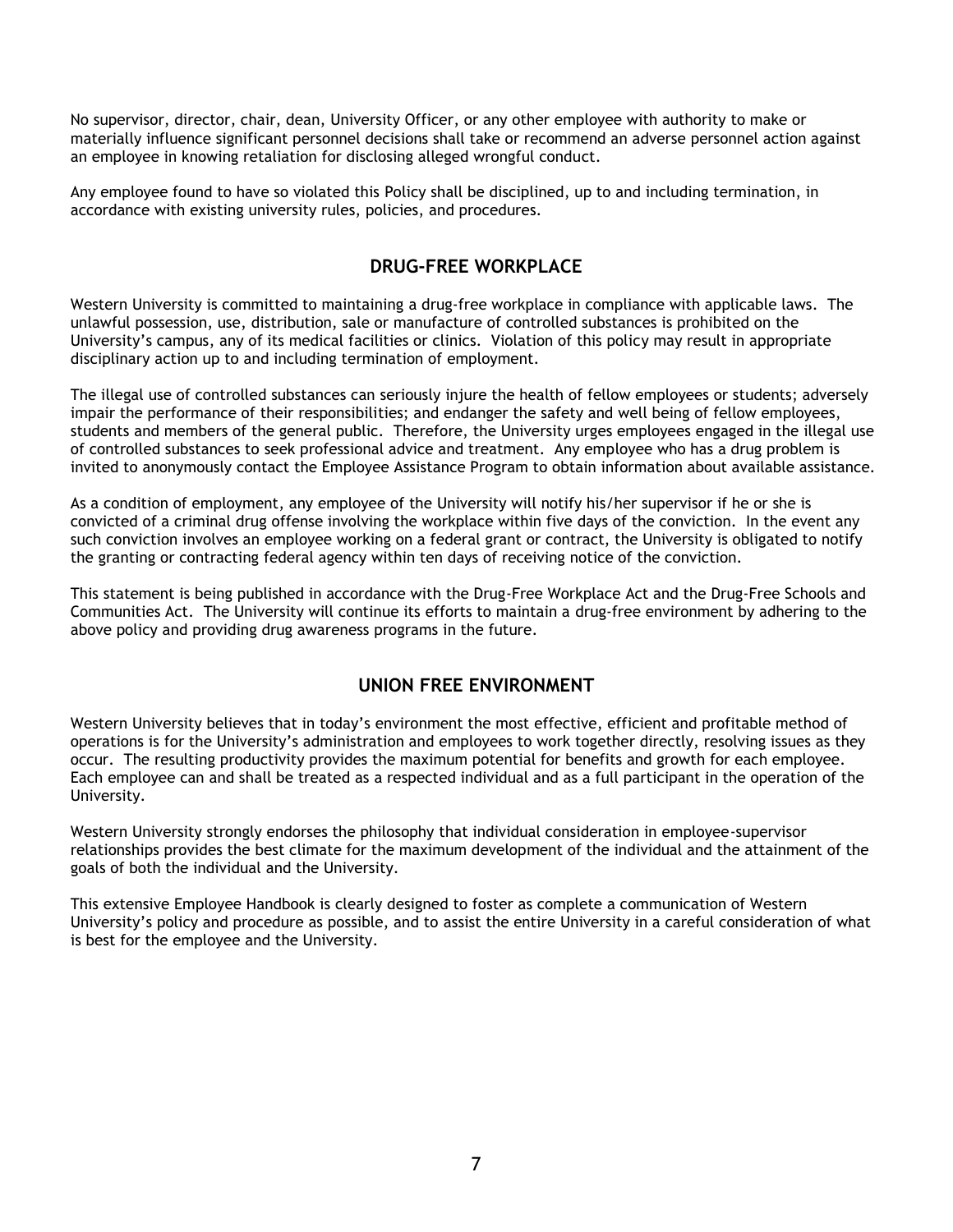# **EMPLOYMENT AT-WILL**

Nothing contained in this handbook or in any other material containing information distributed by the University, creates a contract of employment between an employee and Western University of Health Sciences. At all times, including during an introductory period, employment is on an at-will basis. This means that the employment relationship may be terminated at any time, for any lawful reason, by either party and so long as an employee's civil rights are not violated.

No statements to the contrary, written or oral made either before or during an individual's employment, can change this. Educational teaching requirements at Western University may fluctuate. Therefore, your employment conditions and status are subject to change at any time, and for any reason. Although you may have been hired for a specific position, specified hours, days, pay, duties, etc., all of these may be reduced, increased or terminated by Western University.

# **YOUR FIRST DAYS AT WESTERN UNIVERSITY**

New employees receive a packet of materials including this Employee Handbook and brochures describing various opportunities and benefits. It is your responsibility to read these materials carefully. Each new employee is required to sign a form acknowledging receipt of this Employee Handbook and agreeing to abide by its terms.

Your supervisor will complete the [Hiring Supervisor's Orientation Planning Checklist](http://stage/intrabin/hr/Orientation%20Planning%20Checklist%20for%20Hiring%20Supervisors.doc), which provides specific information concerning your particular Department/College, your work schedule, working conditions, any special regulations, safety requirements and other applicable policies. All new employees will be required to sign the checklist with a copy forwarded to the Office of Human Resources for the personnel file. A Human Resources and Benefits orientation session will also be scheduled for all new hires.

# *YOUR* **OFFICE OF HUMAN RESOURCES**

The Office of Human Resources operates from the perspective that employees should be trusted to work with the best interests of Western University in mind and to observe the policies and procedures of the University and the directions of their supervisor and/or manager.

The purpose of the open communications guideline is to implement Western University's philosophy that employees should be encouraged to raise their work-related concerns informally with their immediate supervisor. All Western University supervisors will attempt to keep all such expressions of concern, their investigation, and the terms of their resolution confidential, consulting with the Office of Human Resources staff as appropriate.

You are encouraged to raise any work-related concerns with your immediate supervisor as soon as possible after the event that causes the concerns. Alternatively, you may raise your concerns with the Manager, Employee Relations and/or the Vice President, Human Resources as appropriate.

Western University believes that employee concerns are best addressed through informal and open communication. No employee will be disciplined or otherwise penalized for raising a good-faith concern. The staff members of Western University's Office of Human Resources are available to answer questions about employment, working conditions, and other human resources matters. Some of the typical and primary services provided by the Office of Human Resources are as follows:

 $\bullet$ Generation of employment candidates - Receive staff requisitions and prepare weekly job postings; prepare and place ads with newspapers and other available sources; receive and review applications and resumes, and refer candidates who meet the minimum requirements of the job; counsel employees; maintain the job line; and insure EEO compliance.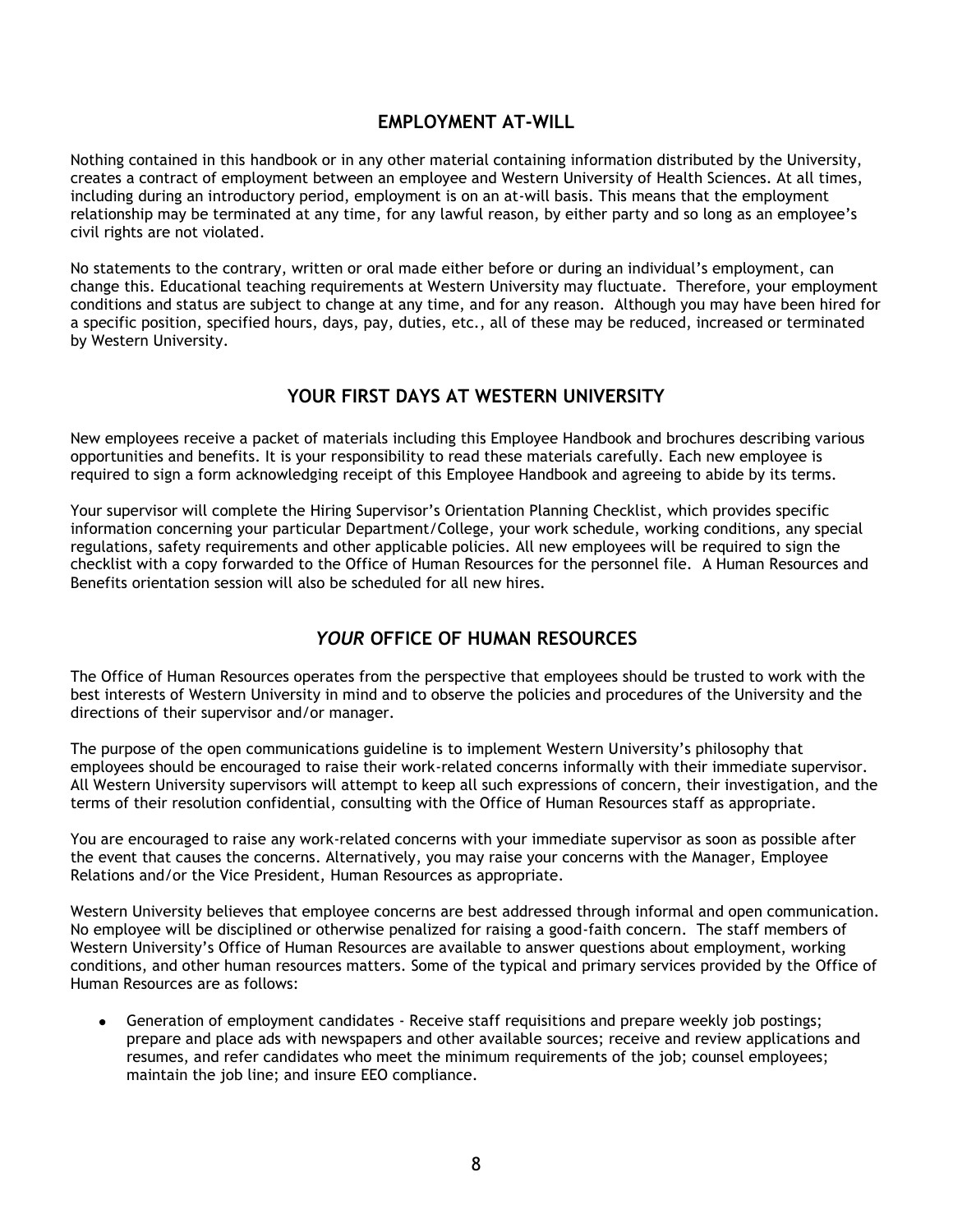- Orientation of new employees Schedule new employees for orientation; provide general information  $\bullet$ regarding the University and the Colleges; distribute Employee Handbooks to new employees; distribute information regarding policies and procedures.
- Administration of Employee Group Benefits and other Fringe Benefits Provide assistance to employees on group benefits and retirement plans.
- Professional Development Provide learning opportunities for employees to promote personal and professional development, which will lead to a higher level of performance and help individuals initiate, manage, and respond to institutional change.
- Development and interpretation of HR policies and procedures Review and research HR laws and policies,  $\bullet$ and recommend changes and updates to keep them current; interpret and provide guidance and advisory service to management and employees.
- Classification of jobs Review, evaluate, classify and/or reclassify staff positions; write and/or update job descriptions; counsel employees, supervisors and directors regarding the classification process.
- Employee Relations Provide guidance, assistance and advice to various levels of management regarding the timely resolution of employee concerns, employee misconduct and performance problems.
- Administration of the rideshare program Calculate participation records, conduct annual survey and provide results to the SCAQMD.
- Compliance with Human Resource Regulatory Requirements Provide recommendations and guidance for compliance with many employment related regulatory requirements including FMLA, PDL, ADA, ADEA, FLSA and NLRA to name a few.

The Office of Human Resources will assist you if you have any questions, suggestions, or concerns relating to your job and Western University's Human Resource policies and practices.

# **INTRODUCTORY PERIOD**

The introductory period is intended to give new employees the opportunity to demonstrate their ability to achieve a satisfactory level of performance and to determine whether the new position meets their expectations. It's a time used to evaluate employee capabilities, work habits, and overall performance.

Either the employee or Western University may end the employment relationship at-will at any time during or after the introductory period, with or without cause or advance notice.

All new employees work on an introductory basis for the first ninety (90) days after their date of hire. A 90-day review will be given to every introductory employee prior to the end of the 90-day period.

During the introductory period employees are not eligible for a pay increase.

Employees should read the information for each specific benefit program for the details on eligibility requirements.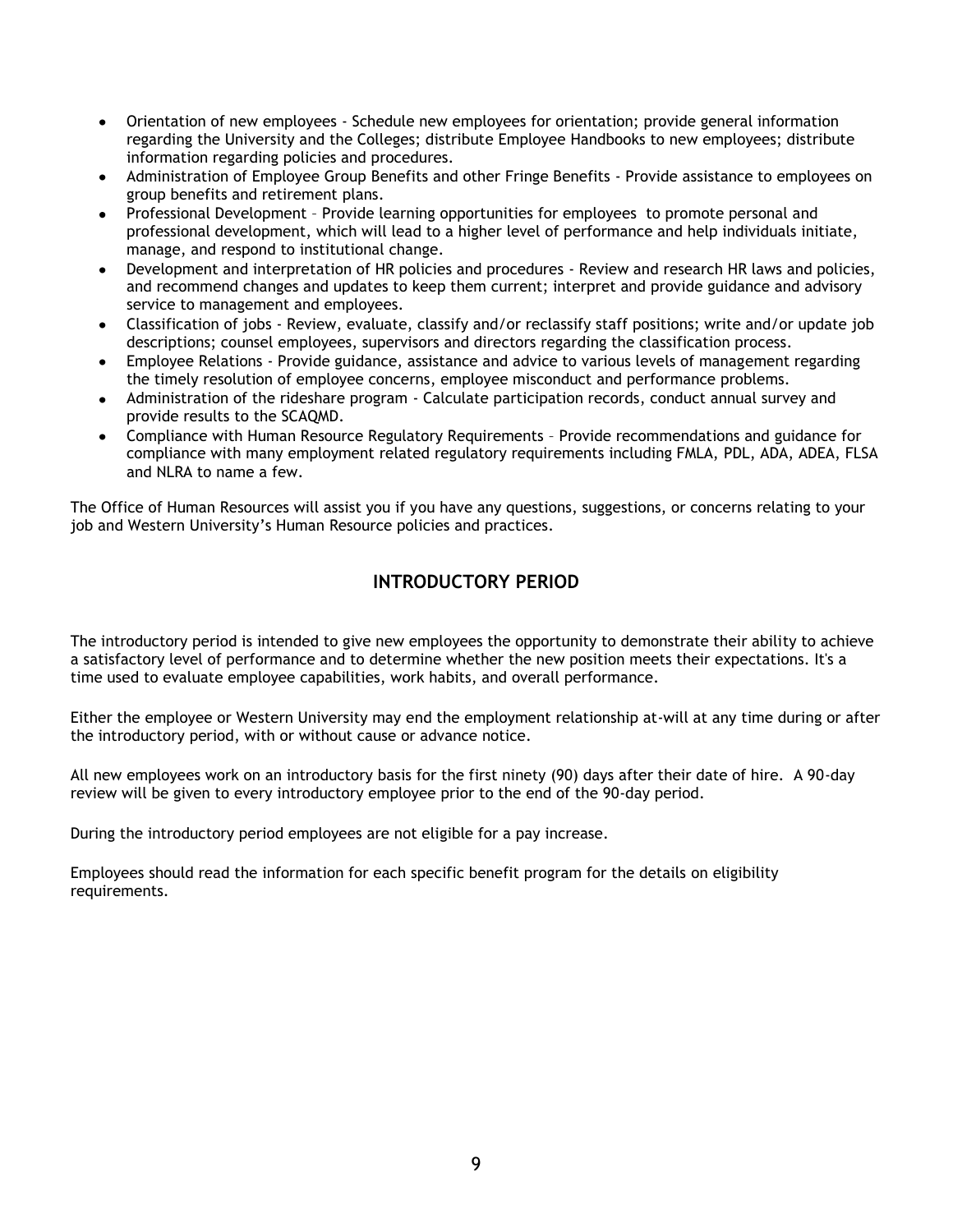## **PERSONNEL FILES**

Western University is required to keep accurate, up-to-date personnel files on all employees to ensure compliance with state and federal regulations. Personnel files are official records belonging to the University and maintained by the Office of Human Resources.

It is the responsibility of each employee to inform the Office of Human Resources of any necessary updates to their personnel file such as a change of name, address, telephone number, emergency contact, tax withholding deductions, benefits coverage (e.g. marital status, number of dependents), military status and also inform their supervisor and the Office of Human Resources of any outside training, professional certifications, education, or any other change in status.

Employees' personnel files are considered confidential and access to such records is restricted.

An employee can review their personnel file by contacting the Office of Human Resources for an appointment. The review will be conducted during regular business hours in the Office of Human Resources. An employee may take notes related to documents in the personnel file; however, no alteration of records is permitted nor can a document be added to or removed from the file at the time of the employee's review. Employees may request and receive a copy of any documents containing their signature.

# **CONFIDENTIALITY OF RECORDS**

Employees of Western University will receive and have access to information that is confidential in nature to the organization, its students, employees and vendors. Employees are not to disclose any such confidential information to (a) any other person in the organization unless there is a legitimate business reason for doing so; or (b) any person outside the organization unless management has expressly stated that the information can be disclosed to that person.

To insure confidentiality, uniformity, and accuracy of personnel information, it is the responsibility of the Office of Human Resources to handle all inquiries which require reference to documentary records concerning past and present employees of the University. Inquiries received by other offices must be referred to the Office of Human Resources.

No information is provided about a former or current employee without the former or current employee's signed authorization to release information, except what is required to comply with the law. With written authorization Western University will only verify salary, dates of employment and job titles to outside agencies and/or employment inquiries.

Personnel records, including those established in connection with the selection process, are Western University's property and are afforded confidential treatment at all times.

Individually identifiable personal information contained in computerized databases, whether maintained centrally or by the Colleges, Departments or other units of Western University, is afforded the same confidential treatment that applies to written records.

# **EMPLOYMENT CLASSIFICATION**

The Fair Labor Standards Act (FLSA) and the DLSE (Division of Labor Standards Enforcement) requires that all employees be classified as "Exempt" or "Non-Exempt" and according to the overtime provisions of the law. Determinations of wage classification status are made through the job evaluation process.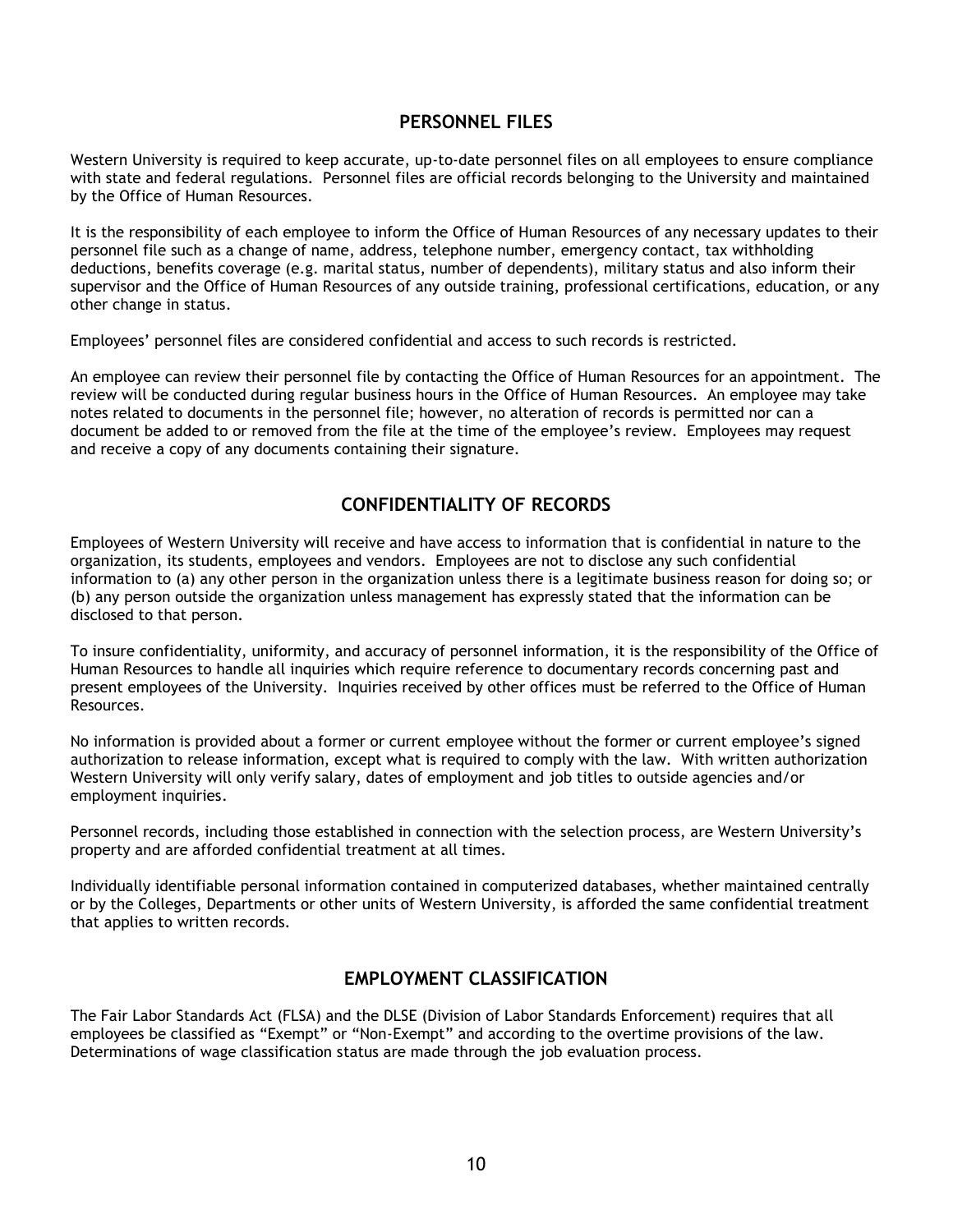Exempt employees are those who qualify as administrative, executive, or professional employees within the meaning of the state and federal wage and hour laws and are exempt from the minimum wage and overtime provisions.

Non-exempt are those employees who are not exempt from the minimum wage and overtime provisions of state and federal law and therefore are entitled to overtime pay.

In order to determine eligibility for various benefits at Western University, the following employment categories have been established:

Full-Time – An employee who is regularly scheduled to work 37.5 or 40 hours per week. Regular full-time employees are eligible for all University benefits.

Part-Time – An employee who is hired to work on a regular basis for less than 37.5 hours per week. Part-time employees who work at least 32 hours per week will be entitled to receive and participate in certain University benefits on a prorated basis. The pro-rata basis will depend upon the normal workweek of the employee. Employees who work no less than 20 hours per week may be entitled to Retirement Benefits. Employees should consult with the Manager, Benefits Administration in the Office of Human Resources regarding additional information on benefits eligibility.

Temporary Status – An employee who holds a job of limited duration arising out of special projects, abnormal work loads or emergencies. Temporary employees are completely ineligible for the University's sponsored benefits.

Regular Status - Employees are considered to be on a regular status when the position held has a regular schedule of hours and for a period of six months or longer, and when such position is determined to be of regular status by the Vice President, Human Resources.

# **JOB DESCRIPTION**

The job description is a formal document utilized at Western University to describe the nature, scope, physical requirements, and responsibilities of a specific job. Job descriptions are used for the purposes of staffing, wage and salary administration and training. They also help employees and supervisors communicate job responsibilities.

As jobs change naturally job descriptions must change as well. If the changes are not temporary in nature, a new job description will be prepared by the Manager, Employment/Recruitment using information obtained from the incumbent's Position Description Questionnaire (PDQ) and information which surfaces from a Desk Audit.

You will be provided a copy of your job description when you are hired, when your job changes or when you are transferred or promoted.

# **PERFORMANCE EVALUATIONS**

The Performance Evaluation for Employment Development process is designed to provide both supervisors and employees with the opportunity to discuss job responsibilities, identify professional developmental needs, encourage and recognize strengths, and discuss performance goals/expectations.

All regular full time and part time employees will receive a performance evaluation annually. Also, if an employee is transferred or promoted, an evaluation will be given within 90 days after the transfer or promotion.

All Introductory employees will receive a performance evaluation prior to the end of their 90 day introductory period.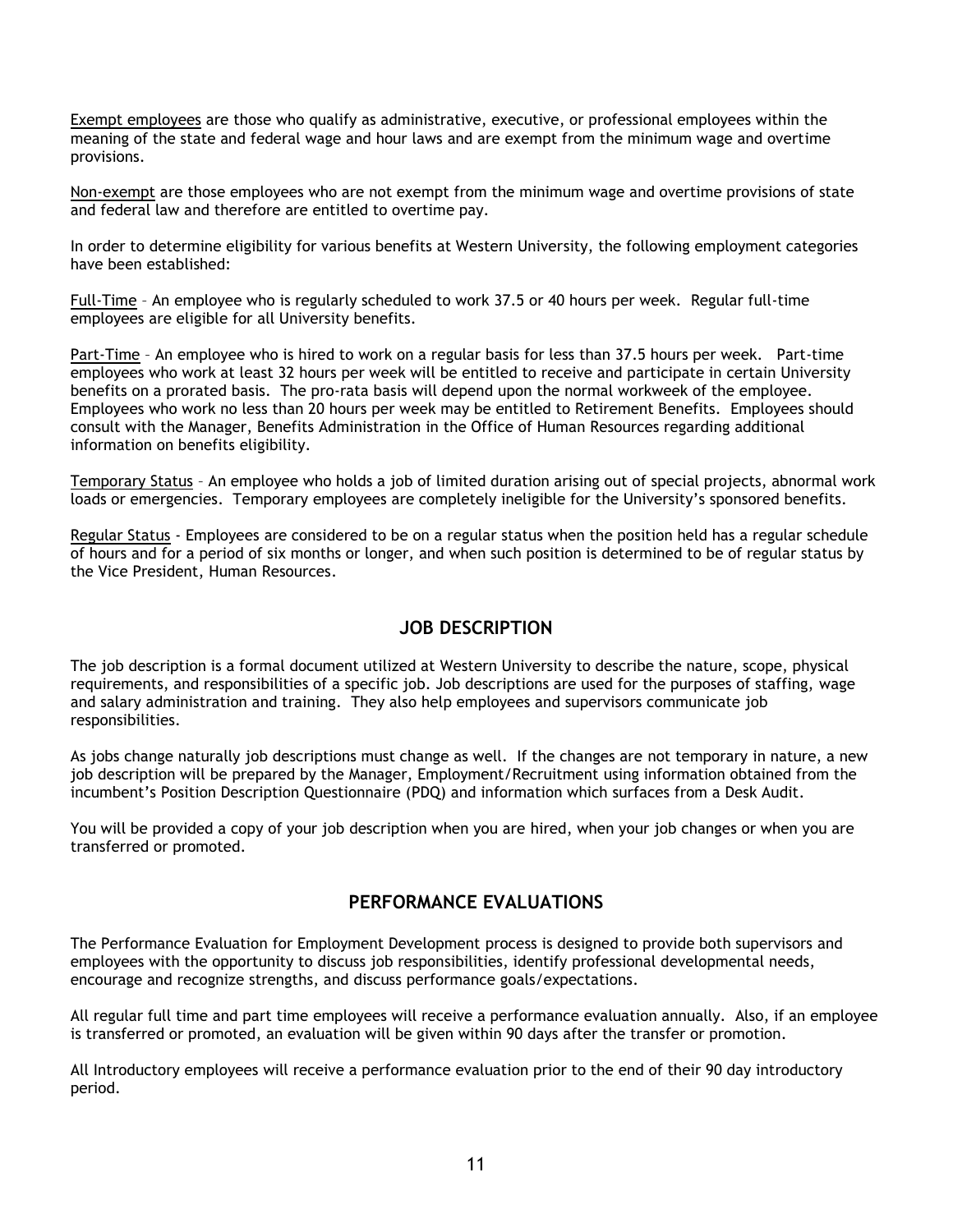# **JOB POSTING**

Western University is an equal opportunity employer committed to ensuring all applicants, through effective employment procedures, are provided equal opportunity to compete for positions and to ensure all applicants qualifications are assessed fairly.

The Office of Human Resources will post available positions at the director level and below simultaneously, on Western University's Web site, the Intranet and to external recruitment resources as appropriate.

To apply, an Internal Application for Job Posting along with a current resume must be submitted to the Director, Employment/Recruitment in the Office of Human Resources.

All employees who have completed three months of employment and are currently meeting performance expectations in a competent manner are eligible to apply for open positions.

# **TRANSFERS AND PROMOTIONS**

Western University encourages employees to apply for promotions or transfers to positions for which they are qualified. Transfers and promotions shall be based on the ability, qualifications, and potential of the candidates for the positions. Employees will be considered for interdepartmental transfers or promotions if the following conditions are met:

- 1. The employee must be performing in a competent manner in their present job;
- 2. The employee's performance in their current position must be competent or better;
- 3. The employee must possess the minimum qualifications required for the position to which a transfer is sought, and
- 4. The employee's immediate supervisor must sign the Internal Job Application form.

A performance evaluation will be given within 90 days after the transfer or promotion.

# **WAGE AND SALARY ADMINISTRATION PROGRAM**

In establishing its wage and salary administration program, Western University strives to attract and retain highly competent employees, offer employees incentives to excel in their work, maintain internal equity among employees based on similar education, skills and responsibilities, reward individual efforts and comply with all governmental regulations.

Pay increases are based upon performance, the availability of funds and established Wage and Salary guidelines.

The Office of Human Resources is responsible for the overall administration of all wage and salary programs and for developing and publishing specific guidelines and policies for its implementation.

Feel free to contact the Office of Human Resources for additional information regarding Western University's Wage and Salary Plan please click on the following link: [Wage Structure](http://www.westernu.edu/xp/edu/hr/hr-wage-structure.xml)

# **REHIRES**

Employees who were previously employed between two years and five years and who return within two months of their previous employment will be credited with their previous service with no change in anniversary date.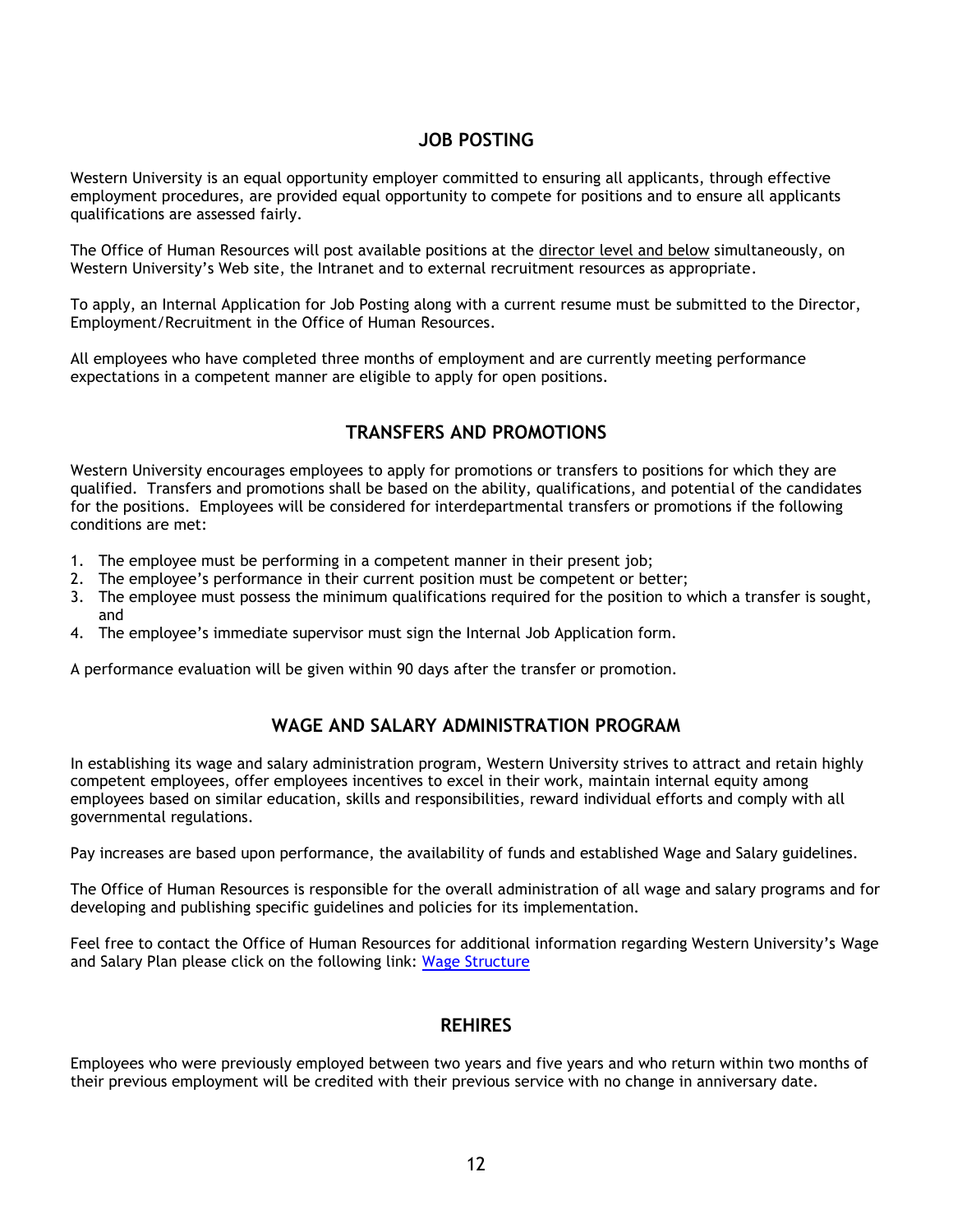Rehired employees who were previously employed for five years or more and who return within four months will also be credited with their previous service with no change in anniversary date.

In either case, rehired employees must satisfy a new waiting period for some of the benefits of Western University.

Please contact the Director, Benefit Administration in the Office of Human Resources for additional information.

# **EMPLOYMENT OF RELATIVES**

It is the policy of Western University of Health Sciences to hire, promote, and otherwise employ people on the basis of their job qualifications and individual merit including relatives of current employees of the University, except where the hiring or employment of a worker's relative would result in the types of prohibited employment relationships identified in this policy.

This policy applies to hiring and employment decisions affecting all job classifications, including regular, temporary, part-time, and seasonal positions. These restrictions also are applicable when assigning, transferring, or promoting an employee.

No one may be hired or hold a position in the same academic or administrative unit in which a relative participates in making recommendations or decisions specifically affecting his or her appointment, retention, evaluation, work assignment, promotion, transfer or salary and where an employee reports directly to a relative.

Relatives of a currently employed worker generally are considered for employment on the basis of their qualifications. However, where the hiring or employment of a worker's relative would result in the types of prohibited employment relationships identified below, the University will not consider or accept such applications for employment.

#### **PROHIBITED EMPLOYMENT RELATIONSHIPS**

The hiring of relatives is prohibited if the employment of such an individual would result in the creation of:

- A supervisor/subordinate relationship between a relative and an employee. If a direct supervisory or managerial relationship would be established, relatives of a currently employed worker cannot be considered as applicants for an open position.
- An actual conflict of interest or the appearance of a conflict of interest. Generally, this bars the hiring or employment of an employee's relatives in any position that has an auditing or control relationship to the employee's job.

All questions and issues relating to an employment-of-relatives situation or concern should be addressed to the Office of Human Resources.

#### **MARRIAGES OR RELATIONSHIPS BETWEEN EMPLOYEES**

Employees who become subject to this policy's provisions due to marriage or commencement of a close personal relationship must inform their supervisor or the [Vice President of HR] as soon as practical.

Employees, who marry or establish a domestic partner relationship, can continue in their current positions as long as a prohibited employment relationship is not created. If one of the prohibited situations does occur, attempts will be made to find another position within the company to which one of the employees can transfer. All practical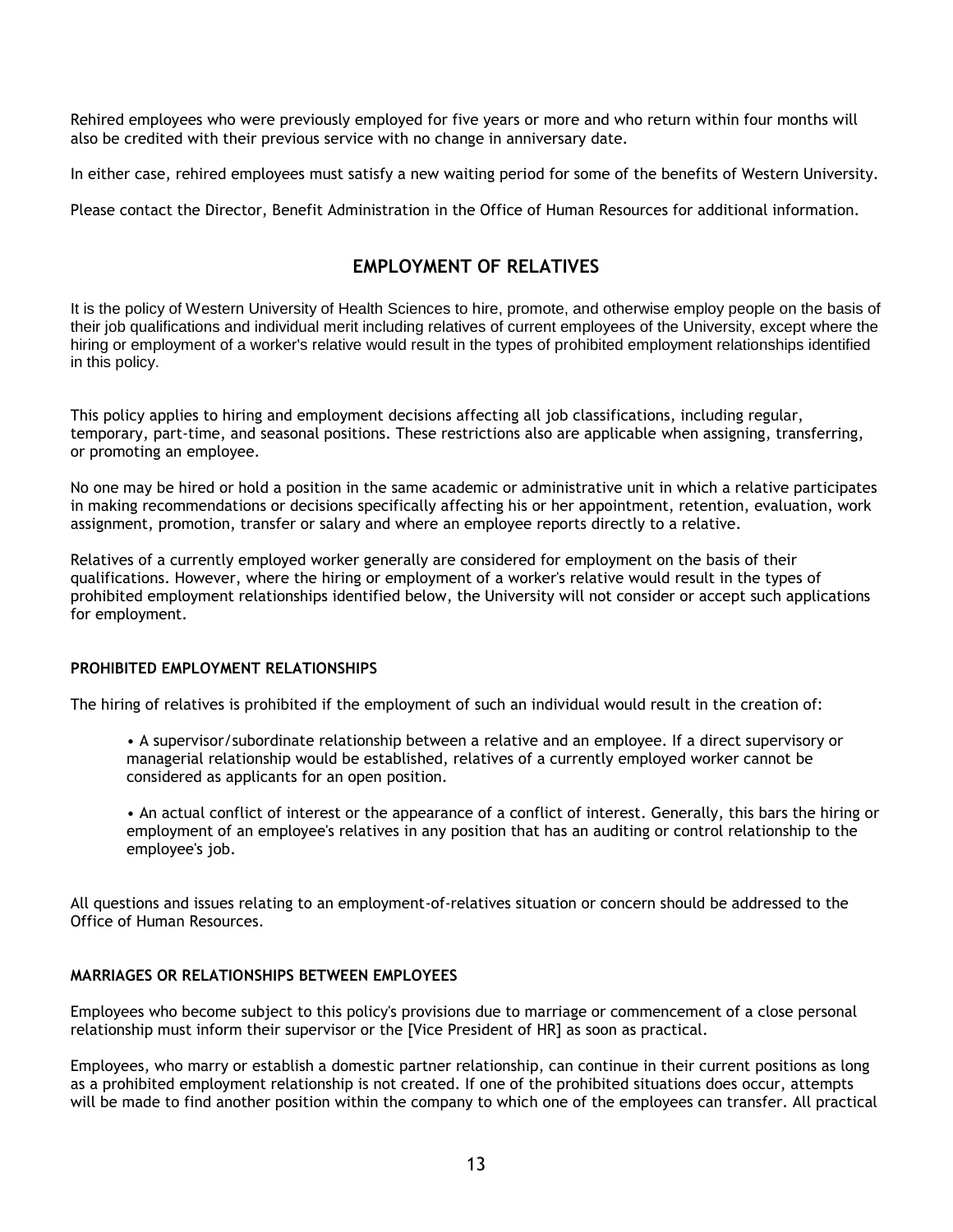efforts will be made to arrange such a transfer at the earliest possible time. If accommodations of this nature are not feasible, the employees will be permitted to determine which of them will resign.

Employment of relatives must be approved in advance by the Office of Human Resources. In cases where the employment of a relative is contemplated or where a marriage will result in one of the exceptions, Deans, Supervisors, Department Heads, as appropriate, must contact the Office of Human Resources.

#### **SPECIAL CONSIDERATION FOR THE HIRING PROCESS**:

All questions and issues relating to an employment-of-relatives situation or concern should be addressed to the Office of Human Resources

If there is a relationship between the supervisor and the top candidate (e.g. friend, neighbor, relative of future spouse, etc.), this relationship must be declared to the Vice President, Human Resources prior to a hiring offer being made. It is very important that special care be taken to ensure that such candidates are objectively evaluated by a third party.

This policy is enforced in compliance with all applicable laws.

# **IMMIGRATION LAW COMPLIANCE**

As a result of the Immigration Reform and Control Act of 1986, any offer of employment is conditioned upon satisfactory proof of a prospective employee's identity and legal ability to remain and work in the United States. Western University is required to complete, and retain on file I-9 documentation and Western University will coordinate the record-keeping requirements under the regulations.

If you are not a citizen of the United States, but have permission to work in this country, it is your responsibility to immediately report any changes in your visa status to the Manager, Employment/Recruitment, in the Office of Human Resources.

# **WORKING HOURS**

The normal workweek for most regular full-time employees is 37.5 or 40 hours. Employees are provided with no less than a 30 minute meal period when the work period is more than five hours. However, if the employee's total work period per day is no more than six (6) hours, the meal period may be waived by mutual consent of both, the employee and the supervisor.

The normal meal period should occur approximately halfway through the workday. However, certain Colleges/Departments may require alternate meal periods. The length of the meal period may vary from thirty (30) minutes to one (1) hour according to the needs of each College and/or Department.

Non-exempt employees receive two ten-minute paid break periods for each full workday, one approximately a quarter of the way into the workday and one approximately three quarters into the workday. Since breaks are taken on University-paid time, employees must not leave the campus during breaks. Breaks may not be accumulated and taken at the beginning or end of the workday.

Western University reserves the right to modify an employee's work schedule as well as the number of hours worked to accommodate the University's needs.

Work schedules for exempt employees are normally determined based on current workload and the need to expend the necessary time to complete all assignments in a competent manner.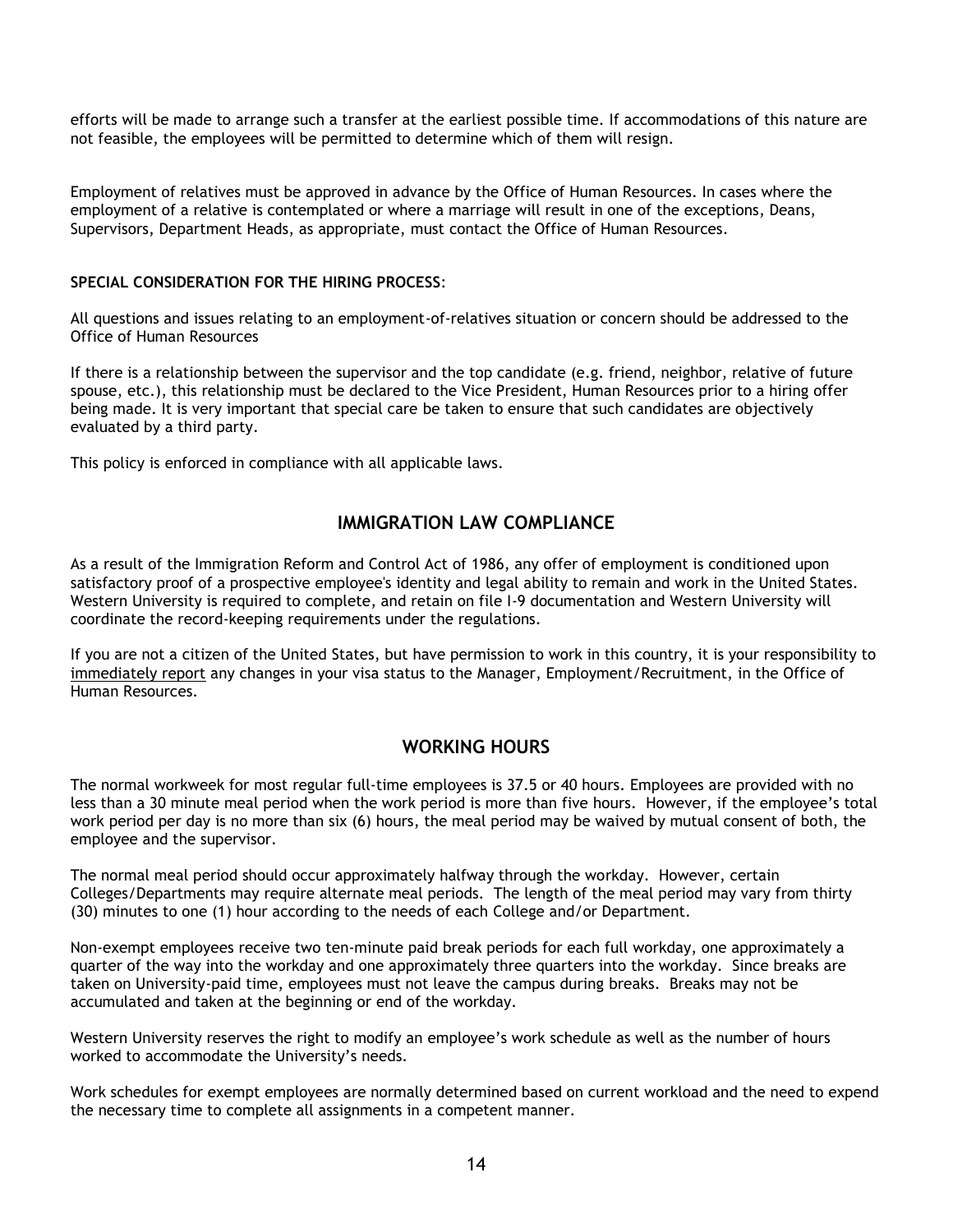# **TIME CARDS**

Western University utilizes two types of time cards. One is for non-exempt personnel (beige) and the other for exempt personnel (blue). The non-exempt time card is used as a means of accurately recording hours worked and calculating pay to track time worked for pay purposes.

Time is summarized on a daily basis and includes regular hours worked, meal periods, overtime, absences, and vacations. Accordingly, employees should record the time they begin and end work each day, the beginning and end of each meal period, and the beginning and end of any split shift.

To insure accuracy, you and your supervisor must initial all changes to the time card. In order to provide ample time for payroll preparation, the time card signed by you and your supervisor needs to be submitted to Payroll by 9:00 a.m. on the Monday prior to payday.

The exempt personnel time card is used to track absence from work so that vacation and sick leave balances can be kept current. The time card, signed by the employee and appropriate department head, should be submitted to Payroll at the end of each month.

# **TRAVEL TIME GUIDELINES**

When traveling from the University to another point during the work day, all time is to be compensated and considered in calculating overtime.

#### IF YOU ARE THE DRIVER

If an employee travels to a point other than the University and for University business the employee may count all travel time above and beyond the normal commute.

Example: An employee goes to a seminar and leaves his/hers residence at 6:00 A.M. Employee arrives at destination 7:00 A.M. The usual commute from the residence to the University is 35 minutes. The employee would show start time for the day to be 6:35 A.M.

The same applies if an employee has traveled to another point during the day and drives home from that point. All travel time above and beyond normal commute may count as work time.

#### IF THE EMPLOYEE IS THE PASSENGER (THIS APPLIES FOR ANY TYPE OF TRANSPORTATION)

If an employee is traveling (not waiting to travel) during any part of what would be considered the normal work day, the employee may count that time as work time. Even if it is not a day the employee would normally work. The employee must still count the normal meal period during this time.

Example: An employee flies to Hawaii for a conference, departing at 2:30 P.M. and arriving at 8:30 P.M. Normal work day is from 7:00 A.M. to 4:00 P.M., Monday through Friday. The employee may count as work time from 2:30 P.M. to 4:00 P.M. even if flying on a Saturday.

Please contact the Payroll Office if you have any questions concerning these guidelines.

# **PAYDAY**

Each payroll period is two calendar weeks, 26 paydays per year. Western University makes required deductions for Federal withholding (Income tax), State Income tax, Social Security (FICA), Medicare and SDI (State Disability Insurance), court ordered garnishments and child support. You must authorize in writing any other deductions to be made from your paycheck.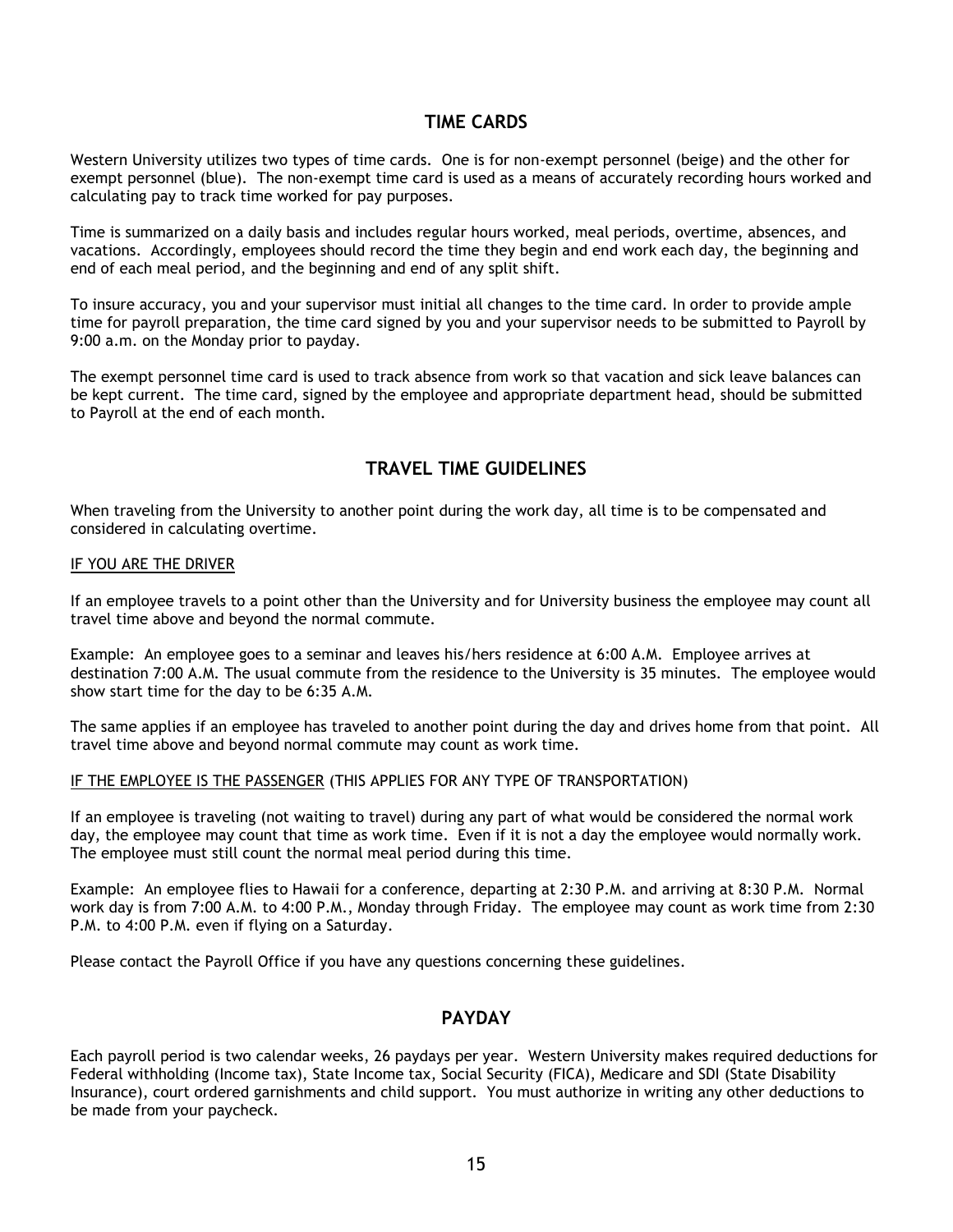Your paycheck stub itemizes all deductions and provides information on your earnings for each pay period and for the year to date, as well as vacation and sick leave balances. Paychecks are issued every other Friday.

# **GARNISHMENT OF WAGES**

Although it's understandable that a wage garnishment can happen to anyone, it is strongly recommended that employees work out a financial problem before this situation occurs. Financial counseling is available through Western University's Employee Assistance Program. For more information please contact the Manager, Benefits Administration in the Office of Human Resources.

# **OVERTIME**

Employees shall be paid for their hours worked in accordance with all legal requirements. Employees who qualify as administrative, executive, or professional employees within the meaning of the state and federal wage and hour laws are exempt from overtime pay and are not subject to this policy.

All non-exempt employees qualify for overtime pay. Non-exempt employees are entitled to overtime pay and will be paid at the premium rate of one and one-half times the hourly rate for time worked in excess of 8 hours in one day or 40 hours weekly, including Saturdays, Sundays and Holidays.

Double-time will be paid for each hour worked over twelve hours on the same workday; time and one-half is paid for the first eight hours on the seventh consecutive day worked in the same workweek and double-time for all hours after eight on this seventh consecutive workday. The only exception to the daily overtime requirement is if a work group has an alternative work week schedule in place.

Overtime is based on actual time worked. It does not include hours away from work due to vacation, sick leave, or holiday even where these days are compensated. Unpaid sick leave, personal leave or any other time away from work is also not considered hours worked.

Compensatory time in lieu of overtime and flexible work weeks involving overtime will not be allowed.

When business conditions require, employees may be needed to work overtime. When this occurs, the employee's supervisor will make reasonable efforts to provide timely advance notice.

All overtime worked by a non-exempt employee must be approved in advance by the employee's immediate supervisor.

# **AUTOMATIC PAYROLL DEPOSIT**

Automatic payroll deposits to checking and/or savings accounts in most banks or credit unions are available. To obtain direct deposit complete an Automatic Payroll Deposit form which can be obtained in the Payroll Department. Please be sure to attach a voided check to this form and submit to Payroll. For any additional information on Automatic (Direct) Deposit, please contact the Payroll Department at ext. 5400.

# **DRESS CODE**

Employees are asked to use good judgment with regard to their dress and appearance, and are expected to present a professional image. Attention should be paid to safety, University image, and student, vendor and visitor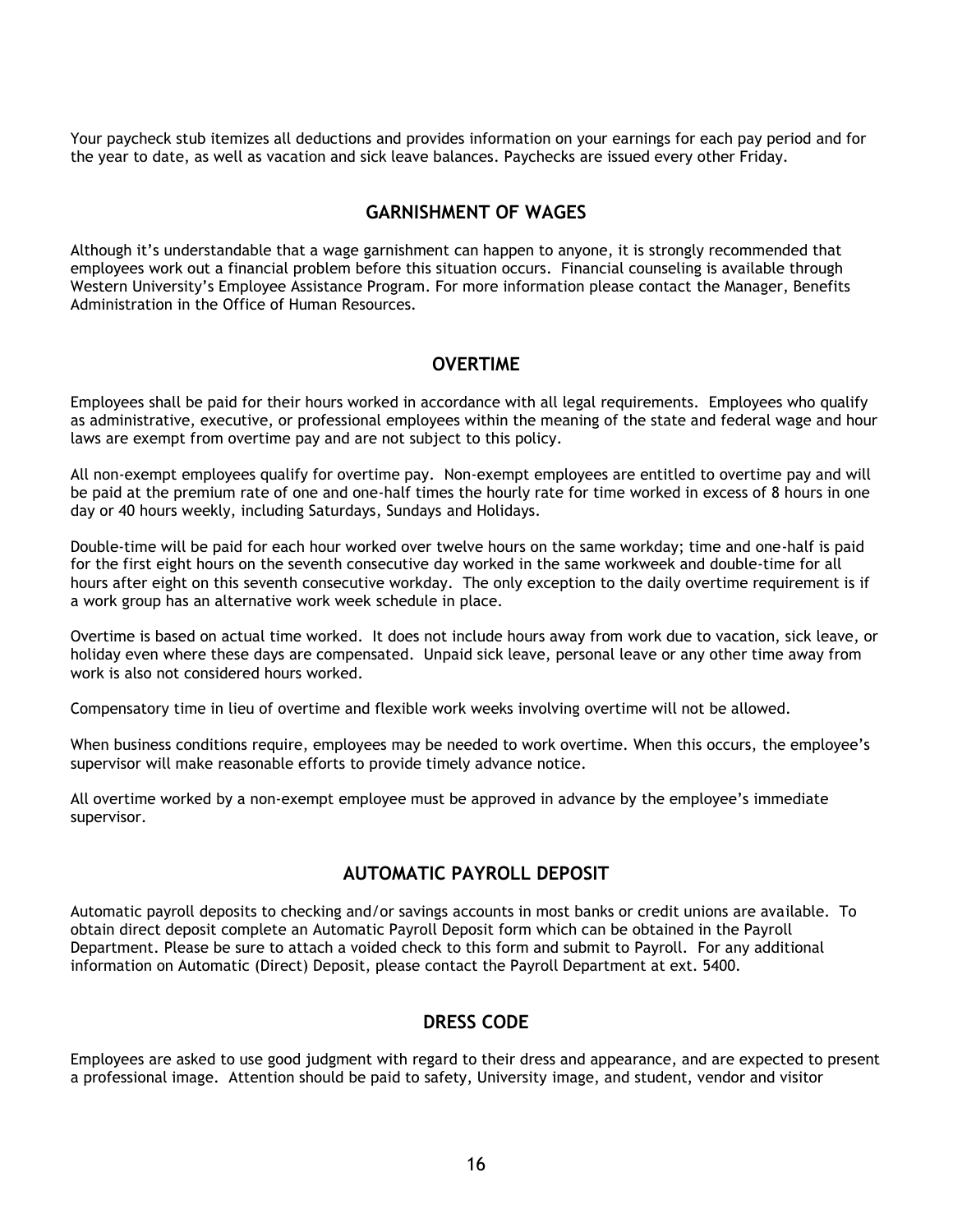interaction. For all employees, professional appearance also means that the University expects you to maintain good hygiene and grooming while working.

On approved casual days, employees may dress in business casual clothing and employees meeting with visitors should wear appropriate business attire at all times.

Under no circumstances may employees wear halter tops, strapless tops, spaghetti straps, tank tops, cropped tops, tee shirts with offensive wording on them, clothing that shows undergarments (sheer), torn clothing, or clothing with holes in it. All clothing must be clean, neat, and fit properly. If there are any questions as to what constitutes proper attire within a given College/Department, the supervisor or department head should be consulted.

The University reserves the right to determine appropriate dress at all times and in all circumstances and may send employees home to change clothes should it be determined their dress is not appropriate. Employees may use vacation hours for this time away from work.

# **ABSENCES AND TARDINESS**

Regular attendance and punctuality are important in order for Western University to operate efficiently. Attendance is one of many factors of a good job performance. The ability to report on time is an essential function of any job.

Western University expects employees to report to work in accordance with the standards defined by Western University and the appropriate supervisor. Excessive or unauthorized absences not protected by law, tardiness or leaving early without permission are not acceptable, and will lead to disciplinary action, up to and including termination of employment.

All employees shall notify their supervisor by telephone (no voice mail or e-mail) if they are sick and will not be present at work. This must be done as soon as possible before your designated staring time so the proper coverage can be arranged.

Employees who are absent from work due to illness may be asked to present a physician's statement. In case of illness of more than five days or repeated absences of 2 or more days in duration, the Director, Benefit Administration must be contacted so that it can be determined whether or not the absence qualifies for Family Medical Leave of Absence/California Family Right Act (FMLA)/CFRA). If it does, you will be advised of any required and necessary paperwork.

Absences of three (3) consecutive working days without reporting to the employee's immediate supervisor are considered a voluntary quit without notice and the employee will be terminated. Repeated absences and/or tardiness for any reason may be cause for disciplinary action up to and including termination.

# **PROFESSIONAL CODE OF CONDUCT**

All employees of Western University shall adhere to the values of Western University to promote acting with integrity and respect for others and to be responsible and setting high standards of professionalism for our services and ourselves and assuming accountability for our conduct.

The following list is not exhaustive, but is illustrative of key standards of accountability in the University's Code of Conduct:

1. Falsifying or altering any timekeeping record, work schedule or payroll record. Intentionally punching another employee's timecard, allowing someone else to punch a timecard, removing any timekeeping record from the designated area without proper authorization or destroying such a record.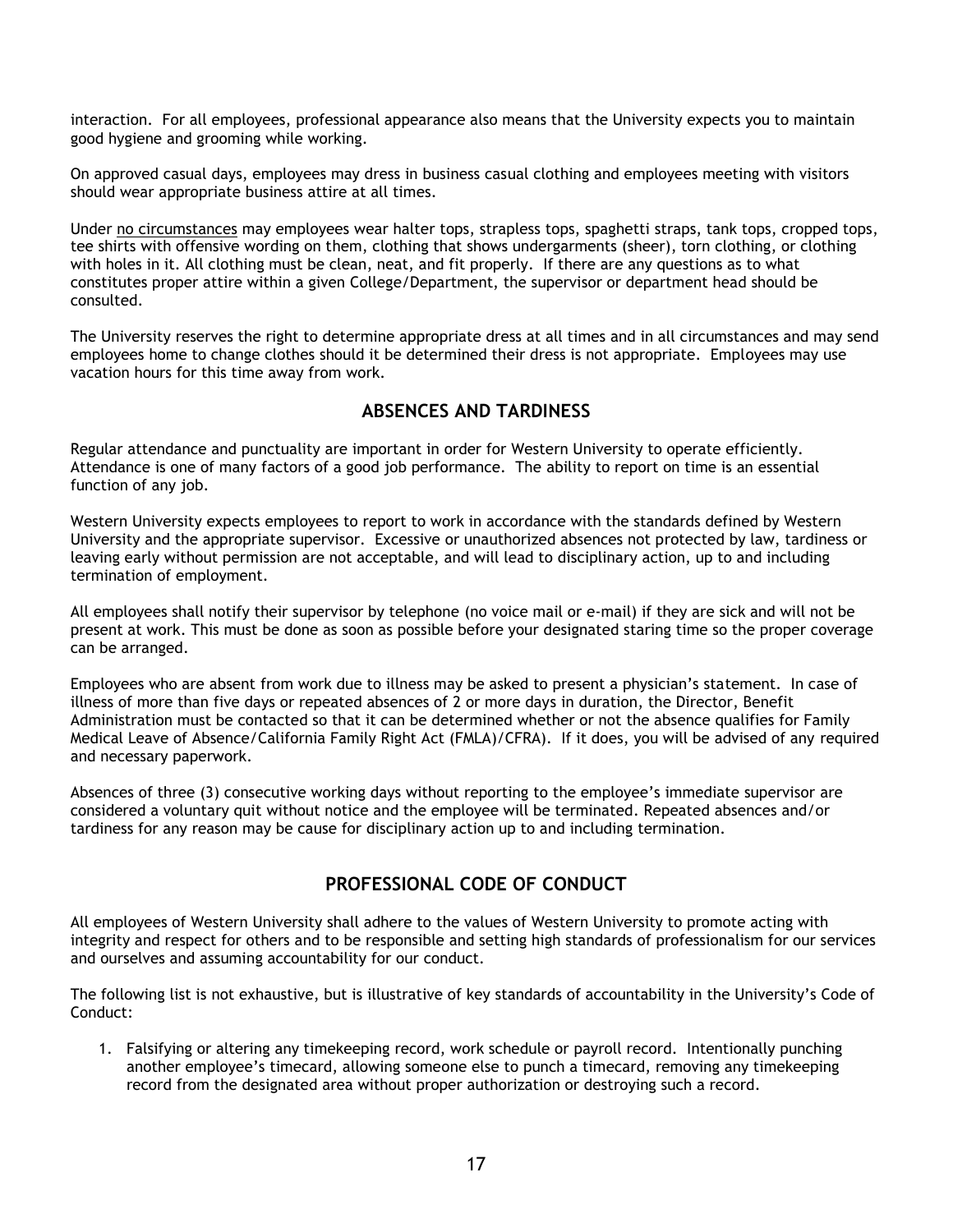- 2. Falsification of the employment application or providing false or misleading information, or making material omissions in any documents or records prior to or during one's employment.
- 3. Falsification of any official document, which includes any and all Western University records.
- 4. Failure to report breakage or damage to machinery or equipment immediately.
- 5. Bringing or possessing of firearms, weapons or any other hazardous or dangerous devices or substances onto Western University property.
- 6. Theft (unauthorized removal, storage, transfer, utilization) of property from the Western University fellow employees, the staff, faculty or students of Western University, clients or anyone on Western University property. This includes items found on Western University premises. All items must be reported and be turned into Lost and Found immediately upon discovery. (If you suspect someone is involved in a theft, do not confront the individual yourself. Notify your supervisor or Campus Safety immediately. This information will be treated as confidentially as possible.)
- 7. Insubordination, including improper conduct toward a supervisor or representative of management or failure to obey or to perform work assigned by a supervisor.
- 8. Disorderly conduct of any kind, including the use of profane, discourteous, abusive or rude language or action against another employee, supervisor, guest or others. Courtesy and consideration are a requirement of your employment. Rudeness, insolence, or discourteous behavior toward staff, faculty or students of Western University and/or fellow employees is not tolerated.
- 9. Selling, purchasing, using, consuming, possessing, manufacturing, distributing, dispensing or transporting any illegal substance, or abusing any controlled substance on the premises of Western University, or in Western University vehicles, at any time during working hours. Employees shall report to work with their abilities unimpaired by illegal substances or controlled substances, and remain so throughout their workday.
- 10. Being under the influence of or using alcohol during work hours or on Western University property or in Western University vehicles.
- 11. Failing to observe established fire, civil defense or safety practices, engaging in dangerous or potentially dangerous horseplay, or failure to report any personal injury sustained while on duty immediately.
- 12. Neglect, carelessness or mischief, which results in loss, damage, breakage or destruction of property or supplies, equipment, facilities, materials or property of Western University, the staff, faculty or students of Western University, clients, fellow employees or others, or which results/contributes to unsanitary conditions, or endangers to safety of others and Western University property.
- 13. Interfering with or hindering work schedules; includes failing to work a shift as scheduled (leaving Western University premises or one's job area during working hours without notifying a supervisor and obtaining permission), or arranging your own replacement without the permission of your supervisor.
- 14. Failure to follow proper Leave of Absence request procedures; falsifying reasons for Leave of Absence; failure to present a physician's statement authorizing a return to work to the Office of Human Resources or your supervisor immediately upon being released to return to work; not reporting to work after completion of an authorized leave.
- 15. Acting in a manner that reflects a poor image of Western University or the staff, faculty or students of Western University.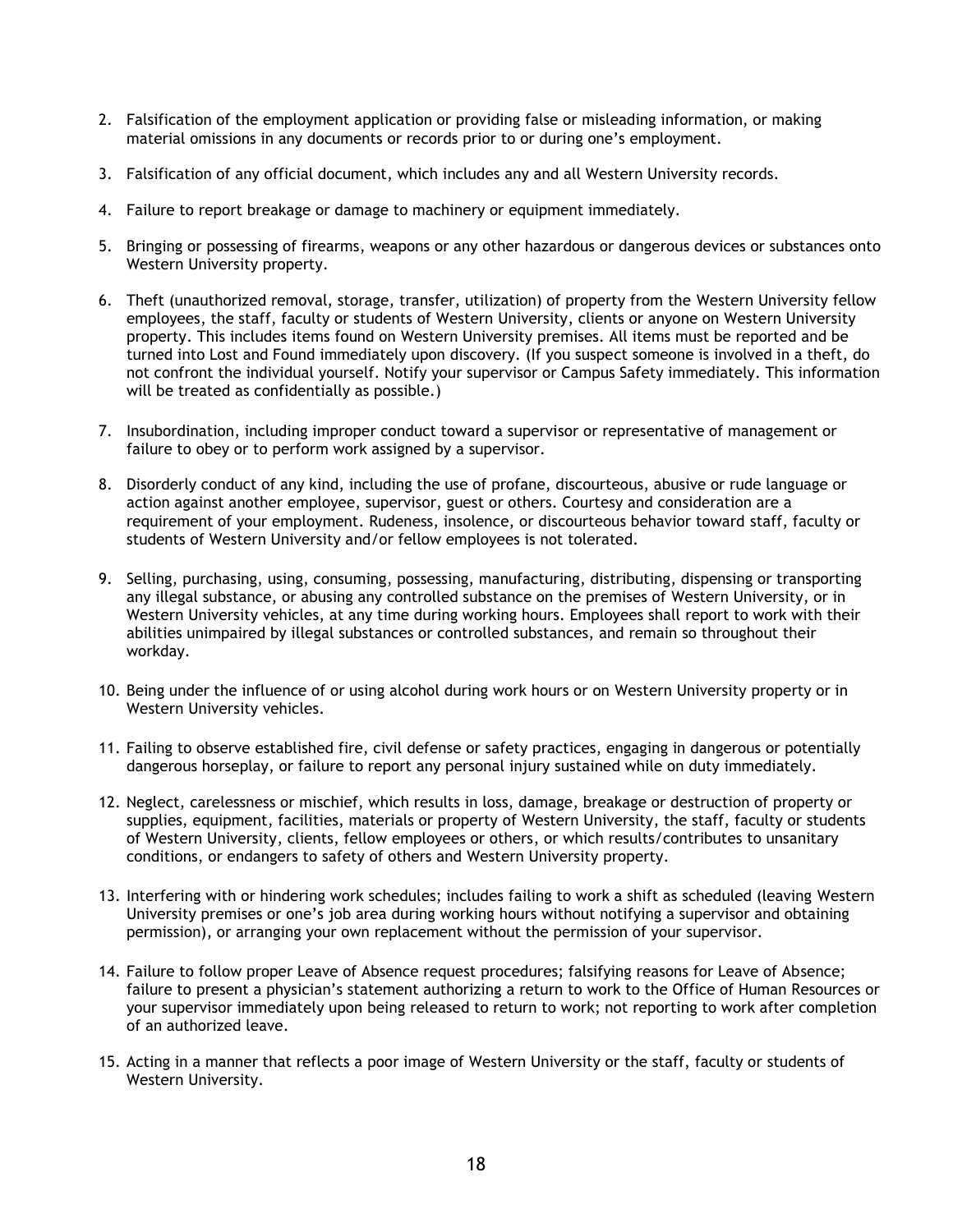- 16. Fighting or attempting bodily injury to another person.
- 17. Failure to perform job or work assignments satisfactorily, safely or efficiently.
- 18. Disclosure of information of a confidential nature about an employee.
- 19. Excessive tardiness and/or absences from work that are otherwise unprotected by law.
- 20. Smoking in buildings and corridors, elevators and other public areas is not permitted.
- 21. Dishonesty, attempted theft, or participating in any illegal activity during working hours.
- 22. Harassing (including but not restricted to sexual harassment), threatening, intimidating or coercing or interfering with staff, faculty or students of Western University, clients, or other employees on Western University property.
- 23. Immoral conduct or indecency, exhibitionism, lewd or suggestive acts or conversations. Soliciting persons for immoral purposes of the aiding and/or abetting of any immoral or indecent behavior**.**
- 24. Failure to follow Western University policies as outlined in the Manual, Handbook, any newly instituted policies, or other Western University or departmental policies and procedures.

Nothing in this policy is intended to alter the at-will status of your employment with Western University. Violation of the Code and/or similar areas may lead to disciplinary action up to and including discharge. Employee or Western University may terminate its employment relationship at any time with or without notice and with or without cause.

The University reserves the right to address any circumstances in which an employee does not meet the expected standards of conduct. In such circumstances, corrective action may include counseling, verbal or written warnings, suspension or termination of employment depending upon the situation.

The University has a Staff Problem Resolution that an employee may use if they disagree with an action taken by a supervisor or manager. The procedure is described in Policy A3.84.0.4

# **NOTICE OF SUSPENSION OR REVOCATION OF LICENSE**

Any employee whose duties include driving has a significant responsibility to Western University and the general public to operate any motor vehicle in a safe and appropriate manner that conforms to all applicable traffic and safety laws.

To fulfill these responsibilities, Western University requires employees with driving responsibilities to inform Western University within 24 hours if the employee's driver's license has been suspended or revoked or if the employee's liability insurance has been canceled or modified in any manner.

Employees who fail to comply with this requirement will be subject to disciplinary action found appropriate by the University, up to and including termination of employment.

# **INTERNET, E-MAIL, AND ELECTRONIC COMMUNICATIONS**

All internet users are expected to behave legally, responsibly and ethically when using the Internet or any other electronic communication available at the University. Unacceptable uses of electronic equipment particularly via the Internet include but are not limited to: violating copyright laws or plagiarism; illegally copying software;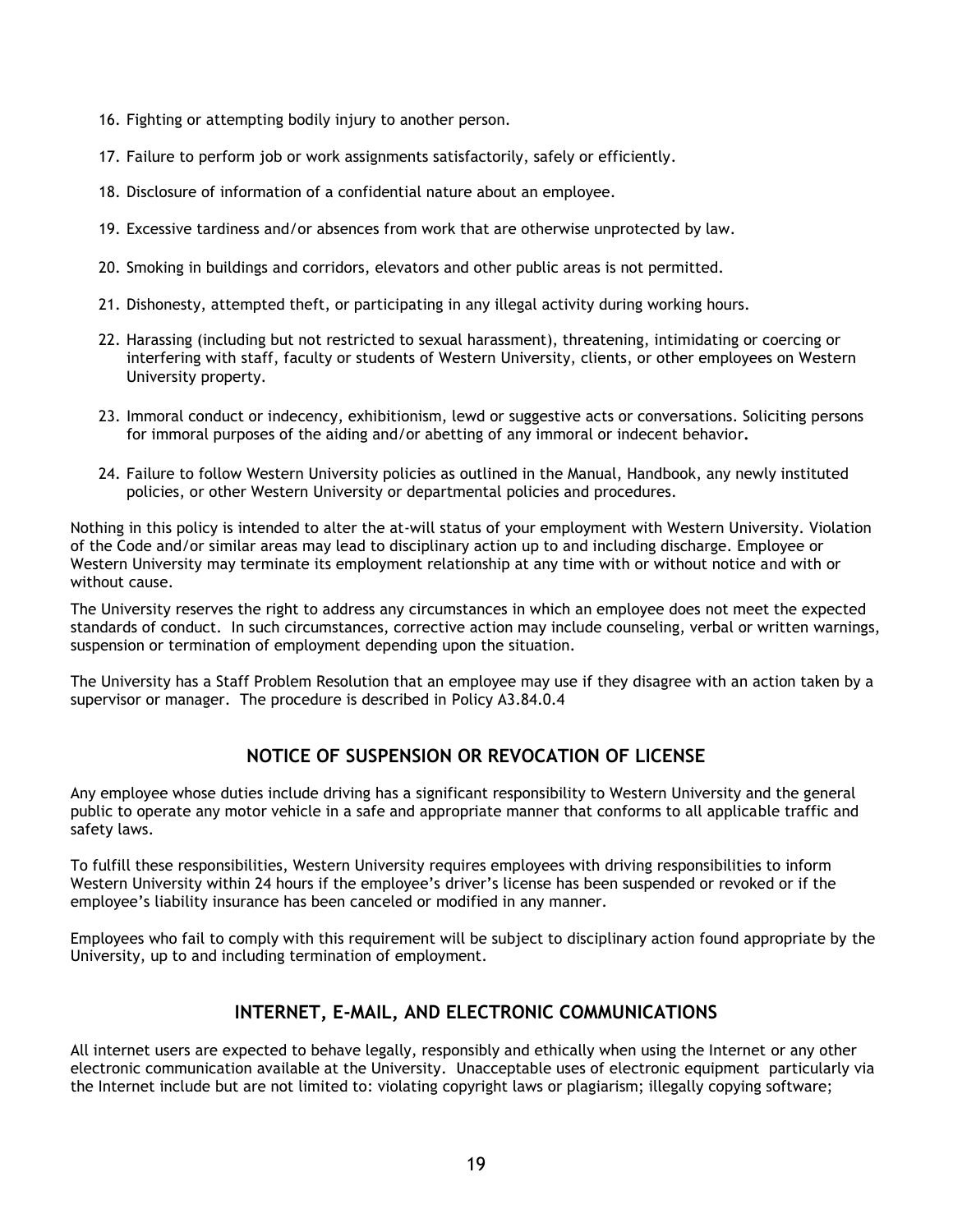accessing confidential records without authorization; publishing, accessing or sending profane or obscene material; communicating threats; using another person's password without permission.

Employees should not use chat rooms for social conversations while at work. The use of the internet, e-mail and other electronic communications is intended for conducting Western University business and as a general rule should not be used for personal business on a regular basis. Western University has a right to review any e-mail sent over its system.

# **PROGRESSIVE DISCIPLINE/COUNSELING**

Western University employs a progressive disciplinary policy to provide clear guidance for supervisors and employees when the need arises to address poor performance, breaches of policy and/or other unacceptable employee conduct.

By using a sequential progressive disciplinary process, it's hoped that many employee related problems may be corrected at an early stage, thereby benefiting the University and the employee.

At the discretion of the University employees can be terminated for a first offense without the use of the progressive disciplinary process. However, under no circumstances will an employee be terminated on the spot; suspension of the employee should occur in order to properly investigate a serious breach of policy.

# **PROBLEM RESOLUTION PROCEDURES**

Western University is firmly committed to complying with its legal and ethical obligations under all state and federal laws, therefore expecting all employees, at every level within Western University, to comply strictly with all legal and ethical obligations. Our values can be implemented only if our employees recognize their responsibility to treat everyone in an honest and ethical manner.

If an employee becomes aware of any violation of a legal or ethical obligation, the employee must immediately report the matter to their immediate supervisor and follow the steps as outlined below.

Employees should feel free to report any information regarding this policy without fear of reprisal or retaliation of any kind. Western University will treat such information as confidential to the extent it can do so without failing to fulfill its legal obligations. In addition, employees who do not wish to identify themselves can report information anonymously.

Western University wishes to establish and maintain an atmosphere of respect and trust between employees, supervisors and administrators. Part of this effort is to provide a method whereby problems can be resolved in a fair and impartial manner. This process is available to all non-introductory period employees.

This procedure has been designed to evaluate problems pertaining to alleged violations of University policies with the exception of issues pertaining to compensation, allegations of discrimination including harassment, or to resolve work issues between employees.

Step 1: Supervisor – The employee should first discuss the problem with the immediate Supervisor. The Supervisor must respond within five (5) business days unless there is a legitimate reason for delay.

Step 2: Dean/Director- If the problem is not resolved at the first step, the employee should write a letter to the Dean/Director within ten (10) business days. The letter should include a full description of the events and the solution desired. The Dean/Director should review the situation and respond in writing within ten (10) business days, unless there is a legitimate reason for the delay.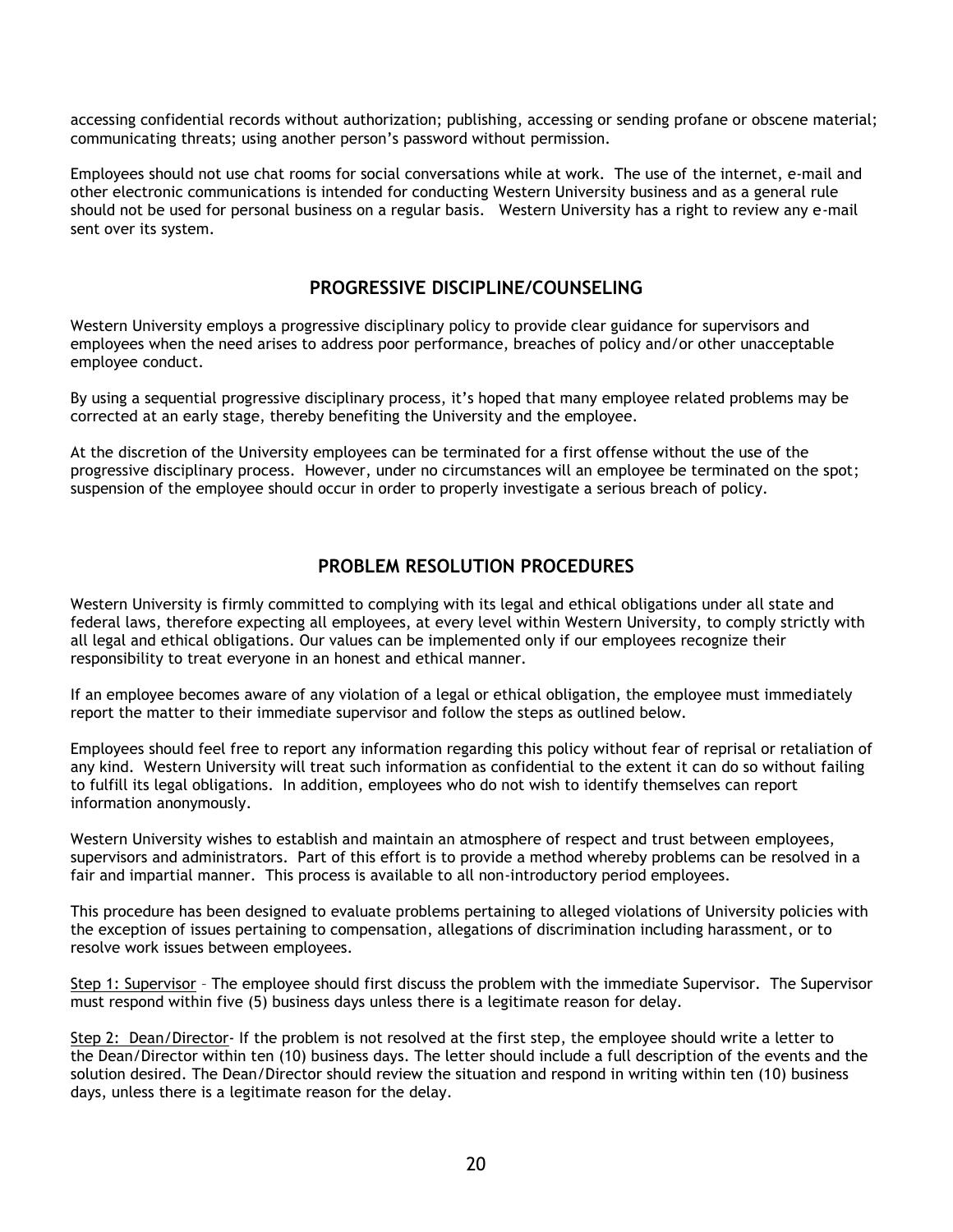Step 3: Vice President, Human Resources - If the problem is not resolved at the second step, the employee may request a Problem Resolution Hearing with the Vice President, Human Resources. The employee should submit a copy of the letter used describing the events, any additional relevant information, and the names of potential witnesses who could provide information relevant to the complaint. A report of findings must be submitted by the Vice President, Human Resources to the COO/EVP within ten (10) business days.

Step 4: Provost/COO - The Provost/COO will review the recommendation and make a final decision. The decision, in writing, will be sent to the parties within five (5) business days of the receipt of the recommendation.

# **CONFLICT OF INTEREST POLICY**

# **General principles**

All decisions made in the course of their professional responsibilities by administrators, faculty, and other employees of Western University of Health Sciences are to be made solely on the basis of a desire to promote the best interests of the University.

A potential conflict of interest occurs when an individual's personal or private interests might lead an independent observer reasonably to question whether the individual's professional actions or decisions are influenced by considerations of significant personal interest, financial or otherwise, in any transaction involving the University, or which is being considered by an University Officers or faculty (including any committee or other group of administrators or faculty).

In the event that an Administrative Officer, faculty member or other employee of the University shall have a significant financial, personal or professional interest that could potentially create a conflict of interest, or the perception of one, such person shall, as soon as he or she has knowledge of the transaction, take the following actions:

a. Disclosure. Disclose fully in writing the precise nature of his or her interest in such transaction to those at the University involved with the transaction, or to his or her Dean, Department Chairperson, Supervisor, or the independent responsible authority (contact the Office of Human Resources for a Conflict of Interest Disclosure Form); and

b. Non-Participation. Refrain from participation (including acting individually or as a member of a committee or other group) in the University's consideration of the proposed transaction unless expressly permitted to do so by a responsible authority of the University. When an individual refrains from participating in a decision due to a conflict, and should no other responsible individual or panel be available to make the decision, the matter will be referred to the individual's immediate supervisor and the Vice President, Human Resources for determination.

# **Definitions**

For purposes of this policy:

 *"The University"* shall mean Western University of Health Sciences.

*"Administrative Officer"* includes the President, Executive Vice Presidents, Vice Presidents, Directors and Deans and any other officer of the University that has authority to exercise significant influence on University decisions.

*"Faculty member"* shall include any person who has a faculty appointment with the University or any College or Program.

*"Significant financial interest"* shall mean any direct or indirect interest with monetary value, but excludes interests with a nominal or de minimis value.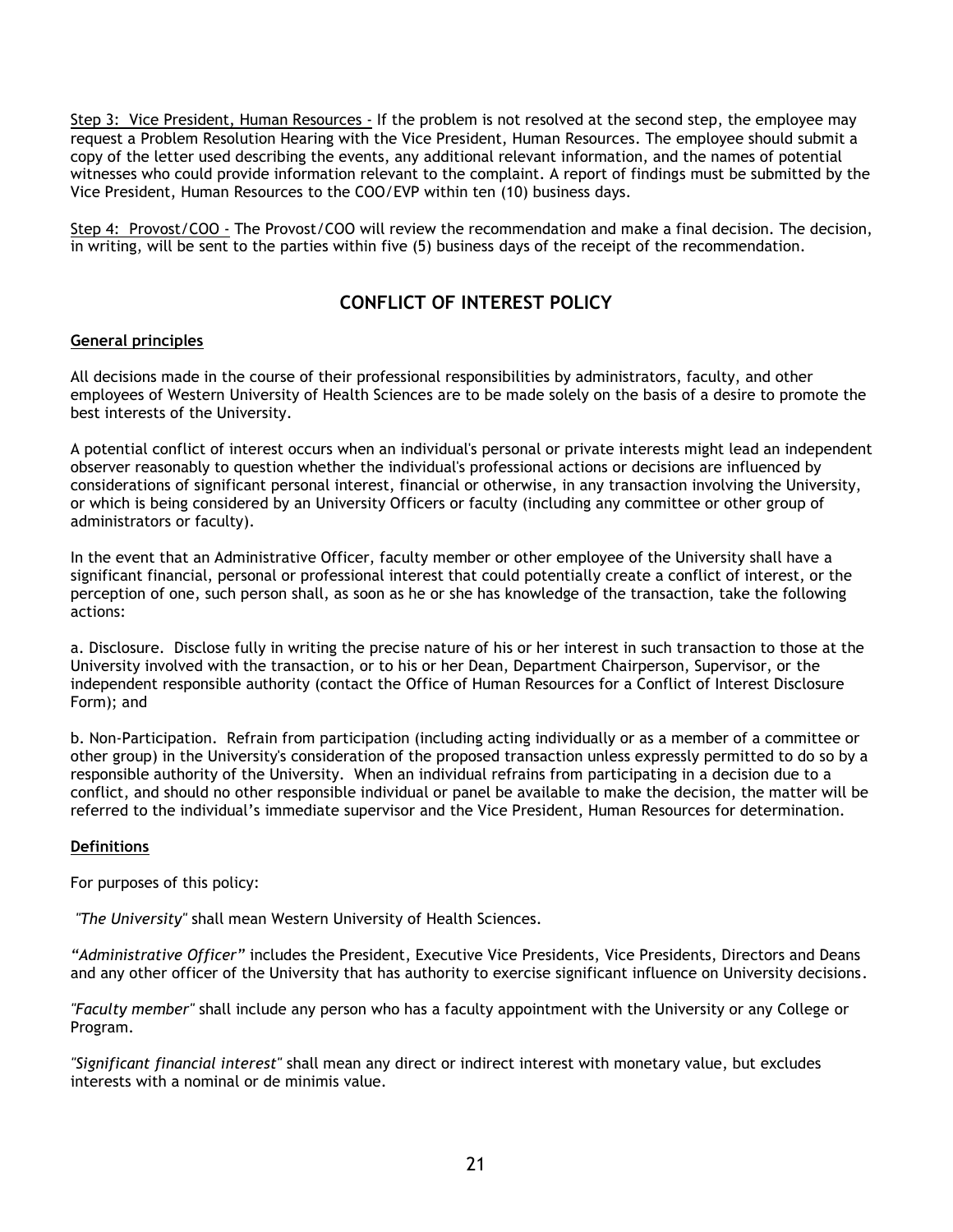Administrative Officer, faculty member or other employee has a "personal interest" in a transaction if the transaction directly benefits or affects either the individual, a relative of the individual, or a person with whom the individual has a close personal relationship, such as a person that resides in the same home as the individual.

#### **Compliance**

All employees subject to this policy are expected to comply fully and promptly with it. Instances of deliberate breach of policy, including the failure to disclose or knowingly submitting incomplete, erroneous, or misleading disclosure information, or violation of the guidelines, will be reported to the appropriate senior officer or to the Provost/COO.

#### **Personal use of university property or services**

Equipment and other property owned or leased by the University is only to be used to advance the interests of the University, and no Administrative Officer, faculty or other employees of the University shall make personal use of such property, except in the following circumstances:

a. When such personal use has been authorized, in writing, by an appropriate supervisor. When any such personal use is authorized, the University shall be reimbursed for the reasonable value of the use of the property.

b. When such personal use is specifically authorized by written University policy applicable to the University as a whole.

c. When such personal use is specifically authorized, in writing, as part of the compensation paid by the University for the individual's services.

All work and services performed by University employees (while being compensated by the University) shall be solely to advance University interests. It is recognized there may be occasions where University functions or other activities are conducted at the homes or other properties of an Executive Officers, faculty or other employees of the University. If any employee is directed to perform services on property belonging to any Executive Officer, faculty or other employee of the University, an appropriate written work order shall be authorized, in advance, which shall describe the University purpose of the services.

#### **Expense reimbursements**

Expenses incurred by an employee for University purposes are reimbursed only in accordance with established University policy. This requires approval by an appropriate supervisor who does not have a personal or financial interest in the decision. The University may reimburse employees prior to review and approval by the responsible supervisor, but upon review, any disallowed expenses shall be reimbursed to the University by the person who received the reimbursement.

# **SEPARATION OF EMPLOYMENT**

If you decide to leave your position, Western University requests that, if possible, you provide your supervisor and the Office of Human Resources with a minimum of two weeks written notice in advance, stating your reasons for leaving. The request that you give notice prior to your resignation is not intended to, and shall not be considered as a change in the at-will status of your employment.

Notwithstanding any other representations, you have the right to resign at any time with or without cause, and with or without notice. Likewise, Western University retains the right to terminate your employment at any time with or without notice, and with or without cause so long as an employee's rights are not violated.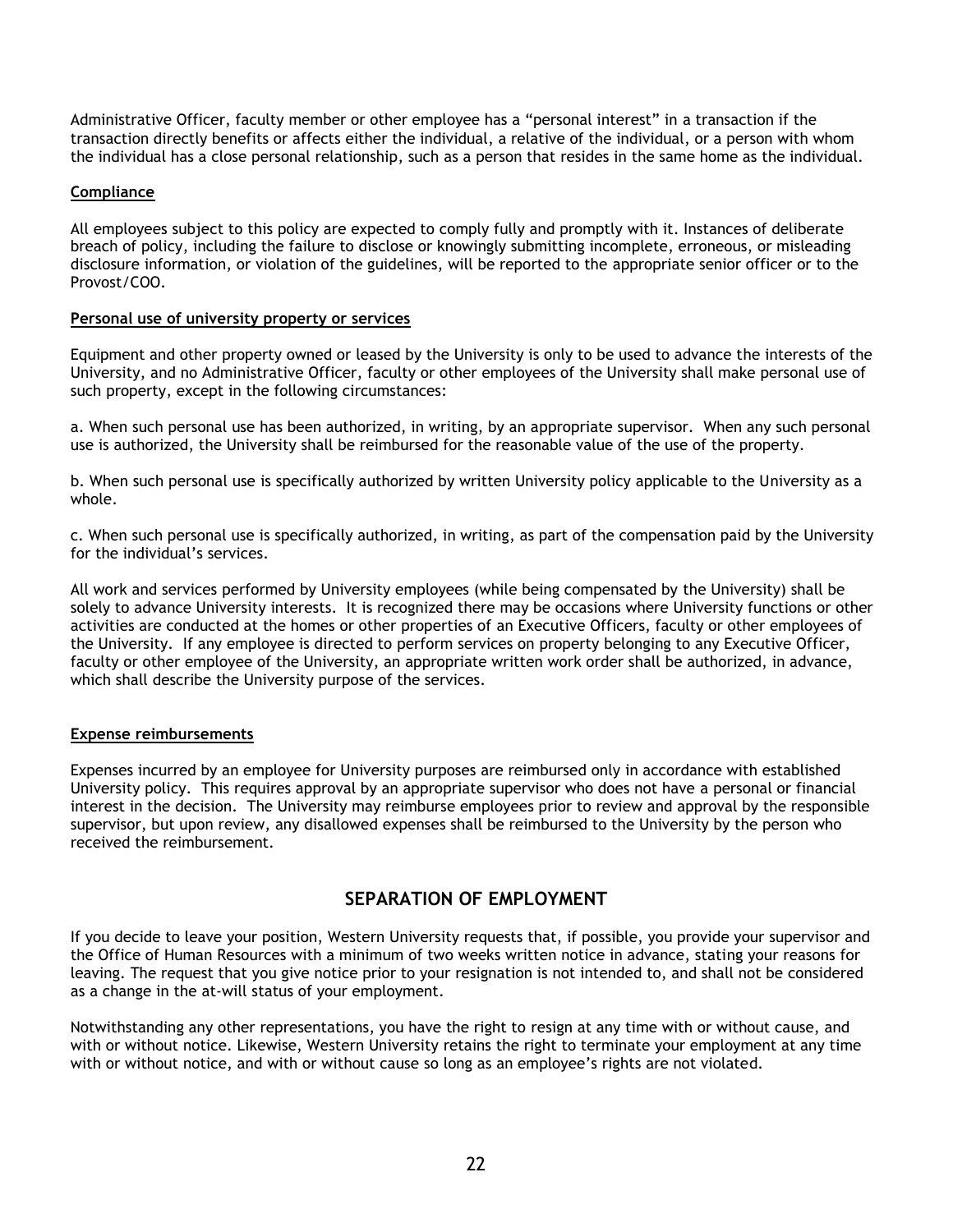As explained throughout this Employee Handbook, you are an employee at-will. However, the following examples of actions or inactions that may lead to dismissal are provided here to give an indication of some of the more severe circumstances that may result in termination from employment. These include, but are not limited to, unsatisfactory job performance, negligence, misconduct, excessive absenteeism, tardiness, willful misconduct, theft, insubordination, sleeping on the job, fighting or other altercations, threatening and/or engaging in violent actions, drug or alcohol intoxication, falsifying records or violation of rules, or involvement in activities that may bring harm to the name and reputation of the University.

Regardless the reasons for termination, employees are expected to return all Western University property in their possession or control immediately upon termination of employment. You will be paid for the vacation days you have earned but have not taken. Employees are not paid for unused sick leave at termination.

An exit interview will be arranged and conducted by the Director, Employee Relations/Career Development, usually during the last day of employment.

# **HEALTH INSURANCE**

Health insurance is provided for all regular full-time and part-time employees actively working a minimum of 32 hours per week. All eligible employees are entitled to health care coverage on the first day of the month following hire date. If the hire date is the first of the month then benefits are effective on that day.

The University pays most of the premium cost for the employee and subsidizes the cost of dependent/domestic partner coverage.

For complete benefits information please visit the [Employee Benefits Resource Center](http://hrportal.plansource.com/Hr/ABDConnect/main/eelogin/q1259.asp) or contact the Director, Benefit Administration in the Office of Human Resources.

# **DENTAL INSURANCE**

Dental insurance is provided for all regular full-time and part-time employees actively working a minimum of 32 hours per week. All eligible employees are entitled to dental care coverage on the first day of the month following hire date.

If the hire date is the first of the month, employees will be eligible for benefits on that day. Western University pays the premium cost for the employee and Dental coverage for eligible dependents and/or domestic partner is paid by employee and is available through payroll deduction.

For complete benefits information please visit the [Employee Benefits Resource Center](http://hrportal.plansource.com/Hr/ABDConnect/main/eelogin/q1259.asp) or contact the Director, Benefit Administration in the Office of Human Resources.

# **VISION CARE**

Vision care insurance is provided for all regular full-time and part-time employees actively working a minimum of 32 hours per week. All eligible employees are entitled to vision care coverage on the first day of the month following hire date.

 If the hire date is the first of the month, employees will be eligible for benefits on that day. Western University pays the employee premium cost; coverage for eligible dependents and/or domestic partner is paid by the employee and is available through payroll deduction.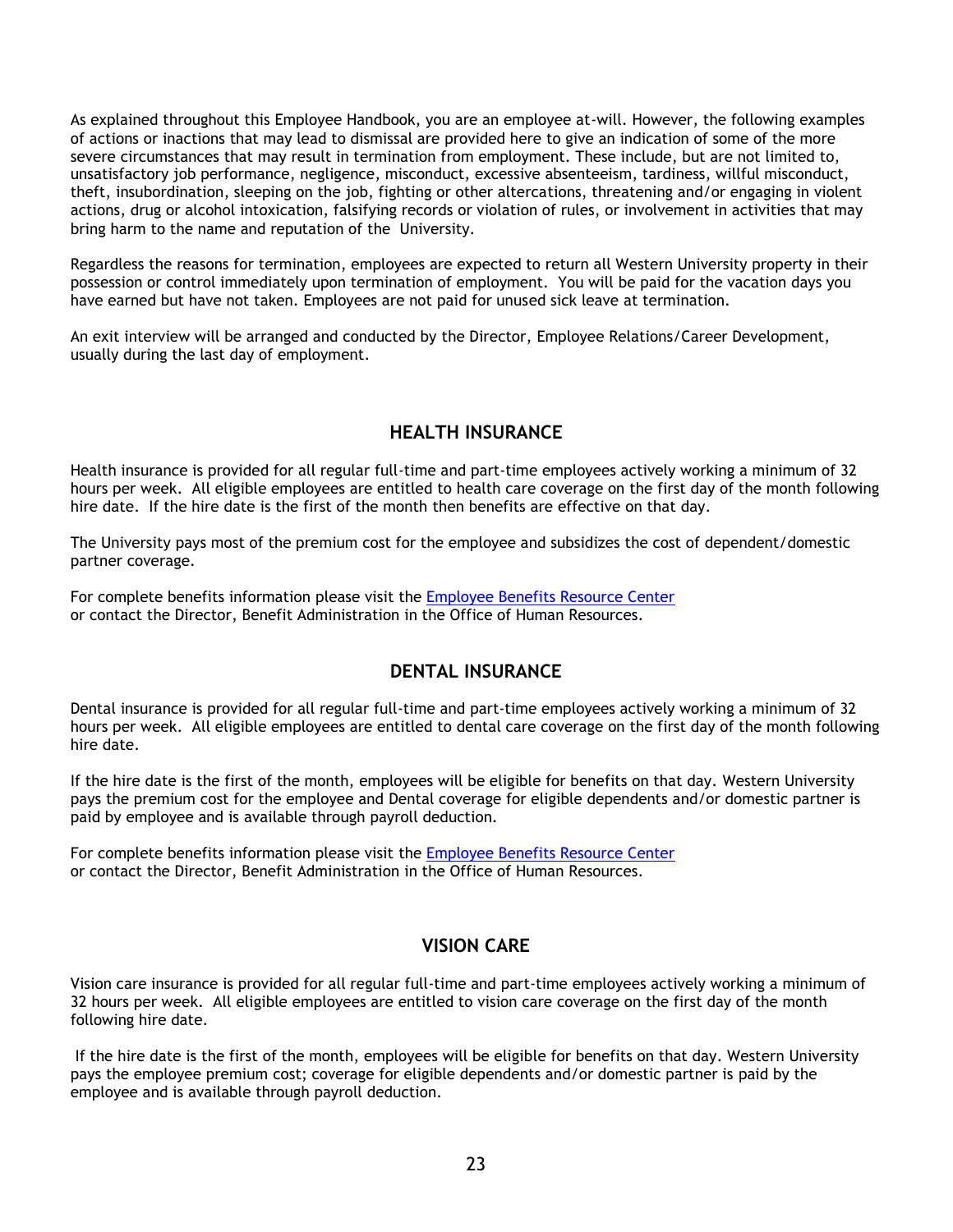For complete benefits information please visit the **Employee Benefits Resource Center** or contact the Director, Benefit Administration in the Office of Human Resources.

# **COBRA**

In accordance with the requirements of the federal health insurance law, called "COBRA," eligible employees and their family members/domestic partner may continue participation in the University's group health insurance program following certain "qualifying events." These events include an employee's termination (other than due to "gross misconduct"), resignation, reduction in hours, divorce, legal separation, death, Medicare entitlement, and certain other events. Where the right to continue coverage arises, coverage may be continued at special rates authorized by COBRA.

Details regarding the COBRA rules are presented to employees when they begin employment and, again, when they experience a qualifying event that triggers the right to continue participation in the group health plan. Details on both, COBRA and HIPAA laws and regulations are available by contacting the Director, Benefit Administration in the Office of Human Resources.

# **LIFE INSURANCE**

Life insurance is provided for all a regular full-time and part-time employees actively working a minimum of 32 hours per week.

All eligible employees are entitled to life insurance on the first day of the month following hire date. If the hire date is the first of the month, employees will be eligible on that day.

Western University pays the employee cost; coverage for eligible dependents and/or domestic partner is paid by the employee and is available through payroll deduction.

For complete benefits information please visit the [Employee Benefits Resource Center](http://hrportal.plansource.com/Hr/ABDConnect/main/eelogin/q1259.asp) or contact the Director, Benefit Administration in the Office of Human Resources.

# **STATE DISABILITY INSURANCE**

To protect employees who miss work due to a non-work-related accident or illness, the law requires that a small percentage of each employee's wages, up to the prevailing maximum, be deducted each pay period for disability insurance.

Benefits begin after the seventh day of the illness or accident. Eligible employees will be paid a percentage of their regular earning for a maximum period provided by law in any one year.

An employee's accrued sick leave and/or vacation may be used, until exhausted, to integrate with SDI benefits so that total compensation remains the same.

More information may be obtained by contacting the Director, Benefit Administration in the Office of Human Resources.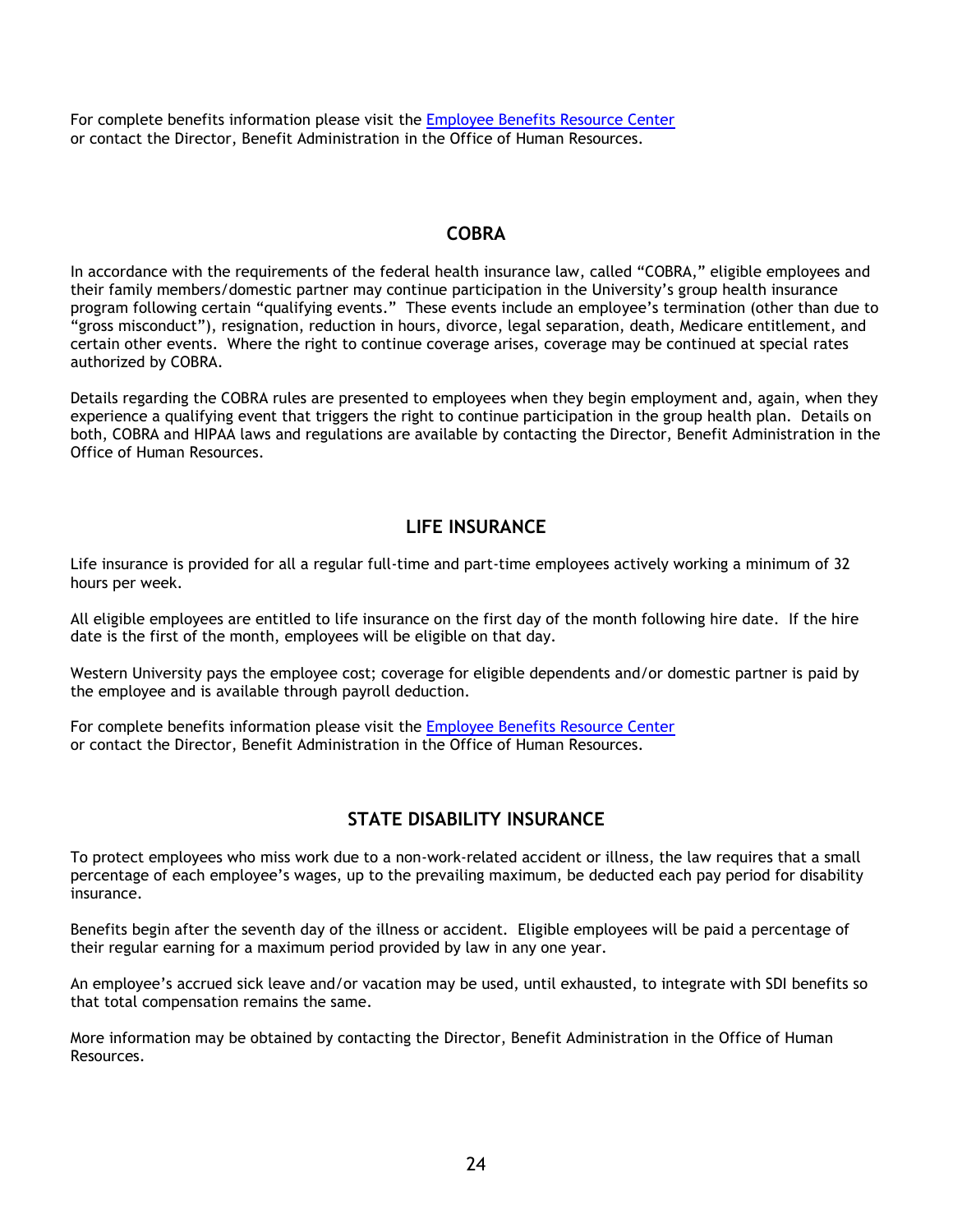# **LONG TERM DISABILITY INSURANCE**

All regular full-time and regular part-time employees working a minimum of 32 hours per week, under the age of 65 (reduced benefits after age 70), and who are residents of the United States or Canada are eligible for Long Term Disability Insurance coverage on the first day of the month following their hire date. If the hire date is the first of the month, employees will be eligible on that day.

An optional "buy-up" on your long-term disability insurance is available at your expense through payroll deduction.

For complete benefits information please visit the [Employee Benefits Resource Center](http://hrportal.plansource.com/Hr/ABDConnect/main/eelogin/q1259.asp) or contact the Director, Benefit Administration in the Office of Human Resources.

# **CAFETERIA PLAN**

This plan gives the option to reduce a portion of your gross salary on a tax advantaged basis to pay for health care and dependent care expenses.

For complete benefits information please visit the [Employee Benefits Resource Center](http://hrportal.plansource.com/Hr/ABDConnect/main/eelogin/q1259.asp) or contact the Director, Benefit Administration in the Office of Human Resources.

# **RETIREMENT BENEFITS**

Western University offers eligible employees participation in the University's Defined Contribution Retirement Plan. Plan Contributions are invested, at the direction of the employee, in one or more of the Funding Vehicles available under the Plan. For tax purposes, the contribution is a reduction in current taxable income.

Western University agrees to contribute on behalf of the employee, an amount of up to seven and one-half percent (7½%) of your base wages; it is mandatory that you also contribute a minimum of one percent (1%) of your base wages through the payroll system of reduction of salary, to be eligible for the University's contribution, subject to legal restrictions (see table below):

| By the      | <b>By Western</b> |
|-------------|-------------------|
| Participant | University        |
| 1.0%        | 1.5%              |
| 2.0%        | 3.0%              |
| 3.0%        | 4.5%              |
| 4.0%        | 6.0%              |
| 5.0%        | 7.5%              |

Additional amounts may be contributed by the employee. These additional amounts vary and are determined by law, length of service, and prior year's contributions to the plan.

A Summary Plan Description and other information may be obtained by contacting the Manager, Benefits Administration in the Office of Human Resources. Funding vehicles available include Mutual of America and TIAA/CREF.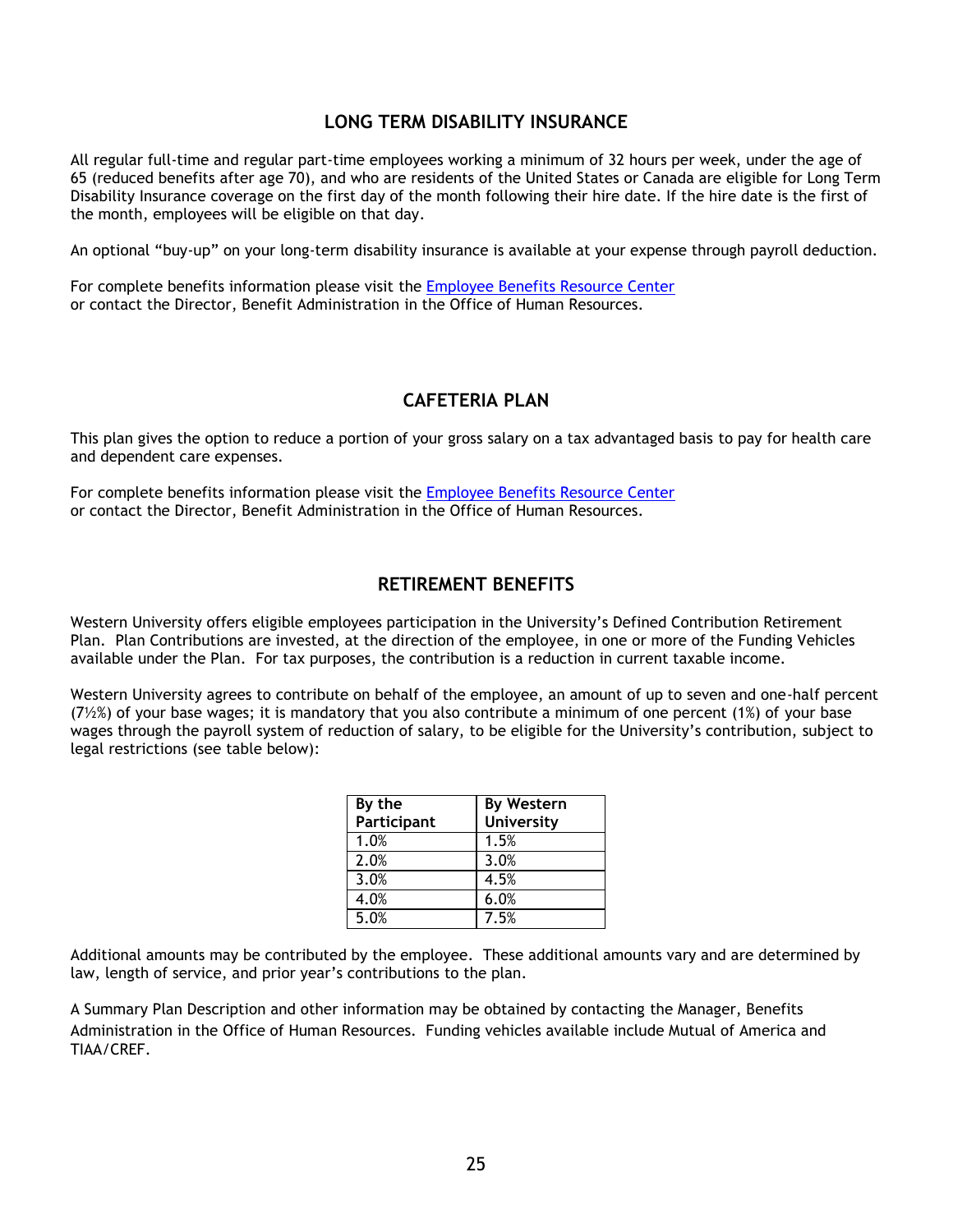# **EMPLOYEE ASSISTANCE PROGRAM**

Western University has contracted with PacifiCare, a National Counseling and Training firm to provide confidential short-term, preventative assistance to employees and their dependents that are experiencing difficulties in dealing with personal, professional and life management issues.

The EAP is available at no cost for the first five visits per incident per plan year. The plan year is from August 1st through July 31st (academic year).

For additional information, contact the Director, Benefit Administration in the Office of Human Resources.

# **HOLIDAYS**

Western University observes the following days as paid holidays:

New Year's Day\* Martin Luther King Day President's Day Memorial Day Fourth of July Labor Day Columbus Day Thanksgiving Day Day after Thanksgiving Day Christmas Day\*

All regular full-time and part-time employees are eligible for holiday pay, beginning with their first day of employment.

Employees must either work, or be on "approved paid leave", the scheduled workday before and the scheduled workday after the holiday(s), in order to receive compensation for a holiday(s).

Holidays occurring during an employee's scheduled vacation are treated as holidays and are not counted as vacation days. Holiday hours will not be counted toward the computation of overtime.

Regular full-time employees will receive holiday pay in an amount equal to their regular workday.

Regular part-time employees, who are regularly scheduled to work 20 hours per week or more, will receive prorated holiday time, beginning with their first day of employment. Holiday pay for regular part-time employees is calculated based on their regularly scheduled number of hours worked.

If a non-exempt employee is required to work on a scheduled holiday, the employee will be paid holiday pay plus their regular rate of pay (double time) for each hour worked.

Holidays that fall on a Saturday or Sunday, will usually be observed the preceding Friday or the following Monday.

#### Winter Break

In previous years, the University has offered 2 weeks off, with pay, during the winter break. The announcement is usually sent in September or October, confirming the closure of the University during that time. This is always subject to change, depending on the needs of the University, Department and/or College.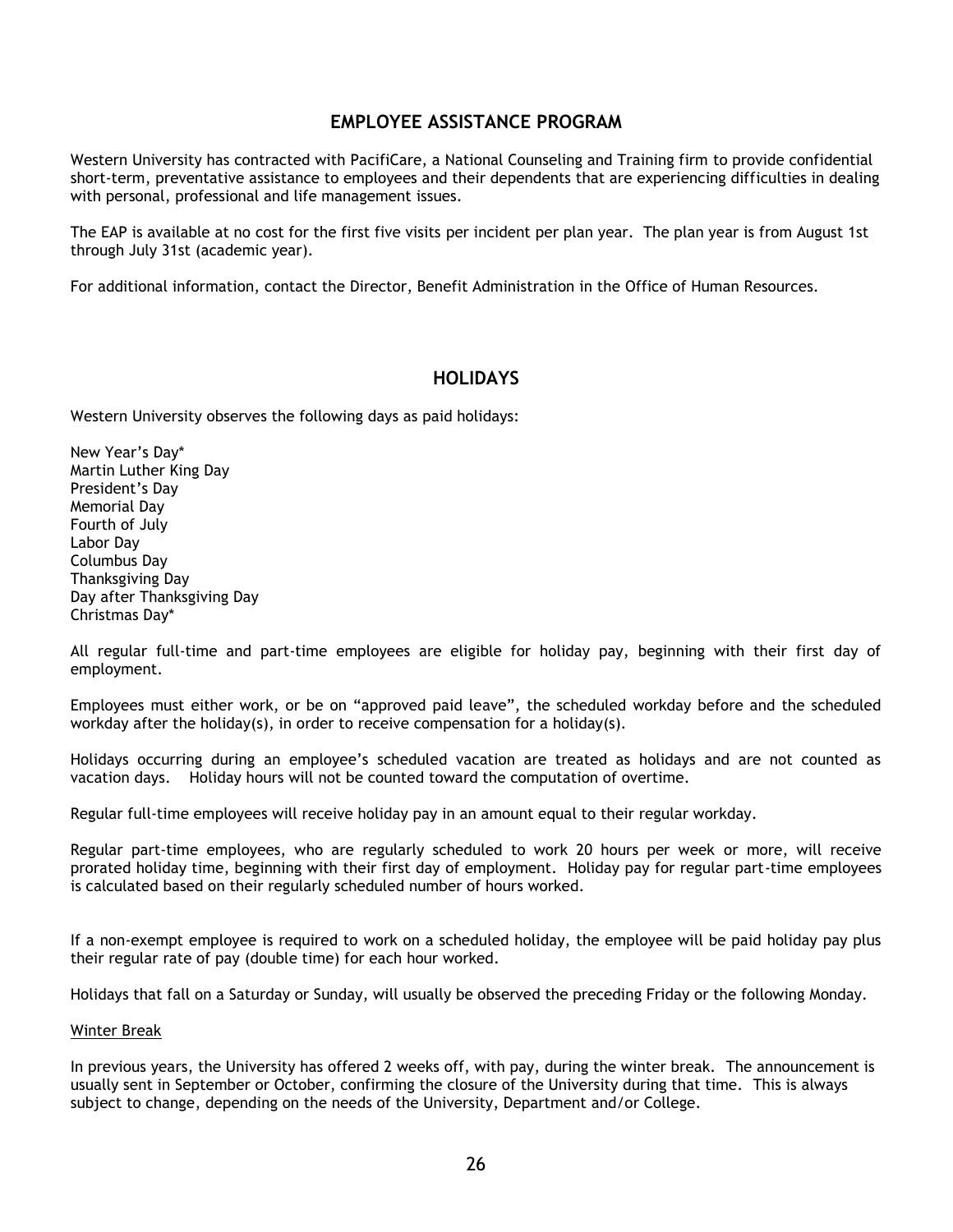The winter break historically has lasted for two weeks and encompasses Christmas Day and New Year's Day.

Days off during the Winter break are not to be considered additional holidays, vacations, or personal days. The two (2) official holidays observed for this time period are Christmas Day and New Year's Day.

#### *Any Non-Exempt employee required to work during the winter break will be paid time and ½ for each hour worked (double time for Christmas Day and New Years Day) in lieu of winter break time off.*

Temporary employees, if asked to work during the winter break, will be paid at their normal rate of pay.

# **VACATION**

Eligible regular full-time employees, and regular part-time employees (regularly scheduled to work 20 hours or more per week) begin accruing vacation benefits from their date of hire. Vacation hours may not be counted toward the computation of overtime.

In order to facilitate Department/College scheduling, vacations should be scheduled as far in advance as possible and approved by your supervisor. Vacation time may be taken at any time during the year, except that it must be scheduled in advance and is subject to workload demands. Vacation may be taken in 1/4 hour increments or more.

Employees must be on vacation the entire week of a pay week or be on vacation on a payday and the entire week following the payday in order to request an early paycheck. Requests for early paycheck should be made by contacting the Payroll Department via e-mail. At least one week's notice is required.

Vacation time is not accrued when an employee is on a leave of absence.

Holidays occurring during an employee's scheduled vacation are treated as holidays and are not counted as vacation days (i.e., an employee who is on a one-week vacation when a holiday occurs will receive four days vacation and one day holiday pay.)

In the event of termination, for whatever reason, employees will be paid for any accrued, but unused, vacation hours.

Non-Exempt employee's vacation may be accrued to a maximum of 48 days. When that point is reached, accrual ceases until vacation is taken. When the accrual is reduced below the maximum, additional vacation is accrued to the maximum of 48 days.

Non-Exempt employees under one year of service will earn .538 days per pay period, that is, 14 days per year. During the second year of service, employees will earn .73 days per pay period, that is, 19 days per year; third year and more will earn 1 day per pay period, that is, 26 days per year.

Exempt employees accrue vacation at the rate of 1 day per pay period (26 days per year). Vacation may be accrued to a maximum of 48 days. When that point is reached, accrual ceases until vacation is taken. When the accrual is reduced below the maximum, additional vacation is accrued to the maximum of 48 days.

Regular Part-Time Employees (Exempt and Non-Exempt)

Regular part-time employees who are scheduled to work 20 hours per week or more earn a prorated amount of vacation time based on their regularly scheduled number of hours worked. Part-time employees who are regularly scheduled to work less than 20 hours per week and temporary employees are not eligible to receive vacation benefits.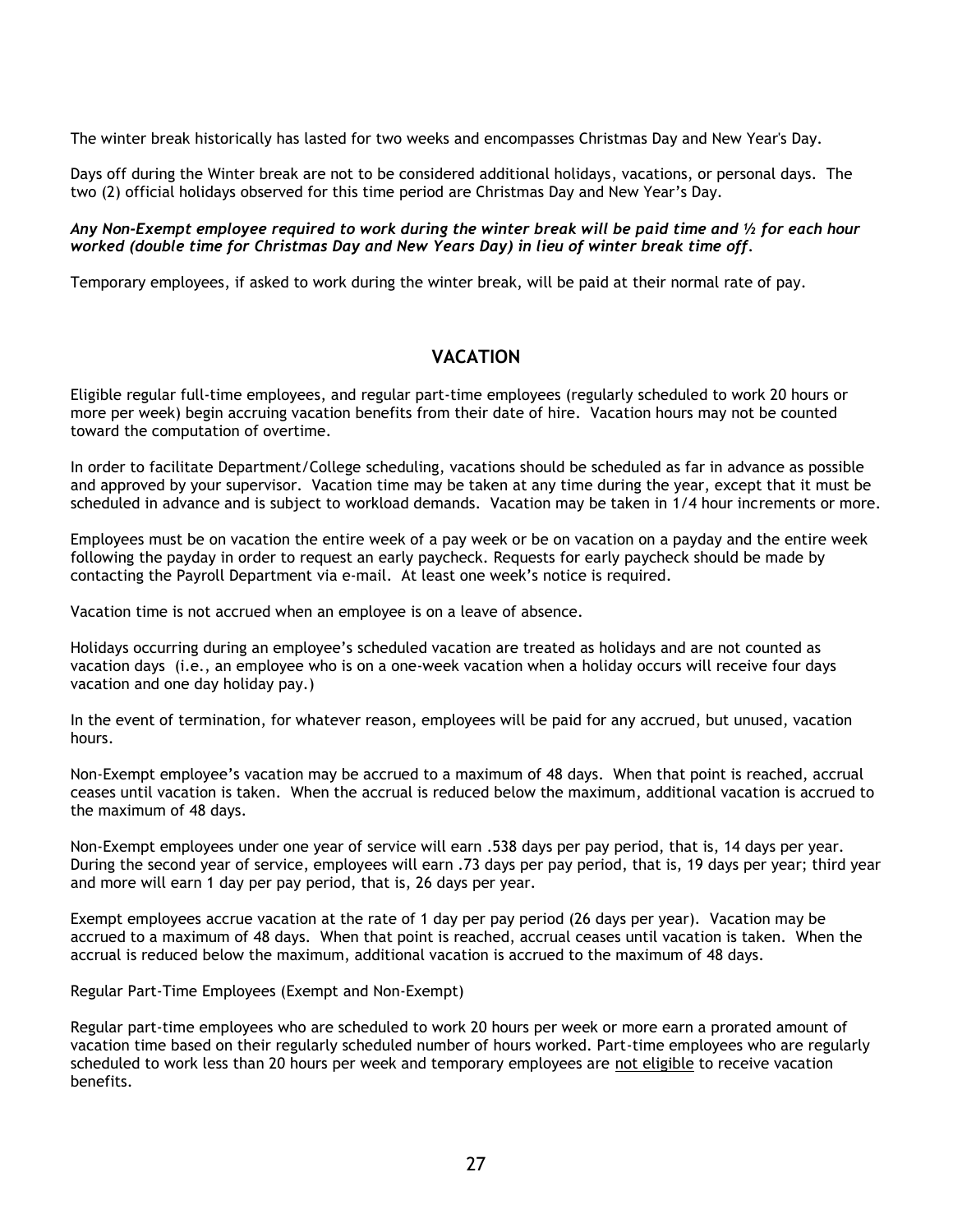# **SICK LEAVE**

Eligible regular full-time employees (37.5 or 40 hours per week), begin accruing sick leave benefits from their date of hire. Sick leave is accrued at an equivalent of 8 hours per month on an annual basis up to a total of 30 days maximum if you have worked less than five years, and up to a maximum of 60 days if you have worked five years or more.

Part-time employees who are regularly scheduled to work 20 hours per week or more earn a prorated amount of sick leave based on their regularly scheduled number of hours worked. Sick leave may be used for your own illness or of your family members. Family members are defined as spouse, domestic partner, parent (biological, foster, adoptive, stepparent or legal guardian) or child (biological, foster, adopted, stepchild, legal ward or child being raised by the employee).

Sick leave can be taken in ¼ hour increments or more. Employees that are absent from work due to their own illness, or that of a family member for five consecutive days or more must contact the Manager, Benefits Administration to find out if they qualify for a Medical Leave.

If it is necessary to use sick leave, please notify your supervisor as soon as possible. You may be asked to provide a doctor's note in connection with any absence. Sick leave does not accrue when an employee is on a leave of absence.

Accumulated sick leave pay will not be paid upon termination of employment and sick hours may not be counted toward the computation of overtime.

# **BEREAVEMENT**

Regular full-time employees (37.5 or 40 hours per week) may be excused for up to three days with pay to attend a funeral in the case of a death of a spouse, domestic partner, child (biological, foster, adopted, stepchild, legal ward, or child being raised by the employee), parent (biological foster, adoptive, stepparent, or legal guardian), sister, brother, cousin, aunt, uncle, grandchild or grandparent, and in-laws, including brother and sister-in-law. In the case of the death of anyone other than those relatives listed, vacation time or leave without pay may be taken. Arrangements for such an absence should be made with your supervisor.

Part-time employees who are regularly scheduled to work 20 hours per week or more are eligible for bereavement pay on a prorated basis based on their regularly scheduled number of hours worked.

# **JURY DUTY**

Western University recognizes that you may be called upon for jury duty. If you are summoned for jury duty, you should present a Prospective Juror's Notice to your supervisor. The University will pay your regular wages up to a maximum of 10 days per year If you are a regular full-time employee (37.5 or 40 hour per week) while serving as a juror.

Part-time employees who are regularly scheduled to work 20 hours per week or more are eligible for jury duty pay based on their regularly scheduled number of hours worked.

In order to receive pay for the time off, you must attach your proof of service to your time card and submit to the Payroll Department. In no case will the salary of an exempt employee be reduced for any week in which the employee works and also misses time to serve on a jury.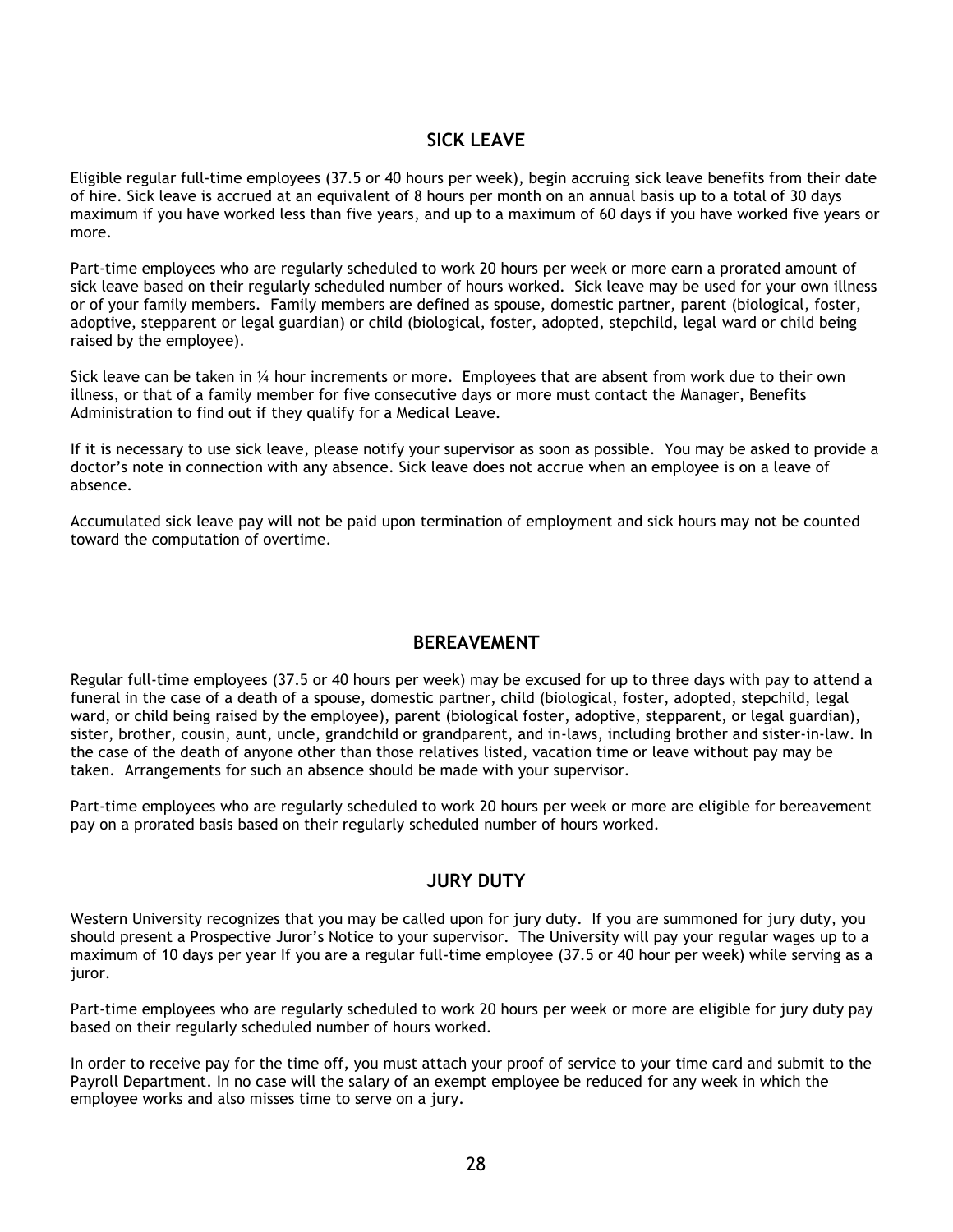# **TIME OFF TO VOTE**

Western University encourages its employees to participate in the election of government leaders. Therefore, if an employee does not have sufficient time outside their regular work hours to vote, up to 2 hours of paid time off will be allowed at the beginning or at the end of the workday to exercise this right.

If possible, employees should make their requests at least forty-eight (48) hours in advance of Election Day. The employee may wish to inquire of their Registrar of Voters about the possibility of voting by absentee ballot. Every effort should be made to vote either before or after the employee's normal workday.

# **CHILD SCHOOL VISITS**

Western University provides time off without pay for an employee if he/she needs to appear at the school and who is a parent or guardian of a child to attend to disciplinary matters involving the child.

Time off will be unpaid. The employee may use vacation time and must give reasonable notice of the request.

Unpaid time off is provided up to a maximum of 40 hours per calendar year, with a maximum of eight hours in any calendar month of the school year for the purpose of participating in activities of the school or licensed day care facility.

Western University requires documentation from the school as proof that the employee participated in the activity on a specific date and time.

# **FAMILY AND MEDICAL LEAVE/CFRA**

It is Western University's policy to provide family and medical leaves of absence in accordance with federal FMLA (Family and Medical Leave Act), state CFRA (California Family Rights Act) and NDAA (National Defense Authorization Act law and regulations.

It's very important that employees confer with the Director, Benefit Administration in the Office of Human Resources regarding this policy.

The purpose of this policy is to provide eligible employees up to 12 weeks of unpaid, job protected leave for the following reasons:

- For incapacity due to pregnancy, prenatal medical care or child birth;
- To care for the employee spouse, registered domestic partner, child (including the child of a registered  $\bullet$ domestic partner), or parent, who has a "serious health condition;
- To care for the employee's child after birth, or placement for adoption or foster care;  $\bullet$
- For a serious health condition that makes the employee unable to perform the employee's job:
- For any "qualifying exigency" because the employee is the spouse or registered domestic partner, son, daughter, or parent of an individual on active military duty (or has been notified of an impending call or order to active duty) in the Armed Forces in support of a contingency operation;
- To care for a "covered service member" who is the spouse or registered domestic partner, son, daughter, parent or next of kin of the employee.

To be eligible for leave under this policy, an employee must (1) have been employed by Western University for at least 12 months (2) have completed at least 1250 hours of service during the twelve (12) months immediately prior to the date on which leave commences, and (3) work in a location with 50 employees or more or within 75 miles of such location.

Eligible employees of Western University can take up to 12 workweeks of family and medical leave over a 12-month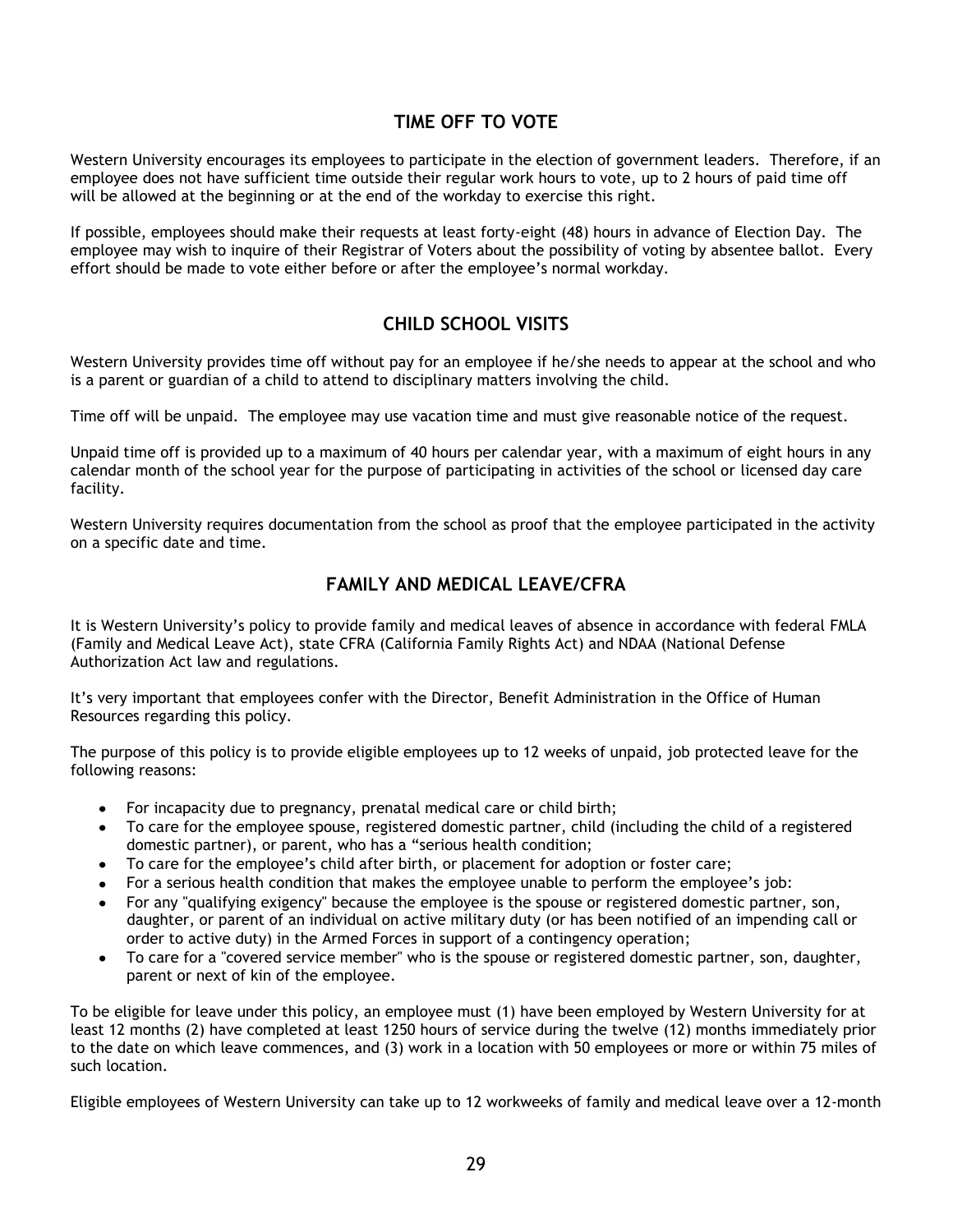period. The 12-month period used for purposes of calculating the 12 weeks of leave entitlement, is the 12-month period rolling backwards from the first date leave is used.

For those employees with less than one year's service and who do not qualify for Family and Medical Leave/CFRA, emergency leave of up to thirty (30) days may be granted for their own serious health condition or that of a spouse, family member or parent.

Employees must make reasonable efforts to schedule leave for planned medical treatment so as not to unduly disrupt the University's operations. Leave due to qualifying emergencies may also be taken on an intermittent basis.

In addition, leave is provided for the care of a serious health condition of a parent or person who stood "in loco parentis" to the employee when the employee was a child.

Eligible employees with a spouse, son, daughter, or parent on active duty or call to active duty status in the National Guard or Reserves in support of a contingency operation may use their 12-week leave entitlement to address certain qualifying exigencies. Qualifying exigencies may include attending certain military events, arranging for alternative childcare, addressing certain financial and legal arrangements, attending certain counseling sessions, and attending post-deployment reintegration briefings.

FMLA also includes a special leave entitlement that permits eligible employees to take up to 26 weeks of leave to care for a covered service member during a single 12-month period. A covered service member is a current member of the Armed Forces, including a member of the National Guard or Reserves, who has a serious injury or illness incurred in the line of duty on active duty that may render the service member medically unfit to perform his or her duties for which the service member is undergoing medical treatment, recuperation, or therapy; or is in outpatient status; or is on the temporary disability retired list.

When requesting leave, the employee must give at least a verbal notice informing the supervisor and the Director, Benefit Administration in the Office of Human Resources the expected start date of the leave, and the anticipated duration of the leave.

Whenever leave is foreseeable due to an expected birth, adoption, or foster placement of a child or a planned medical treatment for the employee's own or a family member's serious health condition Western University requires at least 30 days of advance notice.

If 30 days of advance notice is impossible, employees are required to give notice as soon as practicable and must comply with the University's usual and customary call-in procedures for reporting an absence. Please refer to page 17, section "Absences and Tardiness" of the **Employee Handbook**.

Employees on an approved Family and Medical Leave may continue their health insurance coverage (medical, dental, and vision) under the same conditions as when they are at work. Employees will be required to pay their portion of the premium.

Vacation and sick time will not accrue when employees are on a leave of absence.

An employee on an approved Family and Medical Leave will be reinstated to the same or to an equivalent position that the employee held before the leave, unless the employee held a key position prior to the leave or unless the employer has another lawful reason for refusing reinstatement.

At least two weeks before returning from FMLA or additional medical leave, employees should notify the Director, Benefit Administration in the Office of Human Resources of their intention to resume work. If the employee doesn't return at the end the leave, it will be considered a voluntary resignation.

Upon return from leave for the employee's own personal illness, a physician's statement indicating that the employee is physically able to work shall be provided to the Director, Benefit Administration in the Office of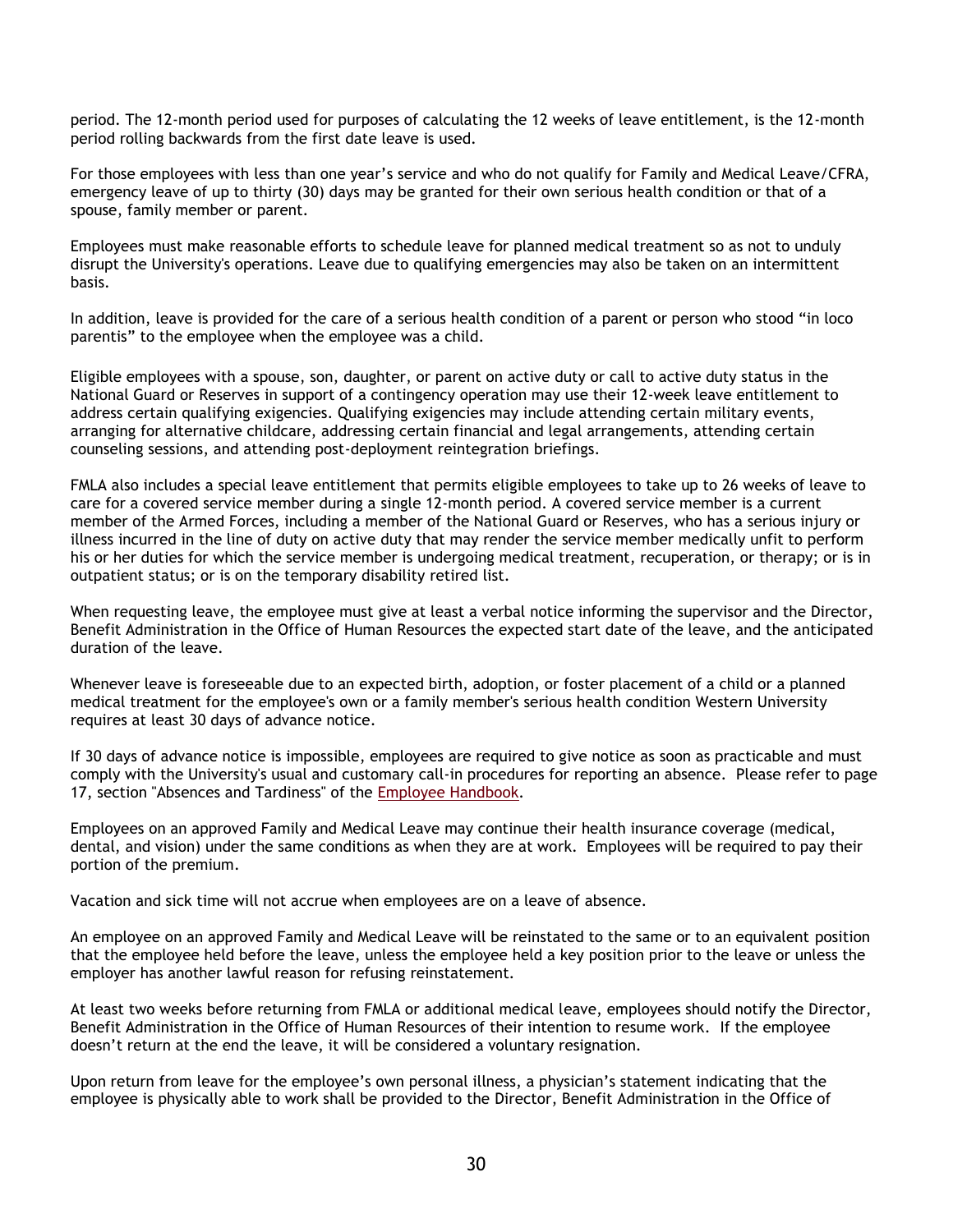Human Resources.

An employee who is off work for a pregnancy related disability is entitled to up to a 16 week leave based on a physician's certification. The leave may be incurred before or after the delivery. This leave is in addition to CFRA leave wherein the employee may be entitled to an additional 12 weeks of leave for the care of the child, as defined in this policy. The employee may use vacation time during pregnancy disability leave.

An employee on leave for pregnancy related disabilities will be returned to the same job provided that the employee returns to work at the expiration of the leave.

As long as the employee taking leave of absence is properly notified, the Pregnancy Disability Leave (PDL) will run concurrently with the Family Medical Leave (FMLA).

FMLA leave runs concurrently with CFRA for all leaves except due to Pregnancy Disability or to care for registered domestic partners.

If a holiday falls within a week taken as family leave, the week is nevertheless counted as a week of family leave.

If, however, business activity has temporarily ceased for some reason and employees generally are not expected to report for work for one or more weeks, (for example, Western University currently closes for 2 weeks for the Christmas/New year holiday) the days the University's activities have ceased **do not** count against the employee's family leave entitlement.

# **PREGNANCY DISABILITY LEAVE**

Employees must provide at least 30 days advance notice before pregnancy disability leave or transfer is to begin if the need for the leave or transfer is foreseeable. If the need for a pregnancy disability leave or transfer is not foreseeable, employees must give notice as soon as practicable.

A medical certification from their attending physician must be forwarded to the Director, Benefit Administration in the Office of Human Resources. The certification must include the date the disability will begin, the probable duration of the disability, and a statement that the disability renders the employee unable to perform on or more of the essential functions of the position.

An employee who is off work for a pregnancy related disability is entitled to up to a four month leave based upon a physician's certification. The leave may be incurred before or after the delivery. To the extent permitted by applicable law, for employees who work less than full time, or on alternative work schedules, the maximum amount of leave will be adjusted on a proportional basis.

Pregnancy Disability Leave (PDL) is in addition to California Family and Medical Leave (CFRA) but will be taken concurrently with Federal Family and Medical Leave (FMLA). Pregnancy disability leave does not need to be taken in one continuous period of time and may be taken intermittently, as needed.

Employees on an approved Pregnancy Disability Leave may continue their health insurance coverage (medical, dental, and vision, life and long term disability) under the same conditions as when they are at work for a period of six months. Employees will be required to pay their portion of the premium.

Employees must use any available sick leave while on pregnancy leave. They may also use available vacation if requested in writing prior to the leave.

Employees who are disabled due to pregnancy may be transferred to a less strenuous position, provided that (1) the employee requests a transfer; (2) the transfer is medically necessary; and (3) Western University can reasonably accommodate the transfer.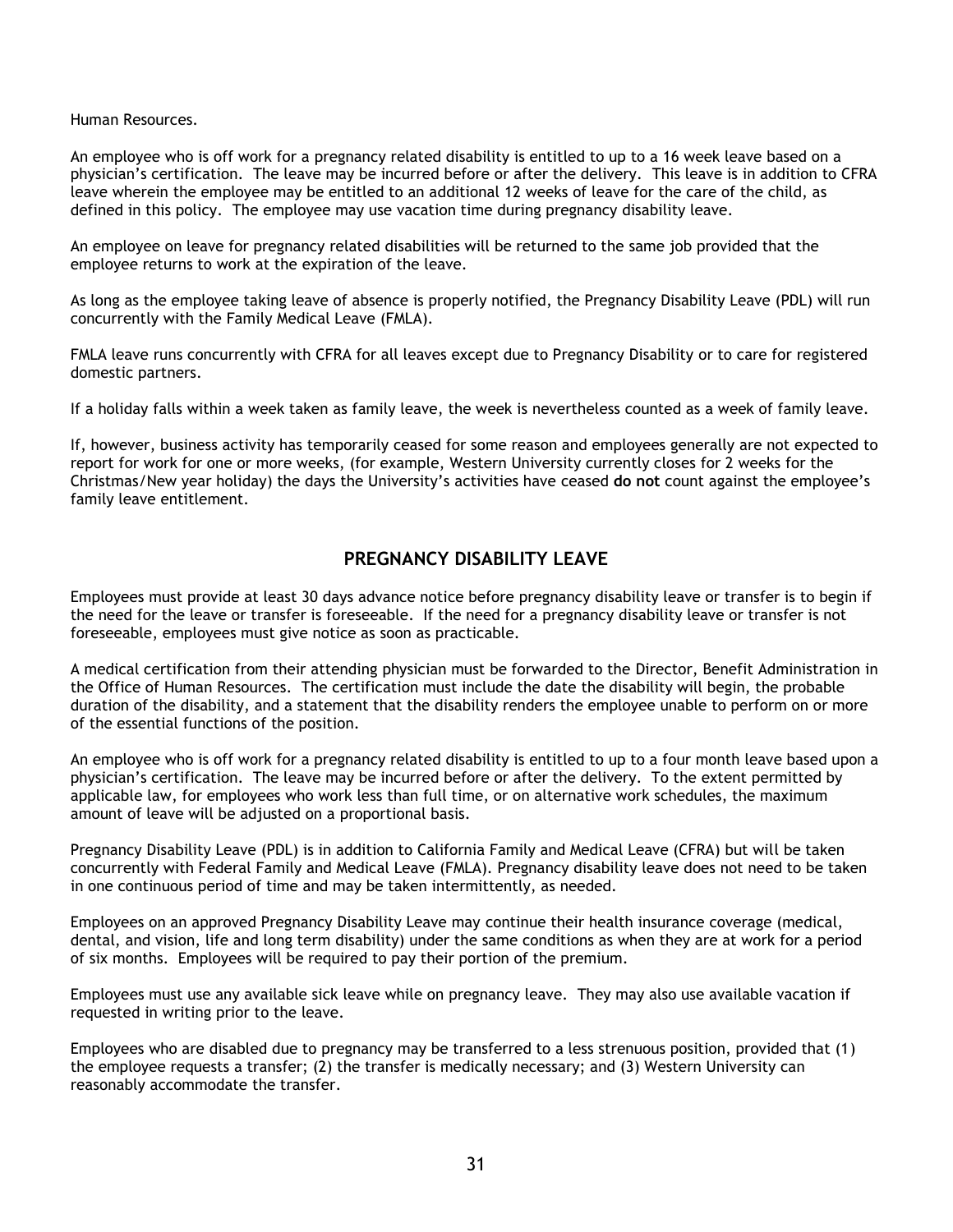An employee on an approved Pregnancy Disability Leave will be reinstated to the same position held before the leave. The only exception is if the position no longer exists due to reorganization or layoff. When Pregnancy Disability Leave is not sufficient, additional leave is available under the California Family Rights Act (CFRA), depending upon whether or not the employee meets the eligibility requirements. Please contact the Director, Benefit Administration in the Office of Human Resources for additional information.

When ready to return to work a medical certification verifying that the employee is now physically able to work must be forwarded to the Director, Benefit Administration in the Office of Human Resources. If the employee on leave does not return to work at the end of the approved leave, it will be considered a voluntary resignation.

#### **Lactation Accommodation**

Western University will accommodate mothers who choose to continue breastfeeding upon return to work. Sufficient break time will be granted and a private room provided for the purpose of expressing milk. Employees who need accommodations should contact their supervisor or the Office of Human Resources.

# **WORKERS' COMPENSATION**

Western University provides Workers' Compensation coverage as required by law. Any work-related injury or illness, no matter how minor, must be reported to the employee's supervisor immediately and the Manager, Benefits Administration must also be contacted as soon as possible. If medical assistance is required the Office of Human Resources will provide the employee with the appropriate paperwork and send him or her to an approved medical facility.

As specified by regulations, the employee must go to the University's approved medical facility. The Western University Medical Center cannot be used for work related injury or illness. After treatment, the employee must, if medically able, confer with the Director, Benefit Administration so that the appropriate paperwork can be completed.

Worker's Compensation regulations require that within 24 hours of an illness and/or injury a report and a claim form be completed and submitted to the Director, Benefit Administration.

Compensation payments begin from the first day of an employee's hospitalization or after the third day following the injury if an employee is not hospitalized.

For the first three (3) days of this waiting period, an employee may use any unused sick leave and/or vacation time. If sick leave or vacation time is not requested or the employee has no time accrued, no pay will be received for the lost time.

In the event that an employee is off work for more than fourteen (14) days, worker's compensation benefits are paid for the original three-day waiting period. In this case, it is the employee's responsibility to submit to the payroll department, a copy of their worker's compensation benefits payment, and the detailed explanation of benefits accompanying the payment. Upon receipt, the amount will be deducted from their next payroll check, and corresponding sick leave and/or vacation time will be reinstated to their accrued hours.

FMLA leave is considered to run concurrently with Workers' Compensation disability periods. Available sick leave must be coordinated with workers' compensation benefits in order to approximate regular wages. Accrued vacation and/or personal holidays may be coordinated at the employee's option.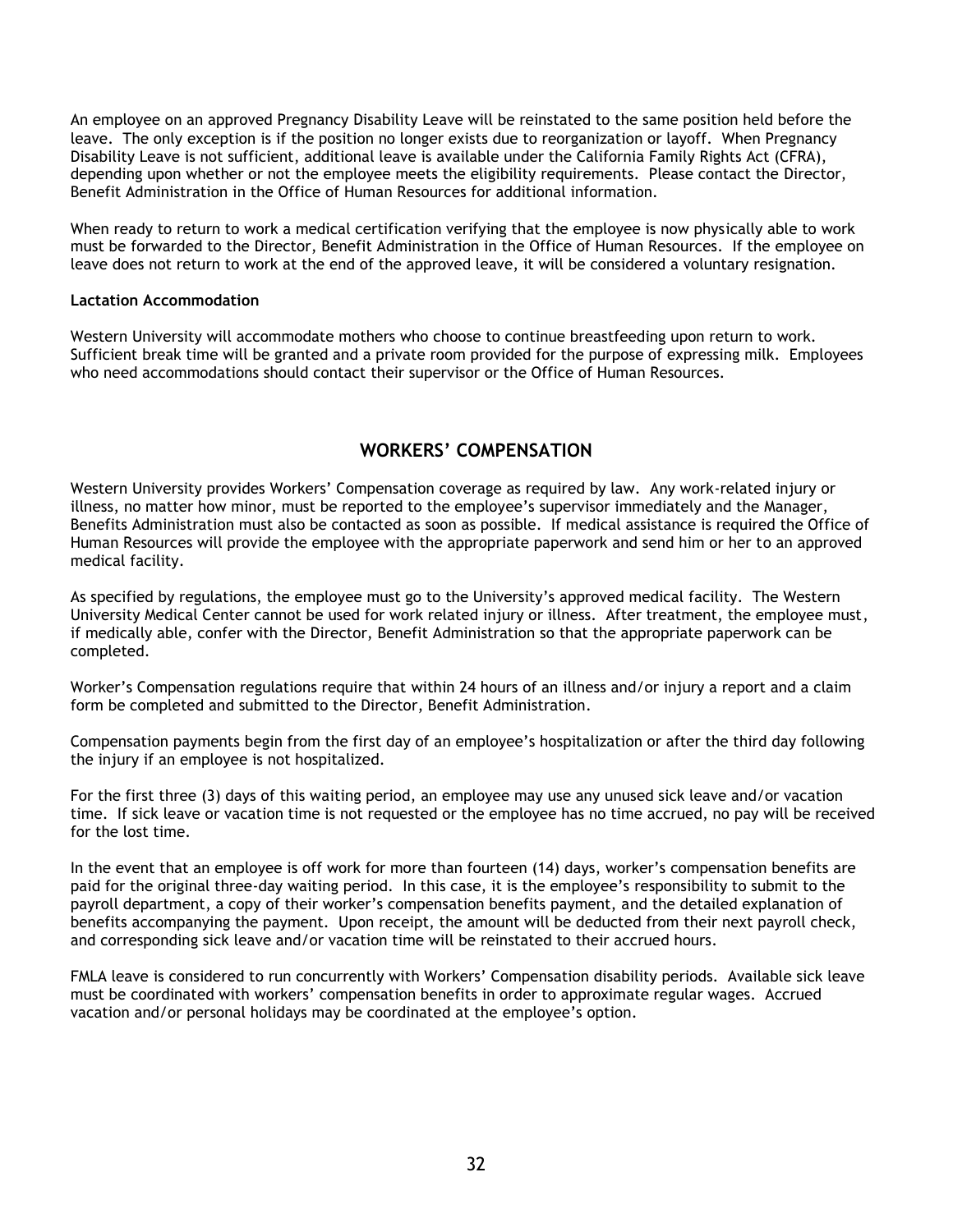# **PAID FAMILY LEAVE (PFL)**

Paid Family Leave (PFL), also known as Family Temporary Disability Insurance Program (FTDI) extends disability compensation to employees who take time off work to care for a seriously ill child, spouse, parent, domestic partner, or to bond with a new minor child.

Employees may receive up to six (6) weeks of benefits that may be paid over a 12-month period. PFL is fully funded by employees' contributions, similar to the SDI program.

PFL requires a seven (7) day non-payable waiting period and it does not need to be taken seven days in a row. PFL benefit compensates employees who suffer a wage loss due to the need to provide care for a seriously ill family member or to bond with a new child.

Western University requires the use of accrued banked vacation hours for a period of up to two (2) weeks while on PFL. Employees may choose to use accrued sick time and additional accrued vacation time at their discretion by means of signature on the appropriate Paid Family Leave form. This form is available from the Director, Benefit Administration in the Office of Human Resources.

PFL simply provides partial wage replacement when a person cannot work due to the need to care for a child, parent, spouse, or registered domestic partner, or to bond with a new child.

Western University will coordinate unused sick leave with SDI as well as with Paid Family Leave insurance. Paid Family Leave insurance does not change the Family Medical Leave Act (FMLA) or the California Family Rights Act (CFRA) law in any way and is completely separate from them. It merely provides up to six (6) weeks of paid benefits to workers who suffer a wage loss when they take time off work to care for others.

The Paid Family Leave program does not protect anyone's job. You may have your job protected under other laws, such as the FMLA or the CFRA. Contact the Director, Benefit Administration in the Office of Human Resources for additional information.

# **PERSONAL LEAVE OF ABSENCE**

Employees may request a personal leave of absence without pay for a reasonable period of time of up to 30 days. Requests for such leaves of absence will be considered on the basis of a combination of factors, including the employee's length of service, performance, position, responsibility level, the reason for the request, and the expected impact of the leave on the University.

Western University will make a reasonable effort to return an employee to his or her former position or a comparable position for which the employee is qualified. It is the employee's responsibility to be available and report to work at the end of the approved leave.

An employee who fails to report to work on the day after the leave expires will be considered to have voluntarily resigned and the appropriate termination procedures will be executed.

# **MILITARY/RESERVE LEAVE**

Western University will abide by all the provisions of the Uniformed Services Employment and Re-Employment Act (USERRA) and will grant military leave to all eligible full-time and part-time employees. Military leave may be granted to full-time and part-time employees for a period of four (4) years plus a one-year voluntary extension of active duty (5 years total), if this is at the request and for the convenience of the United States Government.

As with any leave of absence, employees must provide advance notice to their supervisor of their intent to take military leave and must provide appropriate documentation, unless prevented from doing so by military necessity or if providing notice would be impossible or unreasonable.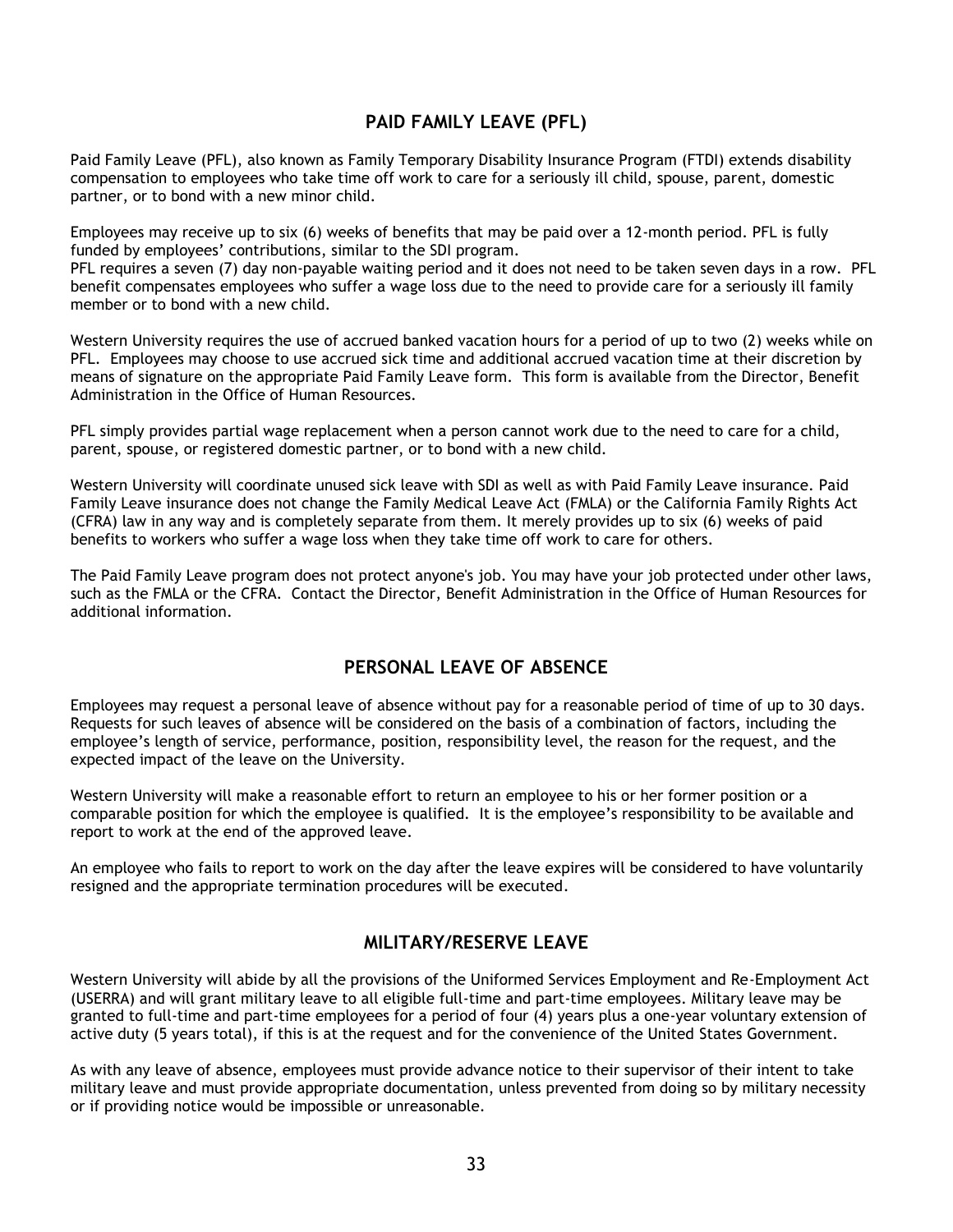The University pays the difference between military service pay and the regular salary/wages for employees who are required to serve two weeks active duty training in the U.S. Armed Forces Reserve or National Guard. Employees may request to use any accrued vacation time during military leave.

Employees on an approved Military Leave may continue their health insurance coverage (medical, dental and vision) under the same conditions as when they are at work. Employees will be required to pay their portion of the premium. For leaves lasting longer than six months, employees will be eligible to continue health benefits under COBRA and will be required to pay 102% of the total cost of their health benefits if they wish to continue benefits.

Upon return from military leave, employees will be reinstated in their former position or a position of similar status, the same seniority, pay, and benefit rights that they would have had if they had worked continuously.

Employees must apply for employment within ninety (90) days of discharge from the military. Employees who fail to report for work within the prescribed time after completion of military service will be considered to have voluntarily terminated their employment.

If employees are reservists in any branch of the Armed Forces or members of the National Guard, they will be granted time off for military training. Such time off will not be considered vacation time. However, employees may elect to have their reserve duty period be considered as vacation time to the extent they have such time available.

Effective October 10, 2007, 10 days of unpaid leave will be provided to the spouse of a "qualified member" of the military who works an average of 20 or more hours per week. A "qualified member" is a member of the U.S. Armed Forces, National Guard or Reserves who has been deployed in support of an Operational Mission under Sections 12301 and 12302 of Title 10 of the United States Code or Title 32 of the United States Code.

# **EDUCATIONAL ASSISTANCE PROGRAM**

Regular full-time employees who have completed one year of continuous service with the University are eligible to receive reimbursement up to a maximum of \$500.00 per fiscal year towards the tuition of one class that will improve current career skills, are related to their current position and are available outside of Western University.

Courses that may be approved are only those that will assist the employee in the performance of their current position(s) or will help them prepare for promotion to another position within the Western University community.

Please click on the following link to access the application: [Educational Assistance Application](http://www.westernu.edu/bin/hr/Educational%20Assistance%20Application.pdf)

Employees must receive prior written supervisory approval and review by the Office of Human Resources before commencing the course. In order to receive reimbursement employees must submit evidence of completion of the course along with original receipts and a grade "C" or better or, in the case of a "Pass/Fail" Certificate program, a passing grade. Please contact the Director, Employee Relations/Career Development for additional information.

# **TUITION REMISSION PROGRAM**

Regular full-time employees who have four years of service or more with Western University are eligible for a reduced tuition rate for a spouse, domestic partner, or child should that person apply and be admitted to Western University Graduate Program leading to an advanced degree.

Interested employees must complete the [Tuition Remission Application](http://www.westernu.edu/bin/hr/tuition-remission-application.dot) and forward the completed and signed form to the Director, Benefit Administration for review and the appropriate approval.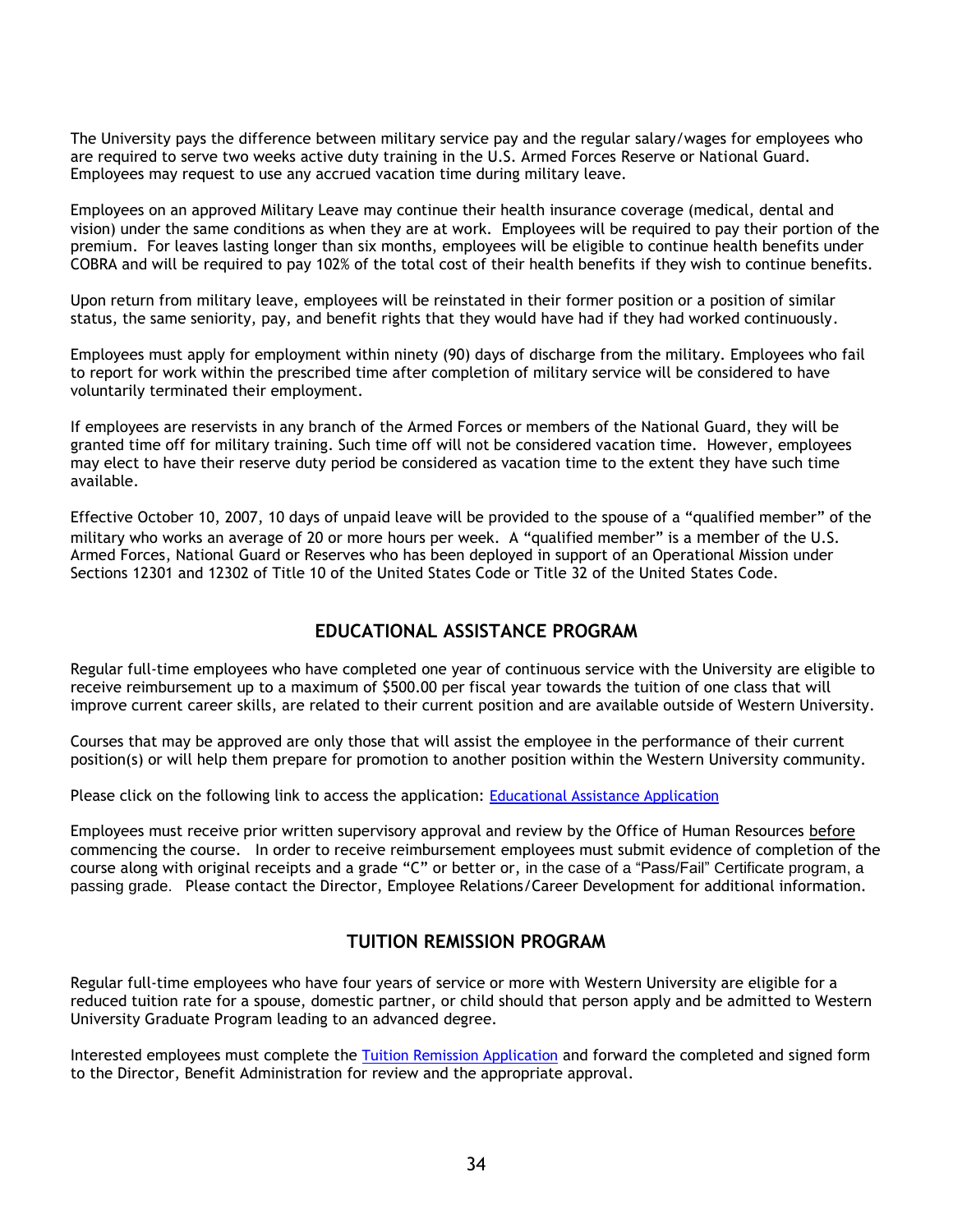Employees eligible for this policy are full-time employees who work a minimum of 40 hours per week on a regular basis and who meet the years of service schedule as outlined below:

| <b>Tuition Benefit</b> |
|------------------------|
| No benefit             |
| 50% of tuition         |
| 75% of tuition         |
| 90% of tuition         |
|                        |

In those cases where the qualifying relationship commences when the student is already enrolled, application can be made for the next term, not retroactive. The application form contains instructions pertaining to notification procedures to both the employee and Financial Aid. A new application must be submitted for each fiscal year.

No more than two full time students using tuition remissions will be allowed to participate at any one time in a four-year program, and only one in a two- or three-year program.

This benefit covers only tuition, limited to one program of study in a fiscal year (July 1 through June 30). It does not include books, fees, or other expenses.

For determination of individual tax liability, the participants in this program are encouraged to consult a qualified tax advisor, at the participant's expense, for applicability of Internal Revenue or State of California Tax Code.

If more than one dependent, spouse, or dependent partners are enrolled during the fiscal year, the tuition payment will be divided among the students as determined by the employee. If the dependent/spouse is in different programs, the amount to be divided will be the tuition cost of the program with the highest cost.

Dependents that are qualified for benefits under this program must apply in the same manner as other applicants; meet the entrance requirements of the College to which the dependent is applying and; if admitted, meet the same academic standards as other students in order to remain as a student.

# **CAMPUS CRIME AWARENESS AND SECURITY**

In compliance with the Campus Crime Awareness and Campus Security Act of 1990, Western University publishes and distributes to all employees and students "Your Right to Know", available at a complete handbook on safety and security. Please click on the following link for an electronic copy: <http://www.westernu.edu/bin/safety/handbook.pdf>

Safety and security on campus is an important issue for everyone who comes to Western University of Health Sciences. Even though our campus is located in the heart of downtown Pomona – a busy district of business, restaurants, and nightclubs – the campus is a safe environment.

The University has contracted with Chief Protective Services to ensure a safe academic environment. Uniformed officers are visible throughout the day and into the evening hours, and they patrol the parking lots in marked vehicles every day that University buildings are open. Nonetheless, you can help continue our history of safety by taking these suggested steps:

- During the evening hours, walk in groups into the parking areas.
- If you know you are going to be here late into the evening, consider moving your car into parking lots around the credit union building and Business Center.
- If you are alone during the evening hours and you need to get to your car, ask for an escort.
- ALWAYS wear your identification card.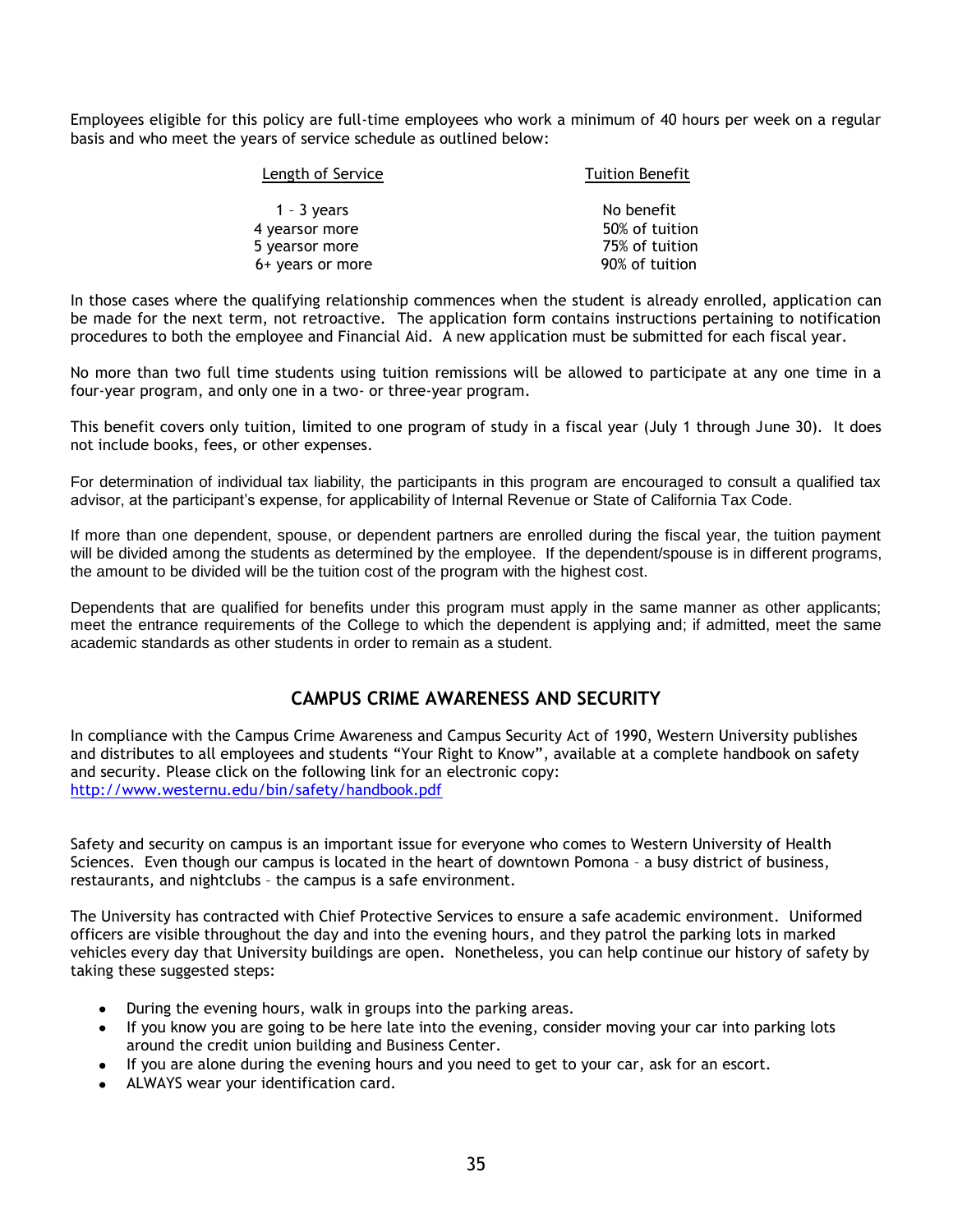- Pay attention to your surroundings, if you see something that is not right or suspicious; report it to a  $\bullet$ security officer.
- If you see a crime being committed, call the Pomona Police at 911.

Please contact the Office of Environmental Health and Safety at ext. 5528 if you have any questions or concerns regarding the safety of Western University.

# **VIOLENCE IN THE WORKPLACE**

The safety and security of all employees is of primary importance at Western University. Threats, threatening and abusive behavior, or acts of violence against employees, visitors, students, or other individuals by anyone on Western University's property will not be tolerated.

Any person who makes threats, exhibits threatening behavior, or engages in violent acts on the Western University campus, medical centers or clinics shall be removed from the premises as quickly as safety permits and shall remain off the Western University property pending the outcome of an investigation. Following investigation, the organization will initiate an immediate and appropriate response. This response may include, but is not limited to, reassignment of job duties, suspension or termination of employment, and/or criminal prosecution of the person or persons involved.

Western University reserves the right and will take any necessary legal action to protect its employees. All employees are responsible for notifying management of any threats that they witness or receive or that they are told another person witnessed or received. Even without a specific threat, all employees should report any behavior they have witnessed that they regard potentially threatening or violent, or which could endanger the health or safety of an employee of Western University, whether the behavior has been carried out on Western University's property or is connected to Western University's employment or Western University's business.

# **ILLNESS AND INJURY PREVENTION PROGRAM**

Western University is committed to the health and safety of all of its employees. We have established a health and safety policy that will continue to keep the number of injuries and illnesses on our campus at an absolute minimum. Our Illness and Injury Prevention Program (IIPP) includes all necessary safeguards and inspections to find and eliminate unsafe working conditions and practices.

As part of the program, each building has at least one employee who has been designated as an Associate Safety Coordinator. Wherever necessary, health and safety rules will be implemented in accordance with individual department needs.

If an employee wishes to report a safety problem they may do so by contacting the Director of Safety at x5528. To be successful, our IIPP needs the cooperation and involvement at all levels of responsibility.

Please join in making our campus a safe and healthy place to work and learn.

# **CHILDREN ON CAMPUS**

Western University has a diverse environment of classrooms, offices, laboratories, and common areas. Visitors to campus are welcome and encouraged. However, appropriate precautions and limitations on visitation are necessary to protect health and safety and to maintain productivity and regulatory compliance.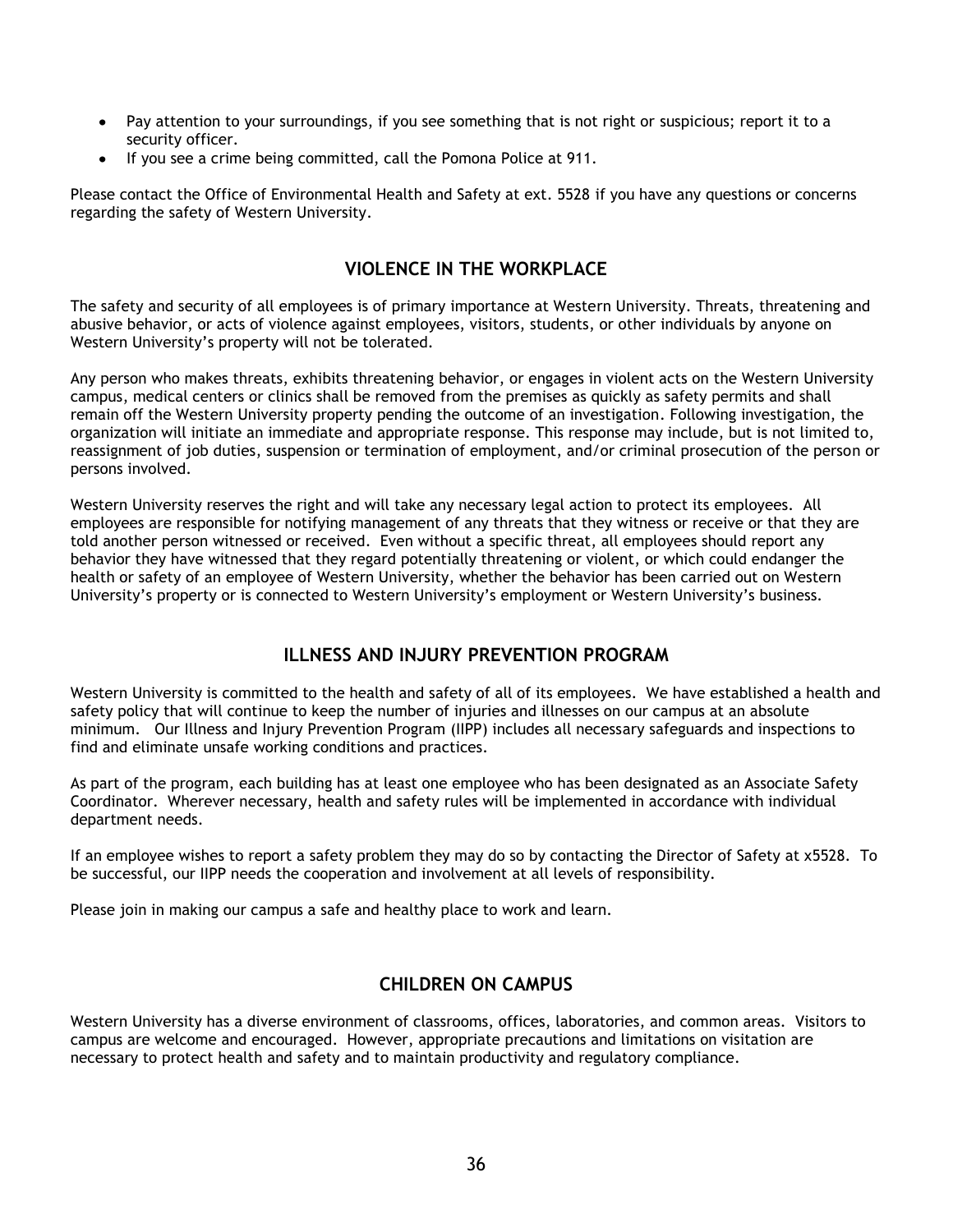The University values its employees and strives to provide an environment open to work and family issues. Safety is a primary concern when considering the presence of children on campus. Serious injuries can and have occurred to children on university campuses. Therefore, the following guidelines are in place to ensure the safety of our young visitors. The following guidelines apply to bringing children to the workplace:

- Children are not to be brought to work on a regular basis in lieu of childcare;  $\bullet$
- All minors under the age of 18 attending any sanctioned activity deemed appropriate for children, present in any University venue, must be supervised by a parent or guardian;
- There may be occasions when brief visits by children under the age of 18 of faculty and staff may be necessary. Minor children may visit University offices and facilities, other than classrooms, for limited periods of time at the discretion of the supervisor of the office or facility. Regular, repeated visits by children are not permitted.

# **SMOKING IN THE WORKPLACE**

It is Western University's policy to comply with the California Labor Code Section 6404.5, which bans smoking in the workplace. It is also Western University's policy that in consideration of others and consistent with it's commitment to providing a health work environment, smoking is not permitted inside any Western University building. A violation of the smoking law is a criminal infraction. The office of Human Resources or the police may be contacted to enforce this law.

### **DISASTER PREPAREDNESS GUIDELINES**

Western University's Department of Environmental Health and Safety coordinates a Disaster Preparedness Program in case a disaster strikes. The following guidelines should be heeded during and/or after a disaster:

• Be Prepared

Have a plan and supplies at home. Be sure your family knows what to do and where to go. Have an "out-of-area" telephone number pre-arranged for family to call to provide location and status. Keep some food (e.g., crackers) and water, extra medicine and glasses at your desk. Take your medicine and glasses with you as you evacuate. Keep a bag of supplies in your car: water, food, tennis shoes, gloves, blanket, and a jacket.

During an Earthquake

*If indoors* **-** Remain where you are. Do not run outside. Stay calm; keep others calm. Take shelter in a doorway or under a strong table. Stay away from glass windows, shelves, light fixtures, heavy furniture and equipment. Stay clear of chimneys and falling objects. Assume a crouch position with back up and head down, shielded by arms, in case ceiling debris falls on you. Avoid stairways and elevators. Do not rush for exits in public buildings. Stay clear of heavy objects that could fall or fly around.

*If outdoors* **-** Move to an open area away from buildings, trees, and power lines. Do not go inside; you could be hit by falling objects.

• After an Earthquake

Carefully exit the building and move to your designated evacuation site. Do not push or shove. Assist both the handicapped and the injured to evacuate. Designated individuals should take emergency supplies on the way out. If possible, take personal belongings like a purse or wallet. Listen to instructions from your Department/College Emergency Coordinator and emergency workers. Stay calm and help your co-workers to stay calm. Remain in the area until identified by your Department/College Emergency Coordinator. *Do not leave work unless instructed to do so*. Notify your Department/College Emergency Coordinator if you *have* to leave the site. Examine yourself for injuries. Then, make sure your co-workers are all right. Wait for further instructions if you want to assist with rescue and search efforts. Tune to FM 88.7 (KSPC) for information.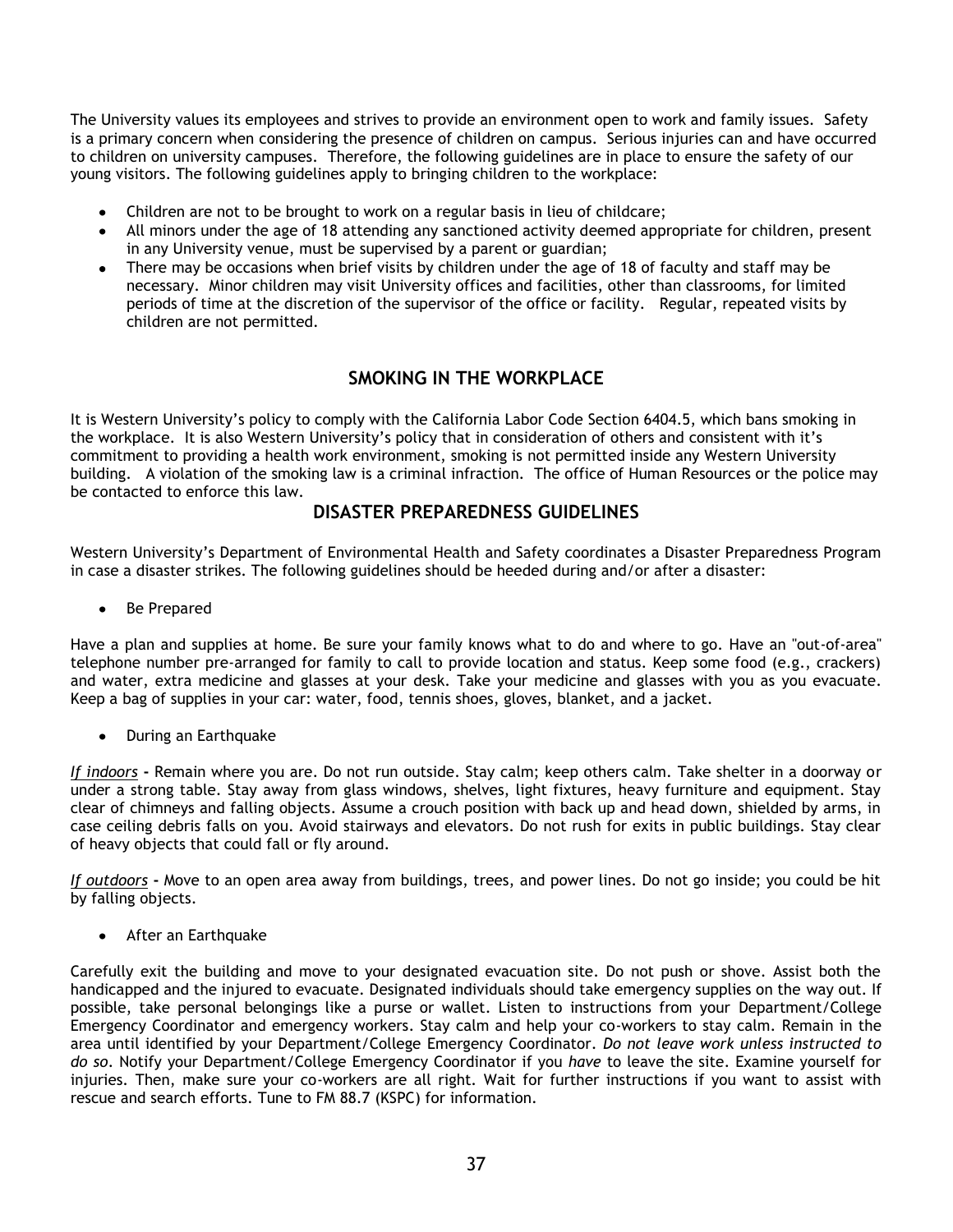• Precautions

*Do not use elevators!* Do not walk around without shoes. Do not turn on electrical switches. Do not ignite open flame. *Do not return to a building until told it is OK!* Do not drink water until quality has been checked. Do not eat or drink from containers near shattered glass. Do not spread rumors.

• Telephone Extensions

In the advent of a widespread disaster, it is important to keep Western University's' telephone switch from becoming overloaded. All extensions except designated extensions will be disconnected in the case of a widespread disaster. You are advised not to use the telephone unless it is an emergency.

# **IDENTIFICATION BADGES**

In order to protect the safety and maintain the security of all employees, every employee is required to wear an identification badge at all times while on Western University campus or in any of the University's medical facilities or clinics. Contact the University Library to obtain a photo identification badge that identifies you as a Western University employee.

The ID badge also serves as a library card for checking books out of the University Library. Loss or damage of the ID badge should be reported to the University Library immediately in order to receive a replacement badge. The ID badge is property of Western University and must be returned upon termination of employment.

Because employee ID badges are also the means by which employees enter and leave the premises, employees must not loan their badge to anyone.

# **MASTER KEY SYSTEM**

The University's Facilities and Physical Plant Department keeps a record of all keys used in every location of Western University. A list of keys held by each employee is also on file. Employees requiring University keys should contact their immediate supervisor.

When an individual terminates employment with Western University, all keys must be returned to the Office of Human Resources during the exit interview.

# **PARKING**

All administration, faculty, and staff will receive an appropriate "parking permit hang tag", which must be visible in your vehicle when using any of the University parking areas. Aside from a few assigned parking spaces parking is on a first-come, first-served basis for all employees.

There are "Visitor" spaces available for outside guests, which may not be used by WesternU employees or students. Western University provides roving security officers for the parking lots between the hours of 7 a.m. and midnight, Monday through Friday.

Although any damage or theft of vehicles is not the responsibility of the University, any incident should be reported to the Environmental Health and Safety department and the local police. Unauthorized vehicles are subject to towing. There are also all day parking spaces provided by the City of Pomona in some of our lots. These lots each have one or two meter machines that dispense parking permits. The cost is 75 cents per day per vehicle (quarters only). The machine receipt must be displayed on your dash or seat to avoid being ticketed. City parking spaces do not have any designation or painting in the parking space. Free parking is also available on the streets surrounding the University, subject to the posted restrictions.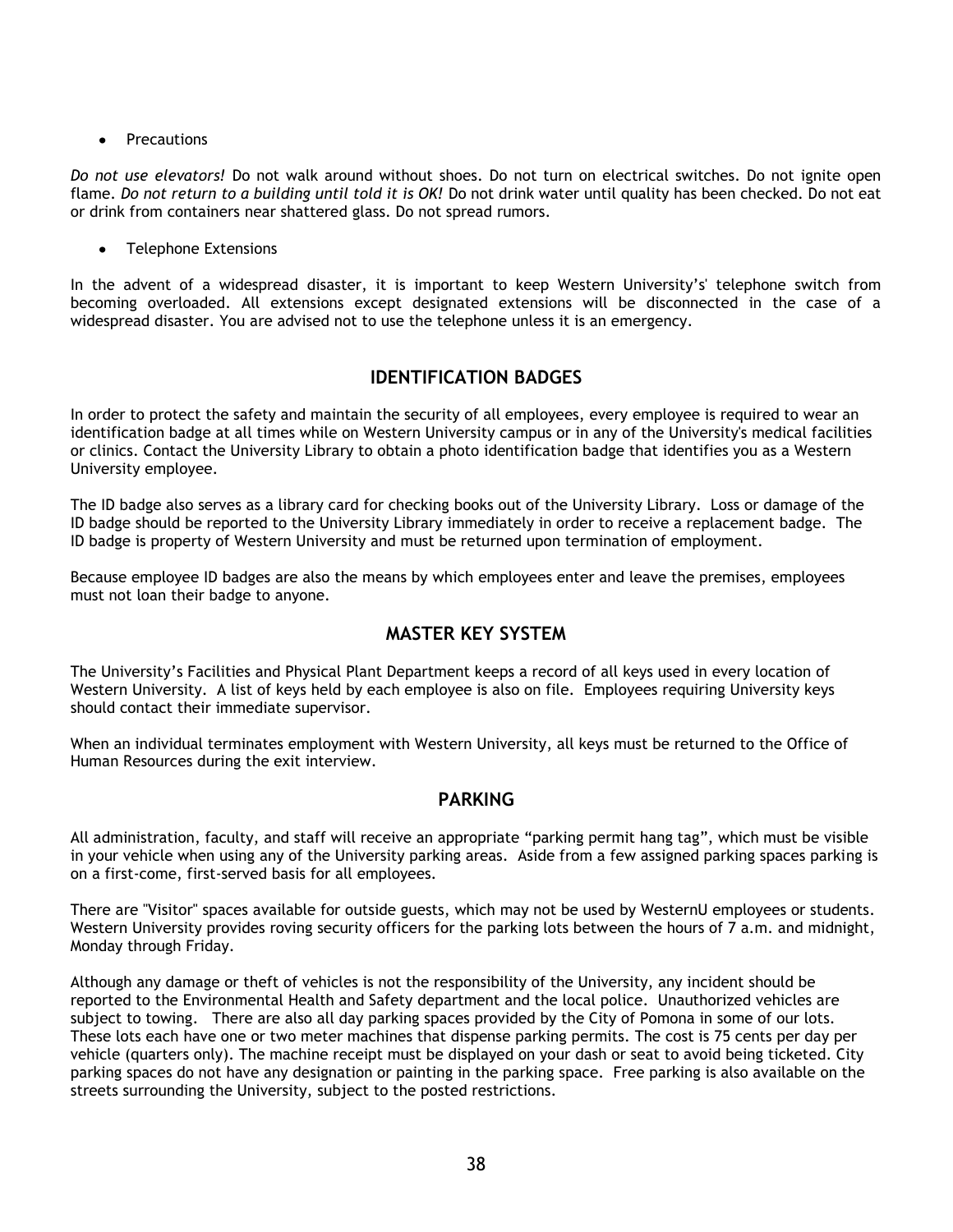# **STAFF LOUNGES**

For the convenience of all employees, free coffee and/or tea service is provided for all employees. In addition, vending machines offering a variety of foods, including microwavable items, are provided at various locations throughout the campus.

The Western University Bookstore also sells snack foods and drinks. Each staff and faculty lounge is equipped with refrigerators and microwave ovens.

# **SUGGESTION BOXES**

It is the policy of Western University to have a suggestion box available to encourage employees to recommend improvements to any aspect of the University's operations - whether its curriculum, facilities, effectiveness of the faculty, staff, administration and the overall environment.

The purpose of this policy is intended to be a vehicle for positive change and betterment in serving our Mission, Values and Vision. This purpose can be served by positive ideas and constructive thoughts of any nature.

To submit suggestions/kudos/comments, simply click on the following link [Suggestion Box](http://wsprod/suggestions/kudos.jsp) There are also Suggestion Boxes currently located throughout the campus at the following locations:

- Health Professions Center (HPC) guard station  $\bullet$
- Health Sciences Center (HSC) guard station
- Business Center lobby  $\bullet$
- $\bullet$ First floor of the Library, near the elevator
- Student Services Center lobby

To ensure effectiveness of this policy, all suggestions shall receive a response or feedback.

# **WELLNESS INCENTIVE PLAN**

To promote the wellness and health of our employees, Western University of Health Sciences offers several benefits and incentives to encourage our employees to exercise. These are available to all regular full-time and part-time employees who actively work a minimum of 32 hours per week. Dependents and or domestic partners that meet the eligibility criteria may also be eligible for some benefits as noted below.

Employees can be reimbursed up to \$100.00 annually for a health club membership. Complete the Health Club Membership Reimbursement form, attach a copy of your receipt and return it to the Office of Human Resources. The \$100.00 is taxable and will be added to your next paycheck. Forms are available on the web site or in the Office of Human Resources.

With LA Fitness, the employee premier membership cost is \$159.00 annually or \$199.00 annually and \$20.00 additional cost for racquetball court use. For WesternU employee family members, a premier membership is at the rate of \$179.00 for a one year and \$20.00 additional cost for racquetball court use.

Enrollment may be completed with the LA Fitness Representative who is on campus once to twice during the month. Notification of the date, time and location is sent via a Western University email to all employees.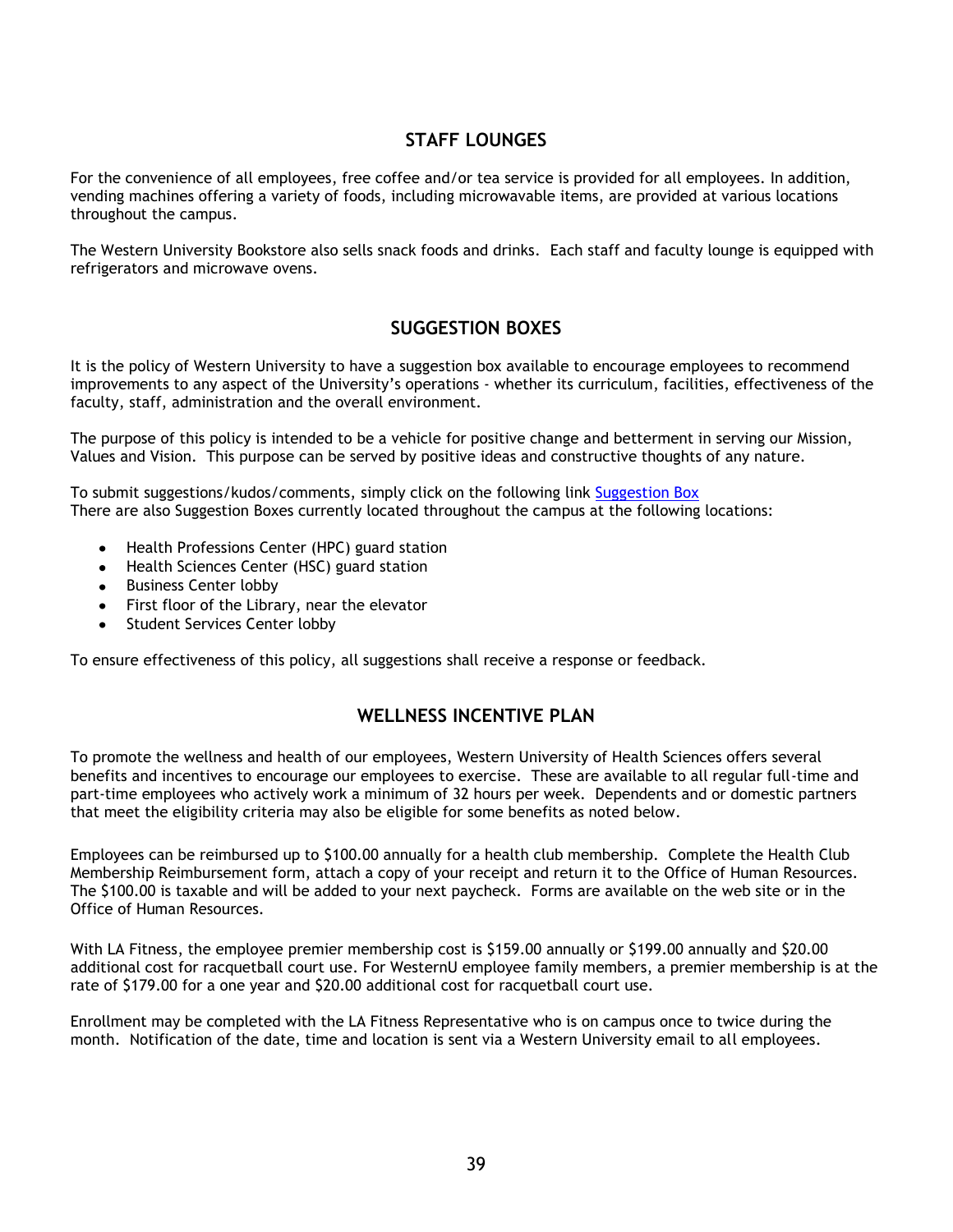Bally Total Fitness annual membership is \$149.00 for employees and eligible dependent(s)/domestic partner. In order to enroll please pick up a Bally form in the Office of Human Resources and return it along with a check made payable to Western University.

In addition, the University offers a financial incentive to employees for exercising. You will be paid a total of \$54.00 (\$1.00 per day) if you exercise on an average of 3 times per week for a total of 54 days during an 18 week period. The money is taxable and will be included in your check during the first payroll after the 18 week period. Forms are available on the web site or in the Office of Human Resources.

# **RIDESHARE PROGRAM**

Western University is a participant in the Ridesharing Program administered by the South Coast Air Quality Management District. The purpose of this program is to reduce emissions from vehicles by reducing the number of commute trips between home and work during peak morning commuting hours.

Ridesharing is one of the strongest means in reducing smog emissions and improving the overall air quality. Western University offers attractive incentives to employees who wish to participate in our Ridesharing Program. We should all make a firm commitment to contribute to the ultimate goal of clean air.

Western University's rideshare plan includes the incentives listed below and employees who qualify are those who use alternate means of transportation weekdays between the hours of 6:00 a.m. and 10:00 a.m.

**Bonus Pay**: A bonus of \$3.00 will be paid to employees for each day that they carpool to work. The bonus will be included in the employee's payroll check after the first full payroll period of the month following receipt and approval of the Rideshare Incentive Voucher by the AQMD Administrator in the Office of Human Resources.

**Guaranteed Ride Home**: The University will guarantee a ride home to employees who participate in Rideshare and have an emergency during normal working hours. The guaranteed ride home will usually be by taxi. The maximum fare to be reimbursed will be \$50.00 per ride home.

**Transit Subsidies/Bus Passes**: Reimbursement of up to a maximum of \$120.00 per month for bus passes/tickets will be paid.

**Metrolink Tickets**: Reimbursement of up to a maximum of \$120.00 per month towards Metrolink fares will be paid. Employees will be reimbursed for their fare upon submission of a receipt or other verification of ticket purchase to the AQMD Administrator, Office of Human Resources.

**Preferential Parking**: Four preferential parking spaces have been designated behind the University Administration Center for use by car-poolers on a first come, first serve basis.

**Rideshare Recognition**: A raffle, gift certificates, luncheons, etc. will be given periodically in recognition to those who use alternate means of transportation to work.

**Bicycle Bonus**: A bonus of \$3.00 per day will be paid to employees for each day that they bicycle to work. Bicycle racks have been installed to facilitate this method of transportation. Bicycle racks are located in front of HPC and HSC and accommodate 144 bicycles. The bonus will be included in the employee's payroll check after the first full payroll period of the month following receipt and approval of the Rideshare Incentive Voucher by the AQMD Administrator in the Office of Human Resources.